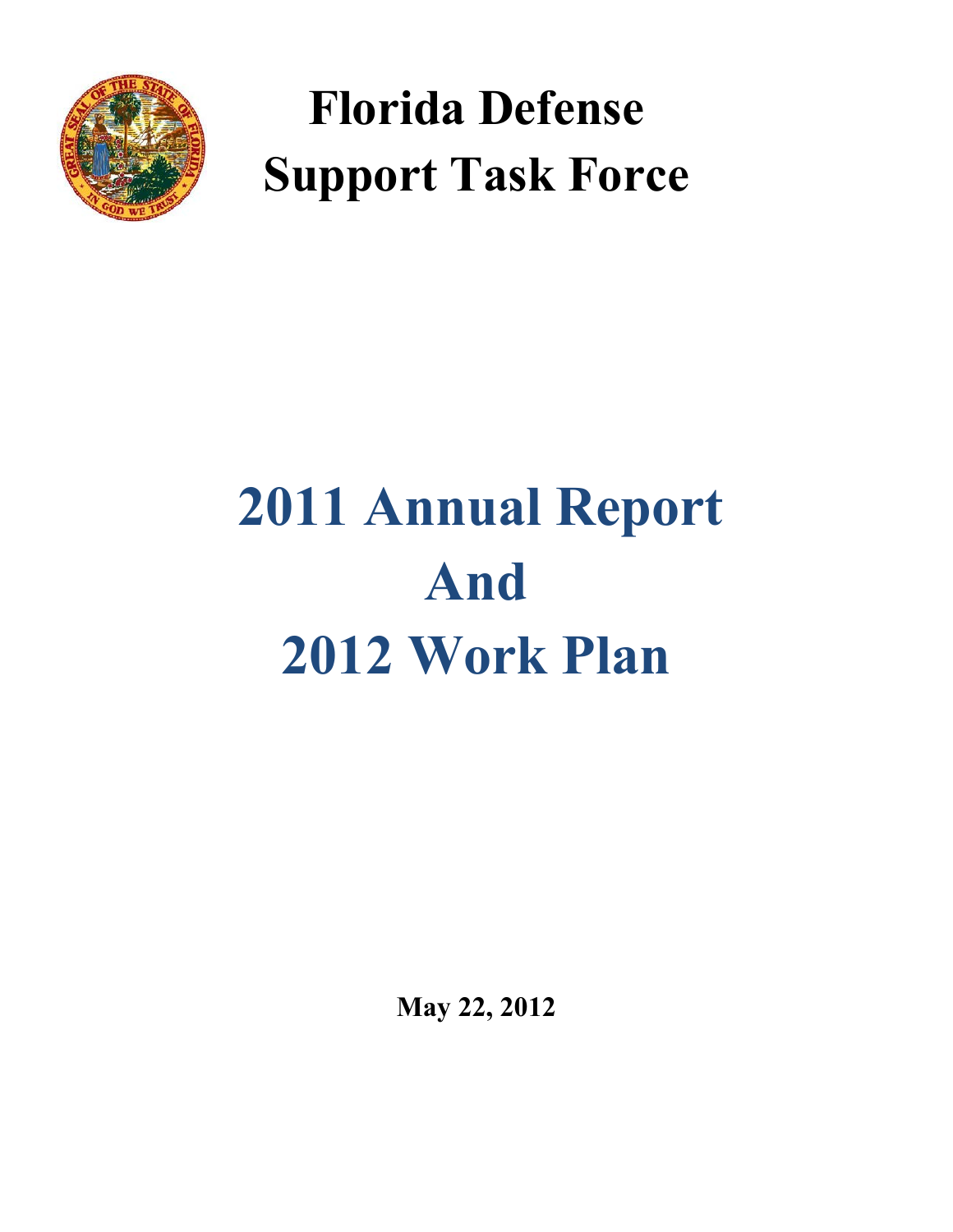# **Florida Defense Support Task Force**

# **2011 Annual Report and 2012 Work Plan**

Created in 2011 under Florida Statute 288.987, the Florida Defense Support Task Force (FDSTF) held its first meetings in January 2011. The task force has 13 members – four members appointed by the Governor, four members appointed by the Senate, and four members appointed by the House of Representatives. The Governor has designated the Lieutenant Governor, Jennifer Carroll, as the 13<sup>th</sup> member and his representative on the Task Force. Dr. David Goetsch has been appointed by the Senate President as the first Task Force Chairman. An appointee of the House Speaker will assume the chairmanship on July 1, 2012.

The FDSTF mission is to make recommendations to prepare the state to effectively compete in any federal base realignment and closure action, to support the state's position in research and development related to or arising out of military missions and contracting, and to improve the state's military-friendly environment for service members, military dependents, military retirees, and businesses that bring military and base-related jobs to the state.

The Florida Defense Support Task Force replaced the Florida Council on Military Bases and Mission Support which was created under Florida Statute 288.984. The Council has been deleted from Florida Statute.

#### **Governing Florida Statute**

See Tab A.

#### **Appointments**

See Tab B.

#### **Funding**

The FDSTF has received an FY 2011 –12 appropriation of \$5 million for advocacy activities to promote and grow Florida military installations and missions. The Task Force may annually utilize up to \$200,000 of funds appropriated to the Department of Economic Opportunity for Task Force staffing and administrative expenses. See Tab G.

#### **Task Force Reports**

The Task Force is required to submit a progress report and work plan for the remainder of the FY 2011–12 to the Governor, the President of the Senate, and the Speaker of the House of Representatives by February 1, 2012, and an annual report each February  $1<sup>st</sup>$  thereafter. This report has been delayed beyond February 1 due to TF appointments and organization occurring four months later than directed by Florida Statute and it satisfies the initial legislative requirement.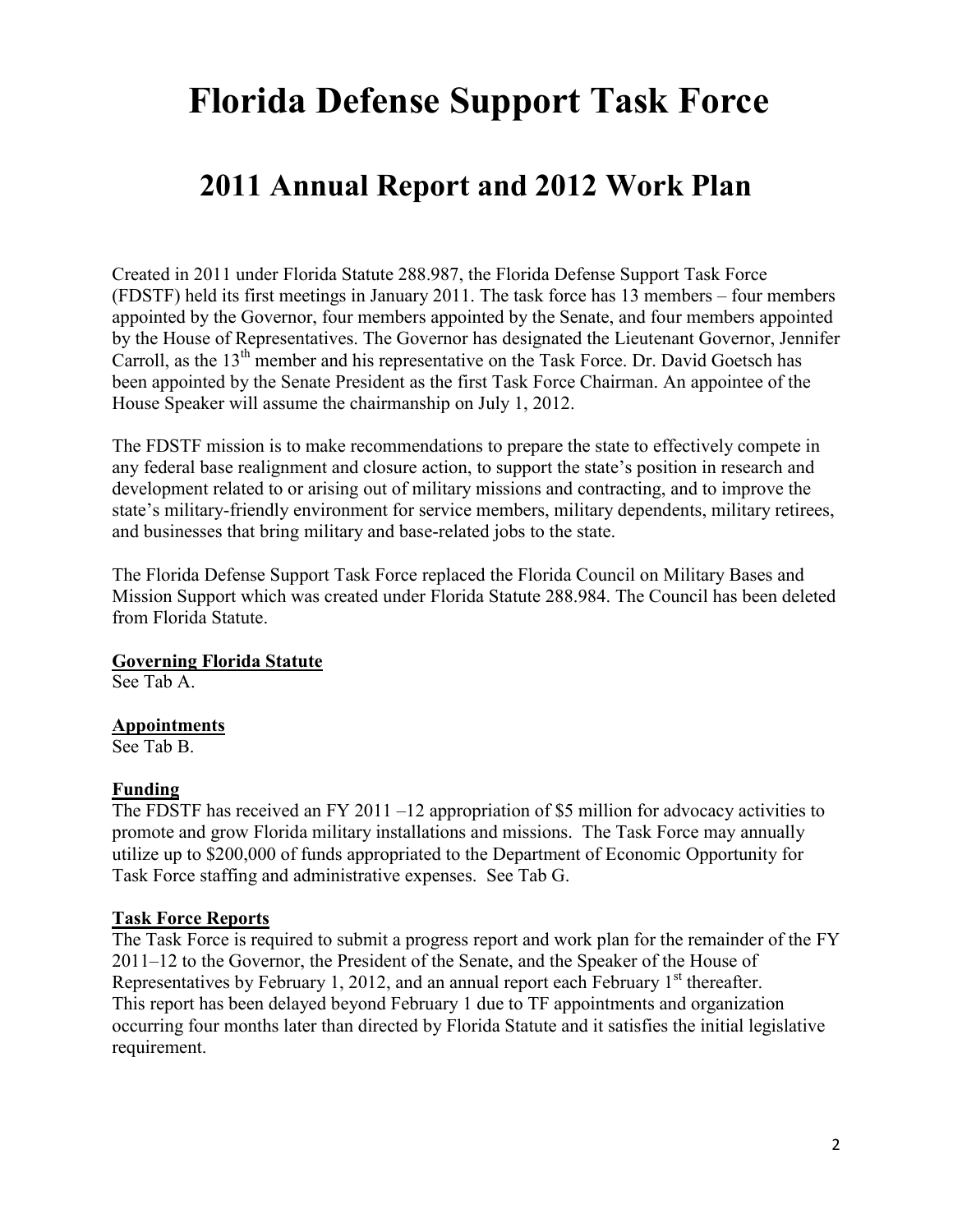### **Task Force Meetings**

**Initial Meeting. January 9, 2012, Tallahassee.** The Task Force received a briefing on the history and potential for a future BRAC from Anthony Principi, Chairman of the 2005 BRAC Commission. Lieutenant Governor Carroll and Senator Gaetz provided specific guidance to the Task Force as it begins the mission of advocacy on behalf of Florida's military bases and missions. This organizational meeting determined that future meetings would be held at a minimum on a monthly basis on the third Wednesday of the month.

# **Special FDSTF Meeting on Air Force Material Command (AFMC) reorganization impacts at Eglin AFB. January 23, 2012, Tallahassee.** The TF conducted a wide ranging discussion

of the ongoing AFMC realignments in light of the BRAC 2005 recommendations. The discussion included input from Governor Scott's Washington, D.C. office. The Task Force received a presentation from Lieutenant General Gordon Fornell, USAF, Ret., a former Commander, Air Armament Command, concerning the AFMC realignment and its impact on Eglin AFB. The Task Force expressed its desire to support the efforts of the Florida Congressional Delegation as they work to protect Florida's military installations and missions. The Task Force agreed that the best course of action would is to work together with local, state and federal partners in advocating on behalf of Florida military installations. The efforts concerning this issue are being led by Congressman Jeff Miller.

The TF agreed to develop a strategic plan to address immediate and ongoing issues, and the possibility of future BRAC rounds. The next regular TF meeting was scheduled for February 10, 2012, to accomplish strategic planning to define future direction and activities of the TF.

**FDSTF Strategic Planning Meeting, February 10, 2012, Tallahassee**. The TF strategic planning session was facilitated by Pat Sciarappa, a professional facilitation consultant from the Florida Sterling Council. A draft strategic plan stating both immediate concerns and long term issues was developed. The Task Force agreed to engage the services of a consultant to advocate on behalf of Florida's military installations in Washington, D.C., and to separately engage an analytical evaluation of existing installations and growth opportunities. The TF directed staff to prepare and release Invitations to Negotiate (ITNs) to compete for consultants to provide these services.

# **Activities/Achievements**

Task Force's initial activities and achievements include:

- 1. All Task Force members were appointed by November 1, 2011.
- 2. Enterprise Florida, Inc., assumed administrative and logistical support responsibility for the Task Force during 2011, and organized the three initial meetings as well as providing all administrative and logistical support.
- 3. The first two Task Force meetings were held in January 2012 and the third in February 2012 as noted above. Minutes for the initial two meetings are attached.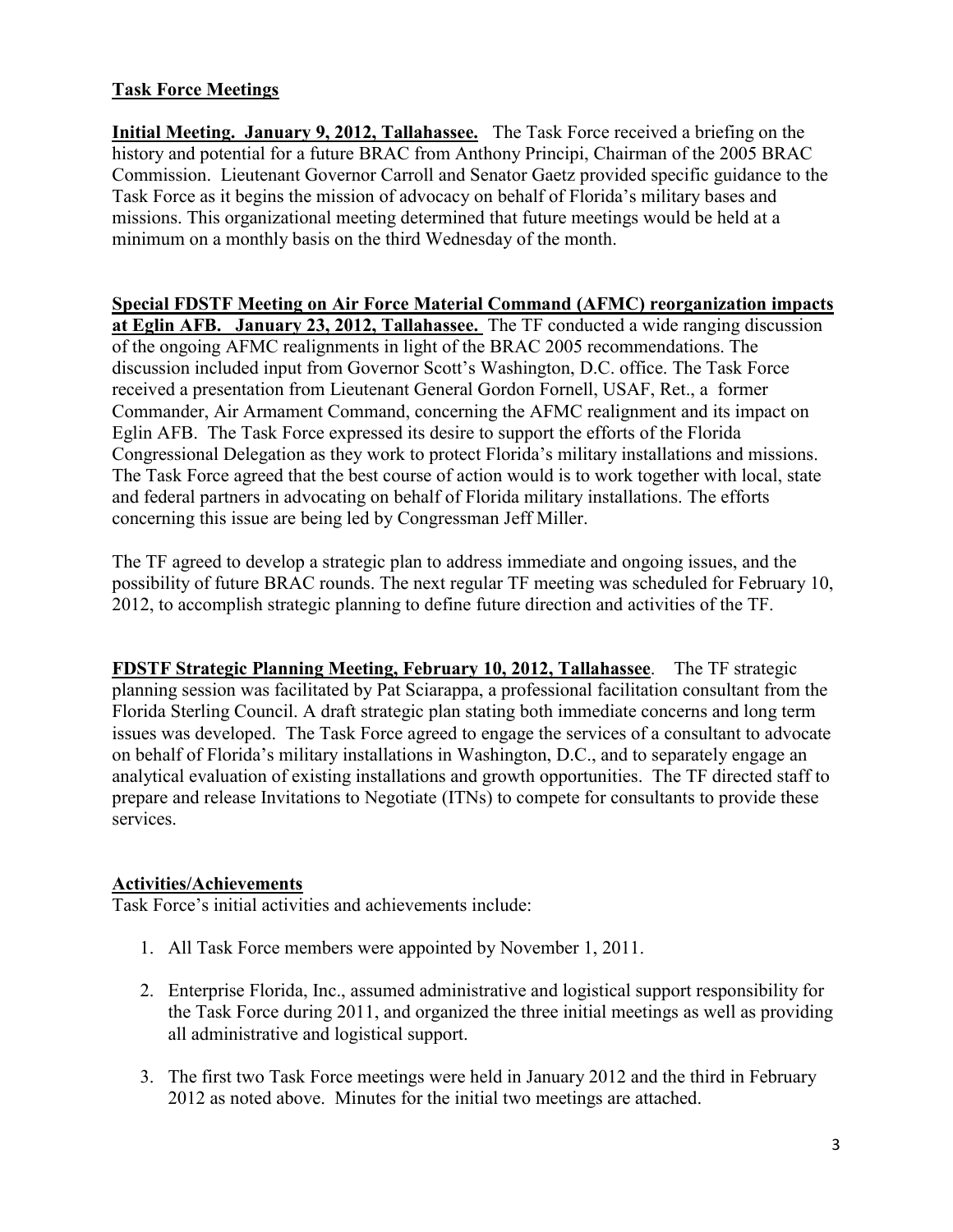- 4. The Task Force held an initial strategic planning workshop in February resulting in a draft strategic plan. (See Tab C) The Task Force will continue a series of strategic planning sessions in 2012. The intent of the sessions is to devise short and long term goals, objectives and action plans to accomplish the missions set forth in Florida Statute 288.987.
- 5. During the February 10, 2012 TF meeting public comment segment, representatives of The Nature Conservancy made a plea for TF support of state funding of the Florida Forever program. The TF unanimously agreed to support this initiative, and directed staff to draft and send a letter of support for the Florida Forever program to the President of the Senate and the Speaker of the House of Representatives, with copies to all members of the Florida legislature. This letter was sent by TF Chairman Goetsch. See Tab D. The legislature did include \$8 M for this item.

#### **Legislative Issues**

The 2012 Florida legislative session which just ended initiated several actions which affected the FDSTF. House Bill 7075 initiated transfer of the powers, duties and functions of the original Florida Council on Military Base and Mission Support to the Florida Defense Support Task Force. Additionally, it transferred the Sunshine Law exemption from the Council to the Task Force for purposes of protecting sensitive military installation information. House Bill 7075 was signed into law by the Governor. See Tab F.

#### **Recommendations/Resolutions**

The Task Force concurred with the recommendation of the Lieutenant Governor to generally work with Florida's Congressional delegation through the Governor's Office representatives in Washington, D.C. However, the Task Force also agreed that professional consultant services will be considered in the future – especially since the Department of Defense has announced it will request two new rounds of BRAC in 2013 and 2015. The Task Force agreed that input from local communities will be vital to the advocacy process.

The Task Force developed a draft strategic plan for advocacy and actions. The plan addresses both immediate and long term issues. The Task Force agreed to engage the services of a professional defense consultant to advocate on behalf of Florida's military installations and missions of immediate nature due to ongoing military service realignments due to budget constraints. It will also engage an analytical services firm to conduct an analysis of Florida's military installations, missions, and growth capacities in order to be as prepared as possible of any future congressionally directed BRAC program.

#### **Work Plan for 2012**

During 2012, the Task Force will aggressively advocate promoting and growing Florida's military installations, and will support an updated analytical evaluation of existing installations, risks, and growth opportunities.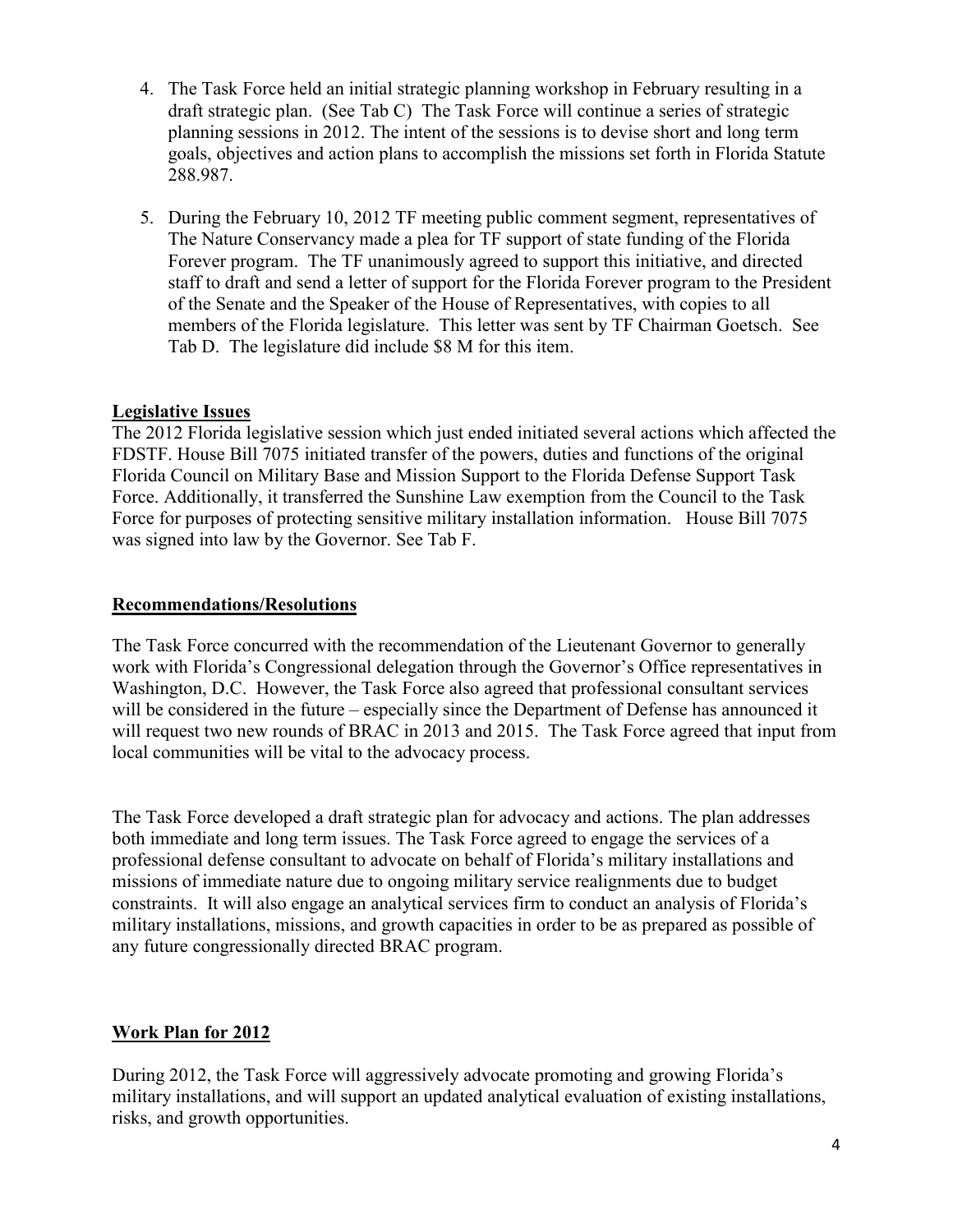The Task Force will meet on the third Wednesday of every month throughout 2012. Meetings will be held in various locations around the state and will be coordinated with the base visitation plan, under development.

Enterprise Florida (EFI) has published and distributed the Florida Defense Handbook 2011. This handbook provides a summary of a three volume study of the military and defense industry presence and economic impact in Florida. This project will require annual update for the foreseeable future utilizing TF resources.

# **First Quarter**

January 2012 – This month dedicated to organizational activities and addressing immediate concerns facing Florida military installations. The Task Force focused on establishing protocols for meetings, resolutions and actions, and additionally, it set up communications to federal officials through the Governor's Washington office. In the legislative arena, the Task Force requested transfer of the Sunshine Law exemption afforded its predecessor, the Florida Council on Military Base and Mission Support. This transfer passed the legislature and was signed into law by the Governor.

February 2012 – The TF conducted a strategic planning session. The Task Force agreed to contract with a consultant to be a coordinated focal point for advocacy efforts in Washington, DC. The Task Force also agreed to contract for analytical services to review existing installations capabilities, risks and growth opportunities in preparation for two announced new rounds of BRAC, possibly in 2013 and 2015.

March 2012 – The TF staff has developed and released two Invitations to Negotiate (ITNs) for contractor proposals and bids for both advocacy and analytical services. Proposals for these services are due on March 28, 2012. A TF proposal evaluation team will select the top three proposals for each ITN and invite these contractors to make presentations to the full TF at the next regular TF meeting on April 18, 2012.

# **Second Quarter**

April 2012 – The Task Force will receive presentations from top three prospective contractors for each ITN and make a recommendation to Enterprise Florida for awarding of the contracts for both advocacy and analytical services. EFI will negotiate a consultant services contract with each ITN winner as soon as possible. The Task Force will finalize the strategic plan, the base visitation plan, and the communications plan.

May 2012 – The Task Force will begin outreach to local defense community partners to both provide information and support as well as receive input on local issues impacting military installations. The Task Force will begin base visitations in conjunction with installation risk assessments to learn first-hand about issues affecting installation military value and growth potential.

June 2012 - The TF will receive and review interim reports from the advocacy and analytical consultants, identify risks, and develop considered action plans to remediate same. This effort will continue during the remaining quarters of 2012.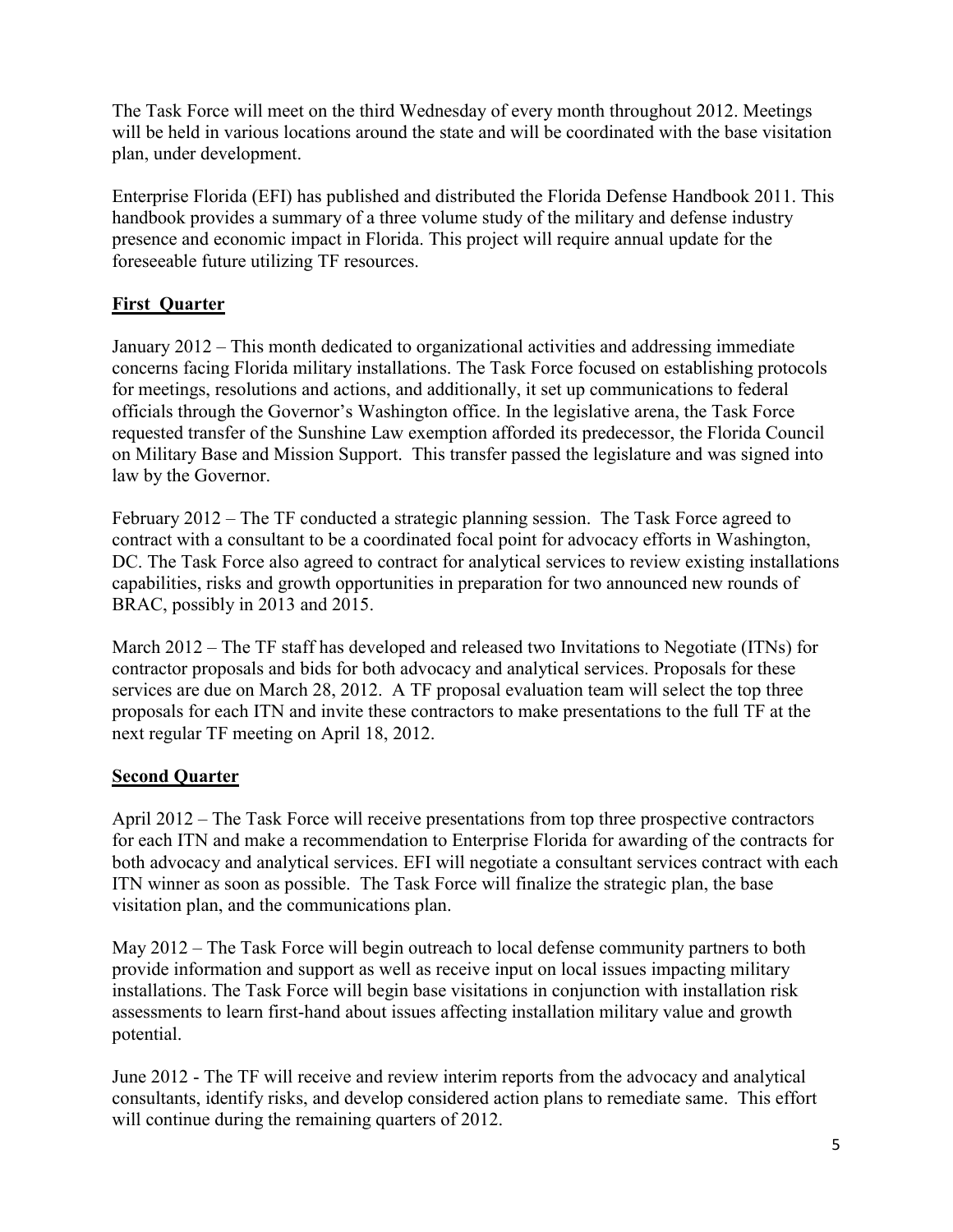### **Third and Fourth Quarters**

During these months the Task Force will meet monthly to develop state level programs to address:

- Providing additional financial resource support to local and regional governments to enhance their efforts to remain aware of evolving risks and issue, and to aggressively advocacy to promote and grow local Florida's military installations and missions.
- Additionally, the Task Force will receive, review and integrate an updated analytical evaluation of existing installations provided by the analytical services consultant with the goals outlined in the strategic plan to promote, preserve, protect and expand Florida's military missions and installations.
- Develop a presentation for TF use concerning the -Military Decades in Florida', which will capture the existing executive and legislative accomplishments which currently exist in Florida Statute.
- Develop a state wide plan to address military installation encroachment and buffering requirements. This project will list, prioritize, and recommend resources to address identified risks.
- Develop a state wide plan to assist and support military installations meet DOD energy efficiency requirements.
- Update the University of West Florida Haas Center study which evaluates the economic impact of the military and defense communities in Florida.
- Develop a summary of existing state family support activities which exist in Florida.
- Identify unmet opportunities which can be addressed by state legislative actions for the FY 2013 legislative session.
- Identify the fiscal resources needed to support and implement FDSTF recommendations to further prepare our state for any future BRAC.
- Commence development of legislative sponsors and support for the FDSTF state legislative program of 2013.

# APPENDIX – TABS

- A Governing Statute -- Florida Statute 288.987
- B Members of the Task Force and Support Staff
- C FDSTF Strategic Plan
- D Task Force Letter of Support for Florida Forever
- E Task Force Approved Meeting Minutes for January 9, 2012, January 23, 2012 and February 10, 2012
- F HB 7075 2012 Composite Military and Defense Bill
- G Financial Report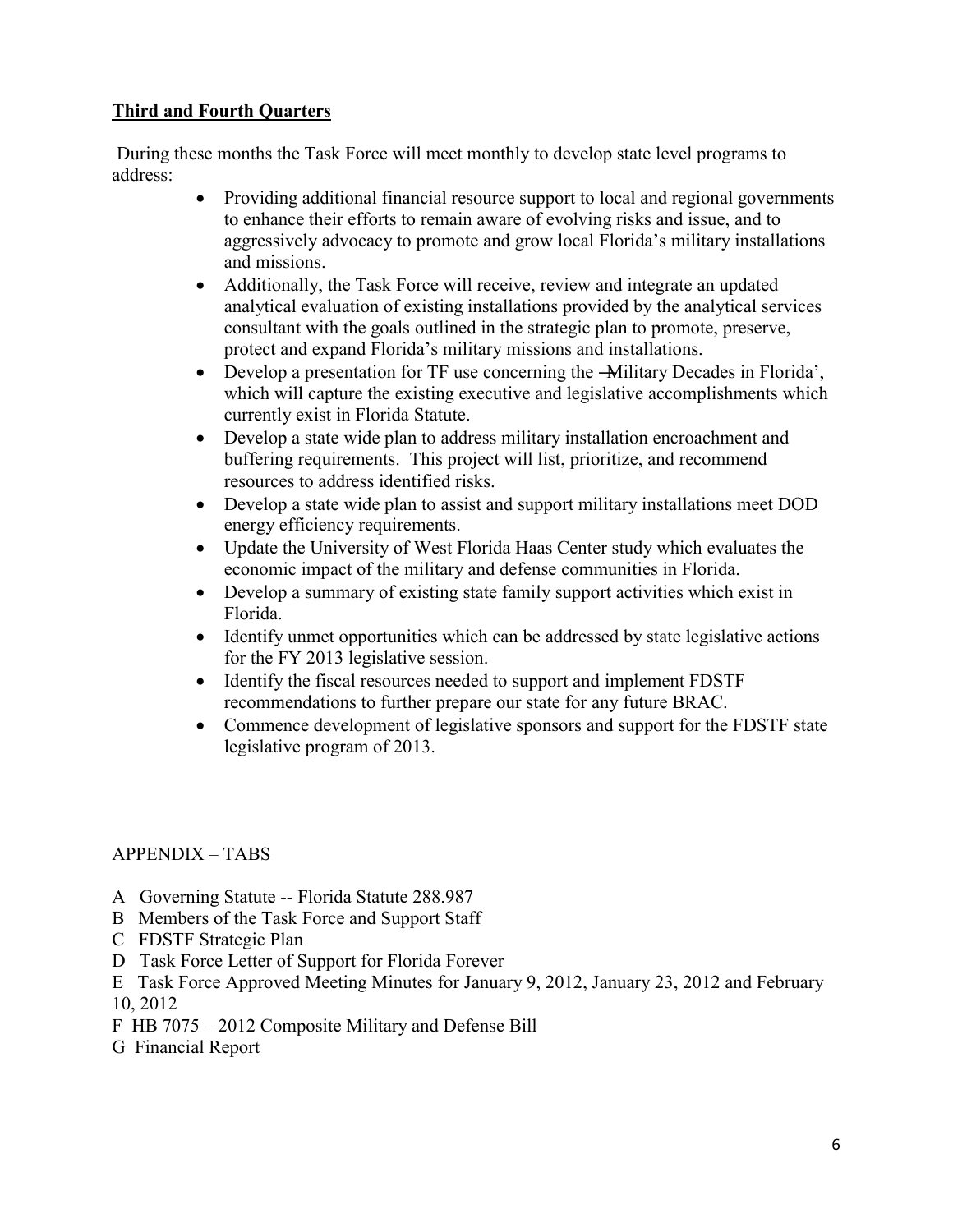# **TAB A Florida Statute 288.987**

288.987 Florida Defense Support Task Force.—

(1) The Florida Defense Support Task Force is created.

(2) The mission of the task force is to make recommendations to prepare the state to effectively compete in any federal base realignment and closure action, to support the state's position in research and development related to or arising out of military missions and contracting, and to improve the state's military-friendly environment for service members, military dependents, military retirees, and businesses that bring military and base-related jobs to the state.

(3) The task force shall be comprised of the Governor or his or her designee, and 12 members appointed as follows:

(a) Four members appointed by the Governor.

(b) Four members appointed by the President of the Senate.

(c) Four members appointed by the Speaker of the House of Representatives.

(d) Appointed members must represent defense-related industries or communities that host military bases and installations. All appointments must be made by August 1, 2011. Members shall serve for a term of 4 years, with the first term ending July 1, 2015. However, if members of the Legislature are appointed to the task force, those members shall serve until the expiration of their legislative term and may be reappointed once. A vacancy shall be filled for the remainder of the unexpired term in the same manner as the initial appointment. All members of the council are eligible for reappointment. A member who serves in the Legislature may participate in all task force activities but may only vote on matters that are advisory.

(4) The President of the Senate and the Speaker of the House of Representatives shall each designate one of their appointees to serve as chair of the task force. The chair shall rotate each July 1. The appointee designated by the President of the Senate shall serve as initial chair. If the Governor, instead of his or her designee, participates in the activities of the task force, then the Governor shall serve as chair.

(5) The director of the <sup>2</sup>Office of Tourism, Trade, and Economic Development within the Executive Office of the Governor, or his or her designee, shall serve as the ex officio, nonvoting executive director of the task force.

(6) The chair shall schedule and conduct the first meeting of the task force by October 1, 2011. The task force shall submit a progress report and work plan for the remainder of the 2011-2012 fiscal year to the Governor, the President of the Senate, and the Speaker of the House of Representatives by February 1, 2012, and shall submit an annual report each February 1 thereafter.

(7) The <sup>2</sup>Office of Tourism, Trade, and Economic Development shall contract with the task force for expenditure of appropriated funds, which may be used by the task force for economic and product research and development, joint planning with host communities to accommodate military missions and prevent base encroachment, advocacy on the state's behalf with federal civilian and military officials, assistance to school districts in providing a smooth transition for large numbers of additional military-related students, job training and placement for military spouses in communities with high proportions of active duty military personnel, and promotion of the state to military and related contractors and employers. The task force may annually spend up to \$200,000 of funds appropriated to the Executive Office of the Governor,  $^{2}$ Office of Tourism, Trade, and Economic Development, for the task force for staffing and administrative expenses of the task force, including travel and per diem costs incurred by task force members who are not otherwise eligible for state reimbursement.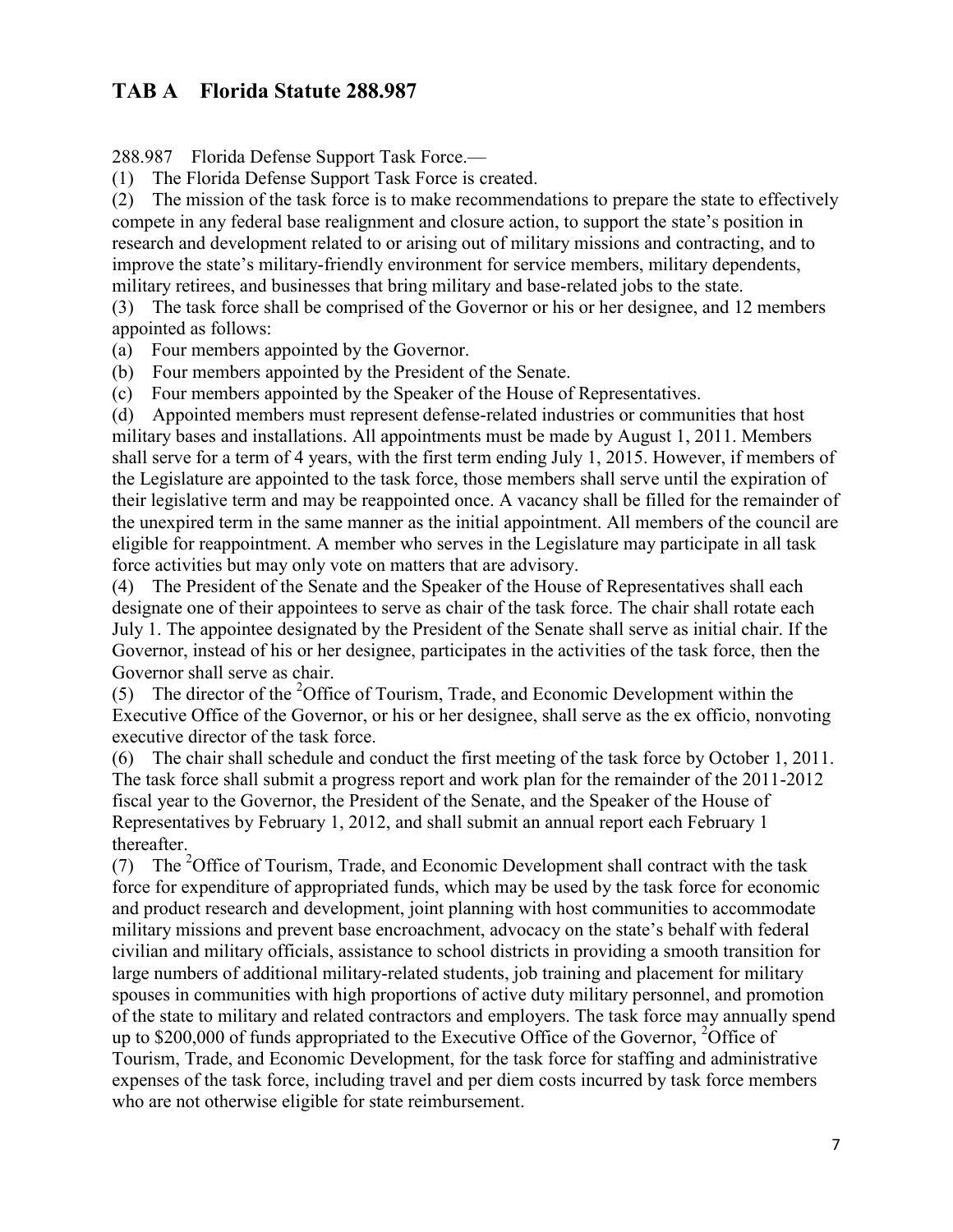History.—s. 38, ch. 2011-76. <sup>1</sup>Note.—Section 35, ch. 2011-76, provides that:

―(1) The executive director of the Department of Revenue is authorized, and all conditions are deemed met, to adopt emergency rules under ss. 120.536(1) and 120.54(4), Florida Statutes, for the purpose of implementing this act.

―(2) Notwithstanding any other provision of law, such emergency rules shall remain in effect for 6 months after the date adopted and may be renewed during the pendency of procedures to adopt permanent rules addressing the subject of the emergency rules."

 $2$ Note.—Section 4, ch. 2011-142, transferred all of the powers, duties, and functions of the Office of Tourism, Trade, and Economic Development to the Department of Economic Opportunity.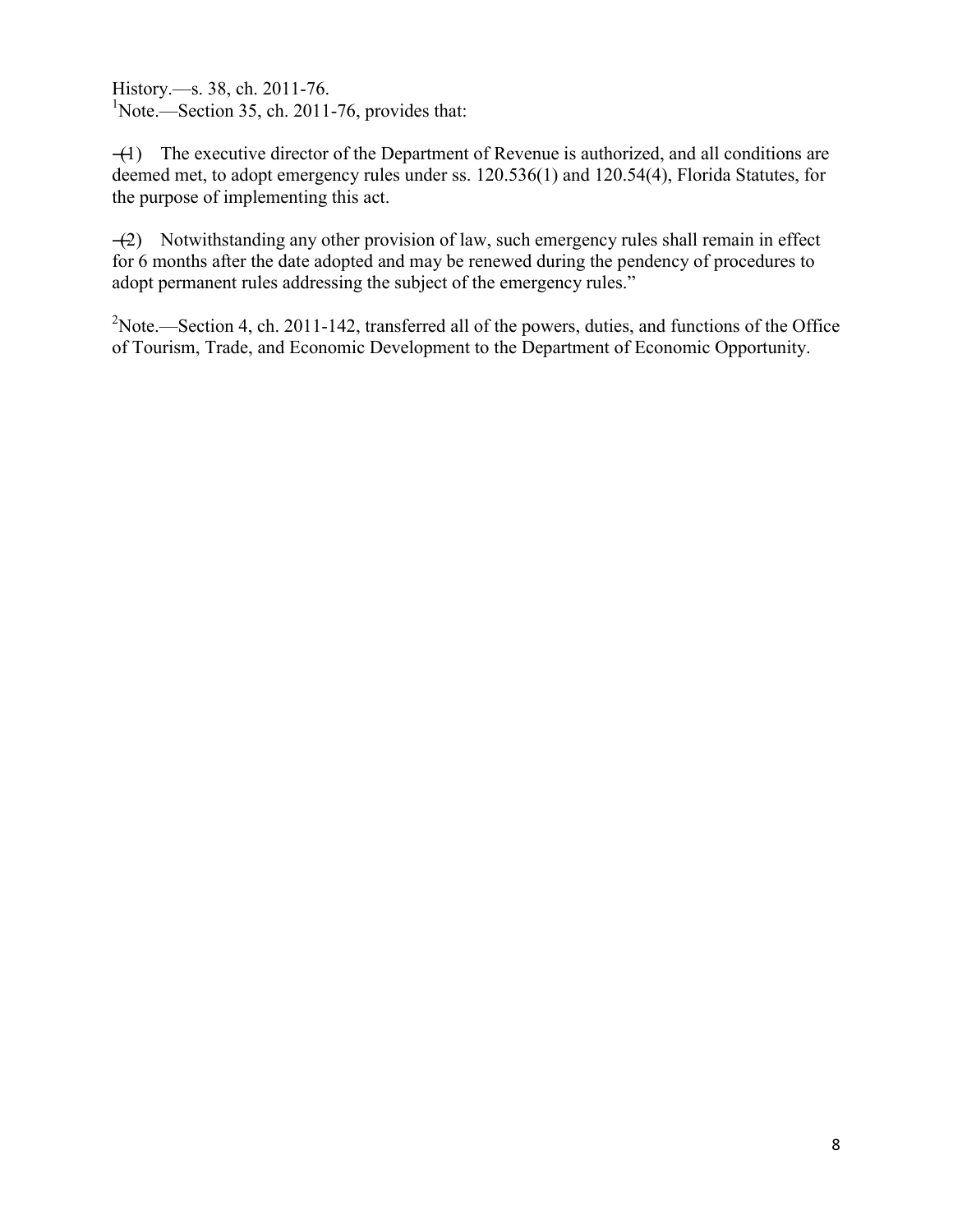# **TAB B Members of the Task Force and Support Staff**

The appointments to the FDSTF were completed on November 1, 2011. The task force appointees are:

#### *Governor Appointees*

Rear Admiral Kevin Delaney, U.S. Navy, Retired Major General Joseph Taluto, U.S. Army National Guard, Retired Major General Emmett Titshaw, U.S. Air Force, The Adjutant General of Florida Commissioner Barbara Stewart

#### *Senate President Appointees*

Dr. David Goetsch – Chairman 2011 to July 1, 2012 Brigadier General Thomas Patterson Maney, U.S. Army Reserve, Retired J.R. McDonald Tom Neubauer

#### *House Speaker Appointees*

Representative Ritch Workman - Scheduled to assume Chair on July 1, 2012 Representative Matt Gaetz Brigadier General Arthur F. Diehl, III, U.S Air Force, Retired Dr. Ed Naggiar

Additionally, Governor Scott appointed Lieutenant Governor Jennifer Carroll as his personal designated representative. The total number of appointees for the Task Force is 13.

The General Counsel for the Task Force is Mary Thomas, who has been assigned from the Executive Office of the Governor.

The support staff for the Florida Defense Support Task Force:

Rocky McPherson, Director, Military and Defense Programs, Enterprise Florida Bruce Grant, Enterprise Florida Donna Cucinella, Enterprise Florida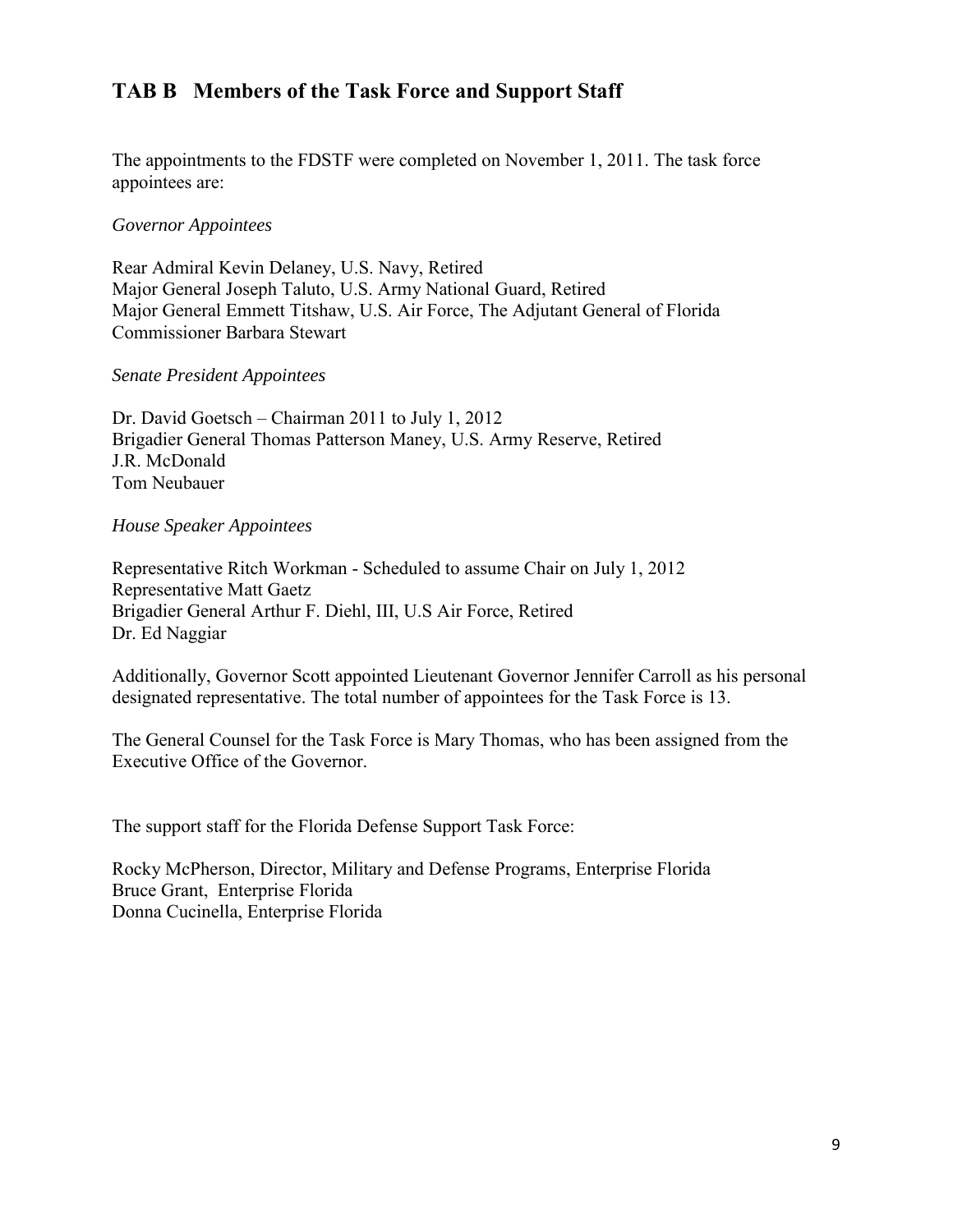# **TAB C FDSTF Strategic Plan**

# Florida Defense Support Task Force Strategic Plan 2012 – 2015

# April 23, 2012

#### **The Florida Defense Support Task Force (FDSTF) was created by Florida Statute 288.987 with a defined mission:**

- To make recommendations to preserve and protect military installations. (M1);
- To support the state's position in research and development related to or arising out of military missions and contracting. (M2); and
- To improve the state's military friendly environment for service members, military dependents, military retirees and businesses that bring military and base-related jobs to the state. (M3).

*(Goal alignment will use M1, M2, M3 for reference)* 

#### **Vision**

FDSTF will be an aggressive and effective advocate to promote, preserve, protect and expand military missions and installations across the state of Florida.

**Guiding Principles** (from Lt. Governor, Senator Gaetz, and Task Force)

- 1. Champion Florida as the -Most Military-Friendly State" in the nation.
- 2. Advocate for favorable resolution of military and defense issues from a statewide perspective and unify Florida with one voice.
- 3. Promote Florida's military friendly atmosphere and optimum training environment and locations as opportunity for the Department of Defense.
- 4. In all advocacy efforts, help coordinate a unified message of Task Force members, executive and legislative branches of Florida government, congressional members and defense communities.
- 5. Maintain a proactive posture toward evaluating and addressing the impact of potential military mission consolidations or realignment actions.
- 6. Help Florida communities become better prepared to present the Department of Defense with viable options and opportunities where realignment or consolidation actions are being considered.
- 7. Identify, prioritize and address base and range encroachment issues.
- 8. Foster mutually beneficial communication and strengthen relationships with installation leadership and community leaders.
- 9. Enhance the Florida Congressional Delegation efforts in working defense and security issues at the federal level.
- 10. Focus on advocacy efforts to obtain results which are mutually beneficial to Florida and the defense community.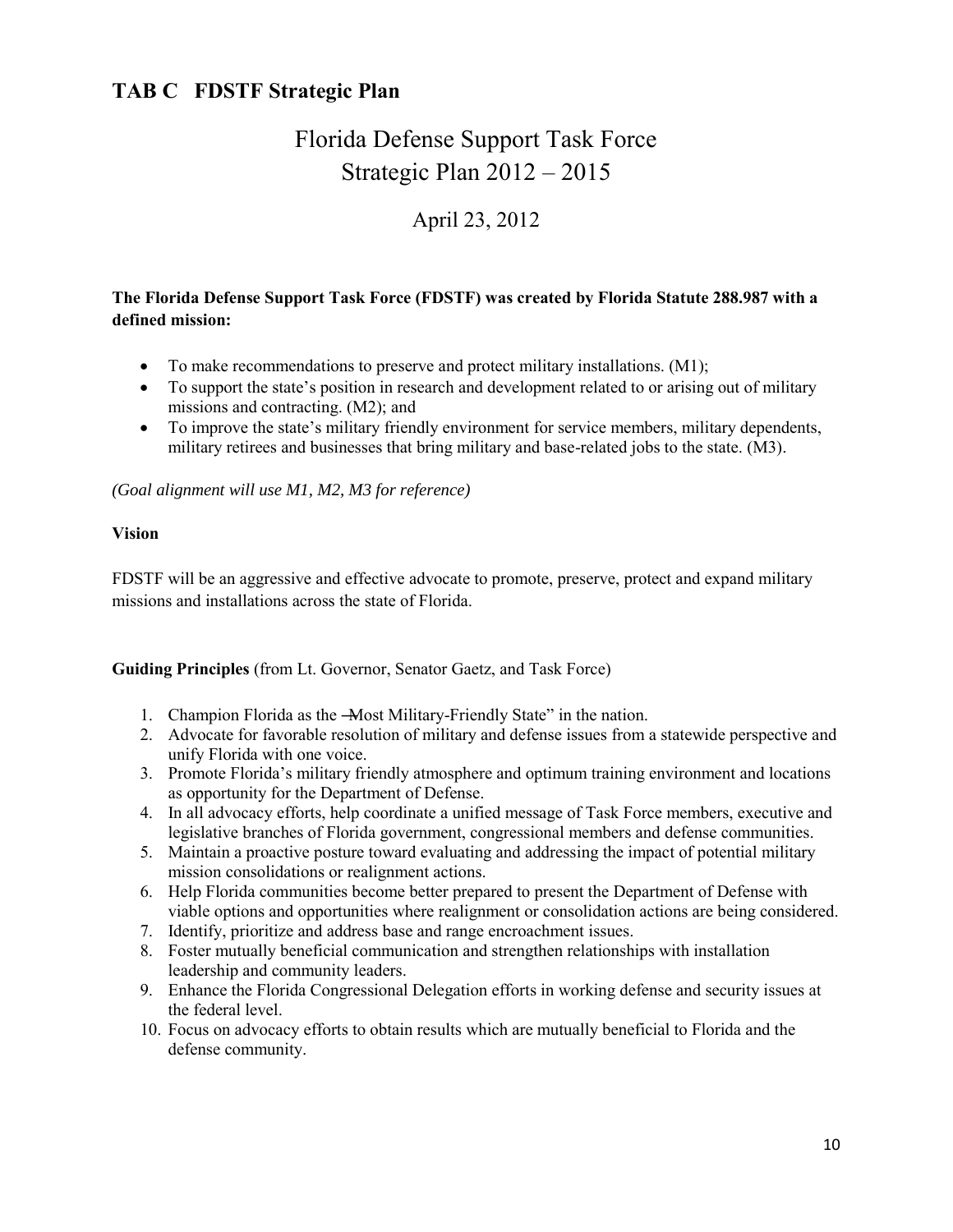#### **General Definitions**

Defense is a multi-dimensional environment defined broadly to include the active service members, National Guard and Reserve forces, military dependents, military retirees and military-related businesses in the state of Florida.

Military installations include all bases, ranges and airspace within Florida and in waters adjacent to Florida.

#### **Time Frame Definitions**

Short term – The period in which the military services budget-driven realignments occur outside of a formal BRAC process.

Long term – The period in which the state is responding to a Congressionally created formal BRAC process.

#### **Task Force Members**

Lieutenant Governor Jennifer Carroll Chairman – Dr. David Goetsch Representative Matt Gaetz Representative Rich Workman Major General Emmett —Bddy" Titshaw, U.S. Air Force, The Adjutant General of Florida Rear Admiral Kevin Delaney, U.S. Navy, Retired Brigadier General Arthur Diehl III, U.S. Air Force, Retired Major General Joseph J. Taluto, U.S. Army National Guard, Retired Judge Patt Maney, Brigadier General, Army of the United States, Retired J. R. McDonald Dr. Ed Naggiar Tom Neubauer Commissioner Barbara Stewart

*Enterprise Florida Defense Support Task Force Staff : Rocky McPherson, Bruce Grant, Heather Cave, Donna Cucinella.* 

**Short-Term Strategic Goals** *(M refers to Mission element alignment)*

ST1 - Develop an aggressive advocacy plan on behalf of the recent 2012 National Security Strategy and associated defense and homeland security initiatives affecting Florida. (M1, M2, M3).

- a. U.S. Air Force AFMC structure and organization at Eglin AFB
- b. Naval ship basing at Naval Station Mayport
- c. The Gulf and Eastern test ranges/offshore drilling
- d. U.S. Air Force Air Operations Center (AOC) consolidation
- e. KC-46, F-35 and UAV initial basing decisions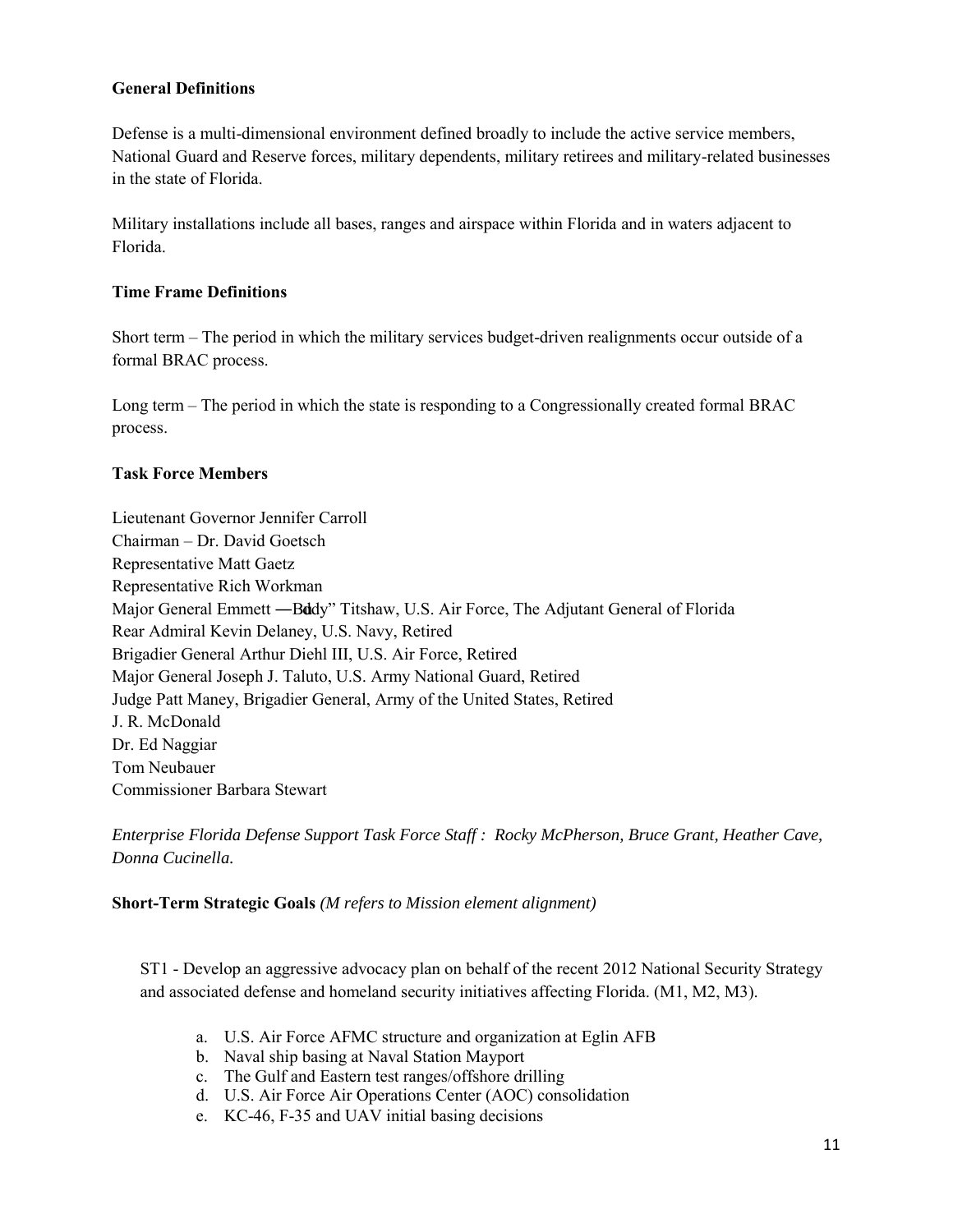- f. Florida military installation encroachment prevention program
- g. Improvement of Patrick AFB, Tyndall AFB, Camp Blanding Joint Training Center and Avon Park Bombing Range for UAV operations.
- h. Unmanned Aerial Systems (UAS) integration into National Aerospace System
- i. Promotion of best practices in support energy efficiency savings initiatives.

#### **Long-Term Strategic Goals** *(M refers to Mission element alignment)*

- LT1 Promote and grow Florida military missions and installations (M1, M2, M3)
	- a. Identify areas where the state's presence and actions have or can have sustainable impacts on Florida's military installations and missions including, but not limited to:
		- 1) Encroachment on installations, ranges and flight corridors
		- 2) Transportation access
		- 3) DOD renewable energy goals
		- 4) Lowering installations' costs of doing business
		- 5) Providing support and incentives for defense community to remain or relocate in Florida
	- b. Review and strengthen state support for military families and veterans with a focus on education, health care, employment and family programs.
	- c. Strengthen working relationships with the Department of Veterans Affairs, Workforce Florida, Department of Economic Opportunity, Department of Environmental Protection, Department of Agriculture and Consumer Affairs Energy Office, Department of Military Affairs, Department of Business and Professional Regulation and Department of Education.

LT2 - Promote Florida as a trusted, defense-friendly partner, advocating solutions of mutual benefit to the Department of Defense and Florida communities. (M1, M2, M3)

- a. Develop a template for comparative analysis of military value based on DoD data-call scoring of Florida's installations and closely competing installations outside of Florida.
- b. Identify military resources and emerging missions that might be better suited for location in Florida than in their current locations. Position Florida as a receiver state for new, relocating, consolidated or realigned compatible missions.

#### **Draft Cross-cutting Strategies**

- Provide a plan for active and effective advocacy for military and homeland defense missions and facilities located in Florida including the United States Coast Guard.
- Set standard for our Florida National Guard from benefits to modernization to readiness/training of their units to working with employers – affording our Guard the ability to mobilize and deploy in support of their unit missions.
- Promote Florida as a military friendly state and take the lead in identifying opportunities for the defense community in the state.
- Improve communication through integration of local, state, and federal efforts by strengthening relationships with base leadership, Florida Defense Alliance, City and County Officials, and all community-based defense support organizations.
- Assist the Governor's office in addressing and supporting the needs of Florida's installations identified as the result of base commander's meetings.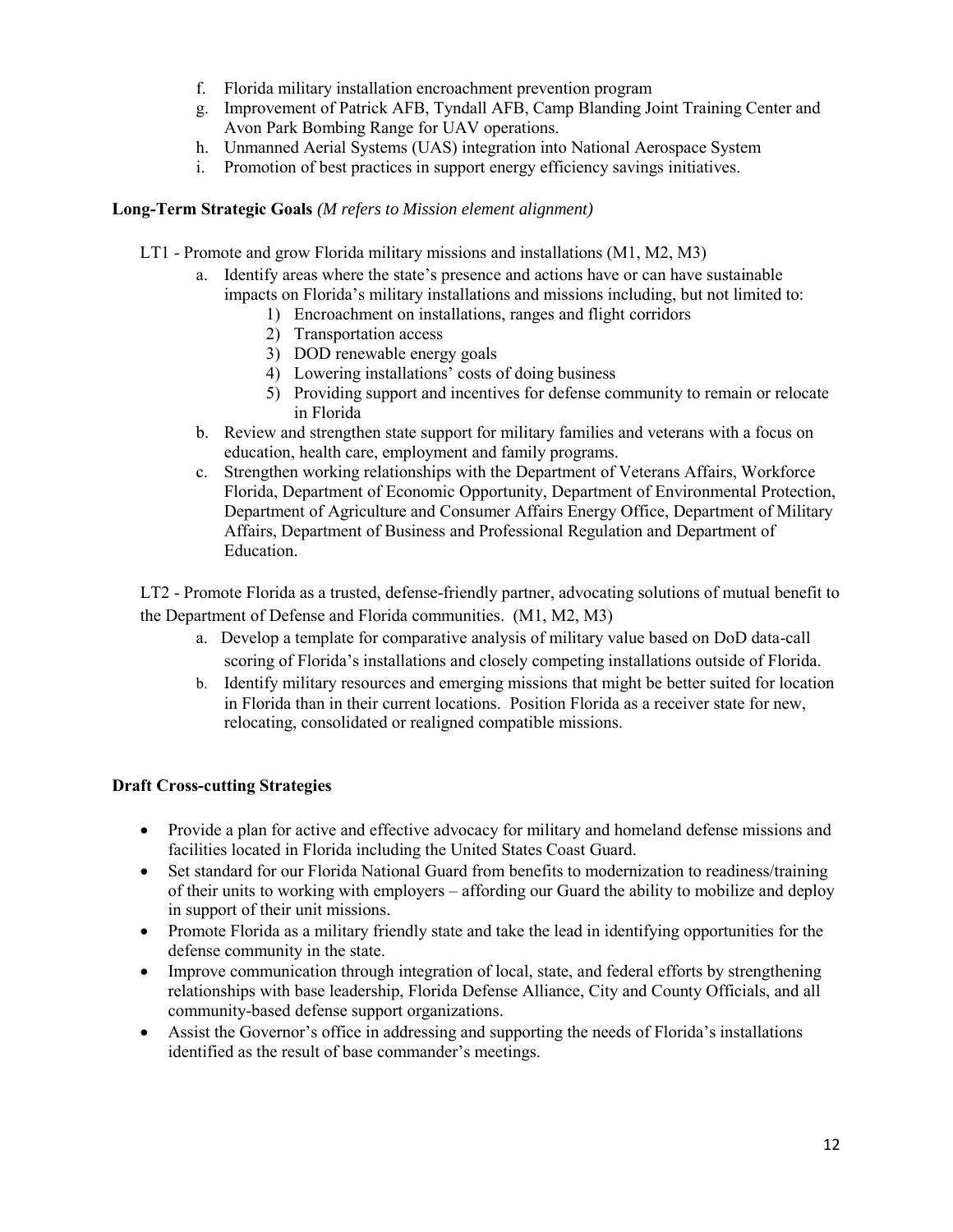#### **Input for Action Steps**

- Inform Task Force members on any military-related federal and state legislative issues that impact Florida and local communities.
- Create a plan to support the Florida Congressional Delegation to ensure consistent presentation of Florida's concerns. Implement and follow through with the plan.
- Create enhanced community relationships to capitalize on local resources.
- Develop working relationships with defense planners, defense contractors and leadership to better anticipate changing needs and proposed actions so we can help develop solutions and strategies of mutual benefit to the state and DoD.
- Identify the military value of Florida installations using core Department of Defense criteria and the results of previous data calls.
- Identify current and potential encroachment issues and prioritize resolutions.
- Expand identified encroachment issues to include airspace, environmental, energy, frequency spectrum and land use compatibility
- Expand Florida's role in space launches and mission support, and expand military space opportunities in Florida.
- Create greater awareness of Florida's military-friendly environment including support for veterans, retirees and military dependents.
- Encourage increased defense business relocation through tax and other state incentives.

#### **What Does Success Look Like?**

- Task Force is the state focal point with support mechanisms, processes, data, and resources to effectively conduct military advocacy actions with the Florida Congressional Delegation and is an integral part of success.
- Florida successfully procures emerging missions to offset jobs lost by realignments or consolidations.
- Florida is fully prepared for an era of defense downsizing.
- Increased defense industry employment in Florida.
- Florida will be ranked #1 military friendly as defined by base commanders and the Department of Defense. Use DOD Quality of Life indicators of red, yellow, green. Raise the bar within areas rated green.
- Florida will be the leader in veterans' employment opportunities.
- Florida creates, coordinates, and maintains an effective installation encroachment prevention program.
- Florida increases or maintains same relative position in defense spending.
- Develop a communications plan and an FDSTF web site to promote the military value of Florida installations. Ensure this plan is linked to all local Florida defense support organizations to allow insight to and inclusion of regional and community partnerships.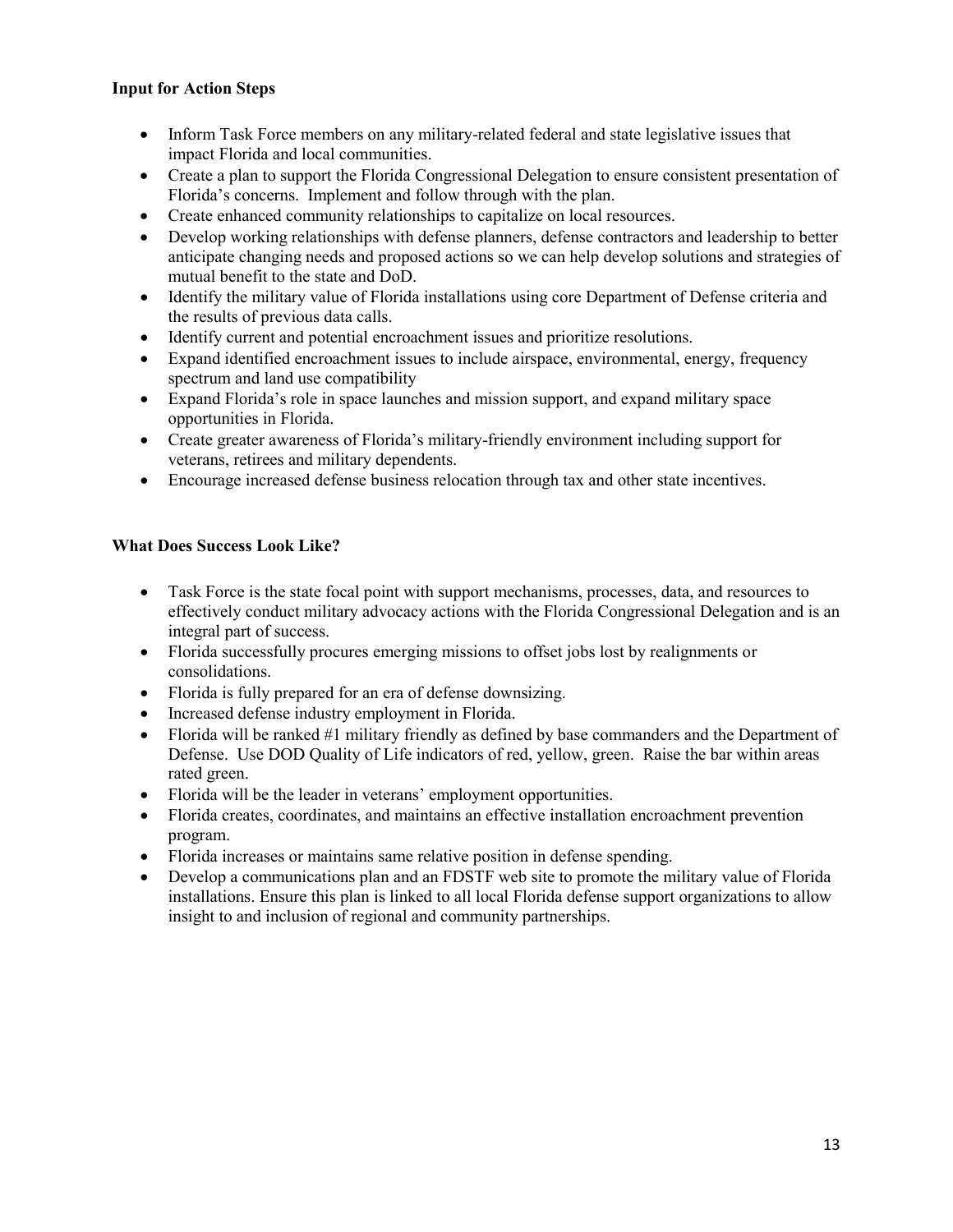# **Florida Defense Support Task Force**

February 14, 2012

The Honorable Mike Haridopolos, President The Florida Senate 409 The Capitol 404 South Monroe Street Tallahassee, FL 32399-1100

Dear Mr. President:

The Florida Defense Support Task Force, a legislatively created team established to advocate for the state's military installations and missions, unanimously and whole-heartedly supports Governor Scott's recommendation to provide \$15 million in the state budget for the Florida Forever land acquisition program. Neither the approved House budget nor the current Senate budget proposal includes any funding for Florida Forever.

Florida Forever funds provide a primary means to acquire land and conservation easements near military installations that both protect important conservation areas and prevent encroachment. Additionally, they enhance Florida's ability to attract federal Department of Defense Readiness and Environmental Protection Initiative (REPI) funds to help buffer military installations. This buffering is critical to protecting the ability of our military to train effectively for combat. Without the buffering, encroachment could cause the Department of Defense to decrement the military value of Florida installations and make them vulnerable to closure. Funding Florida Forever enables leverage in an established process to prevent dangerous encroachment and protect Florida jobs connected to our military installations and defense communities.

Florida's 20 military installations and three Unified commands generate billions of dollars for our economy as well as stable, high-paying jobs for Floridians. The closure of any one of these bases or the loss of a mission would hurt Florida's economy and slow the recovery. Your Florida Defense Support Task Force respectfully requests that you fund this important program.

Sincerely,

David Goetsch Chairman Florida Defense Support Task Force

**NOTE: Same letter sent to the Speaker of the Florida House of Representatives.**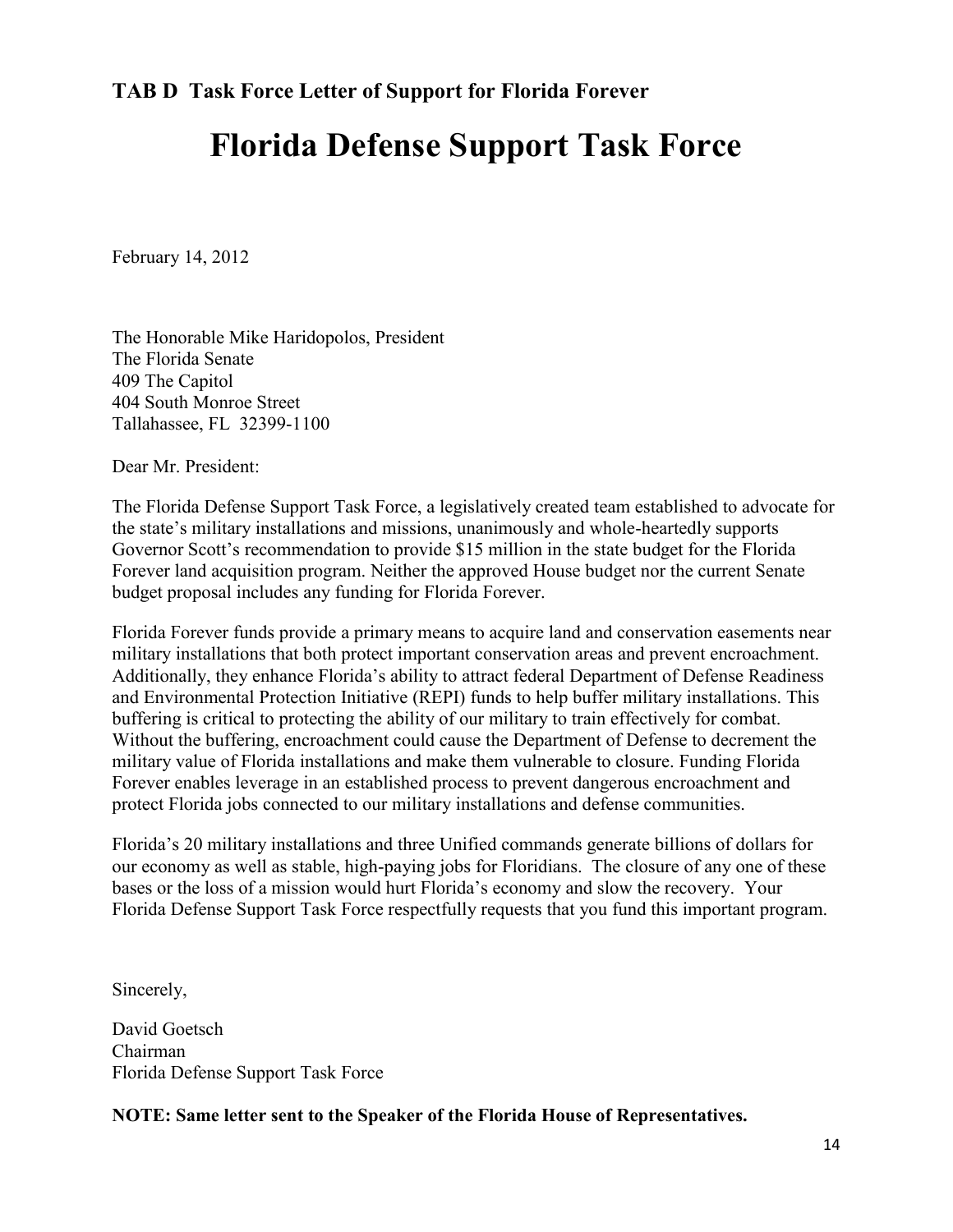# **TAB E Approved Task Force Meeting Minutes**

Minutes for meeting on January 9, 2012:

#### **Minutes for the Florida Defense Support Task Force Meeting on Monday, January 9, 2012.**

The Florida Defense Support Task Force held its initial meeting at the Residence Inn, Tallahassee from 9:00 AM – 4:00 PM EST.

#### **Task Force Member Present:**

- Governor Rick Scott
- Lieutenant Governor Jennifer Carroll
- MGen. Joseph Taluto, USA (ret.)
- MGen. Emmett Titshaw, USAF
- Barbara Stewart, Highlands County Commissioner
- Dr. David Goetsch, Okaloosa Economic Development Council
- Patt Maney, Okaloosa County Judge
- J.R. McDonald, Lockheed Martin
- Tom Neubauer, Bay Defense Alliance
- Ritch Workman, State Representative
- Matt Gaetz, State Representative
- BGen. Chip Diehl, USAF (ret.)
- Dr. Ed Naggiar, USN (ret.)

#### **Task Force Member Absent:**

RAdm. Kevin Delaney, USN (ret.)

#### **Speakers Present:**

- John Konkus, Chief of Staff to the Lieutenant Governor
- Mary Thomas, Assistant General Counsel, Executive Office of the Governor
- Anthony Principi, Chairman 2005 BRAC Commission
- Charles Battaglia, Principi and Associates
- Pat Gleason, Assistant Attorney General, Florida Attorney General's Office
- Dr. Rod Lewis, University West of Florida's, HAAS Center
- Diana Gonzales, The Beacon Council
- Debbie Keller, The Nature Conservancy
- Joe Marino, Florida League of Defense Contractors
- Jim Faylor, Concurrent Technologies

#### **Staff Present:**

- Griff Salmon, Chief Operating Officer, Enterprise Florida, Inc.
- Al Latimer, Senior Vice President, Enterprise Florida, Inc.
- Rocky McPherson, Director, Military and Defense Programs, Enterprise Florida, Inc.
- Heather Cave, Program Manager, Military and Defense, Enterprise Florida, Inc.
- Donna Cucinella, Administrative Assistant, Enterprise Florida, Inc.

#### **This meeting was open to the public.**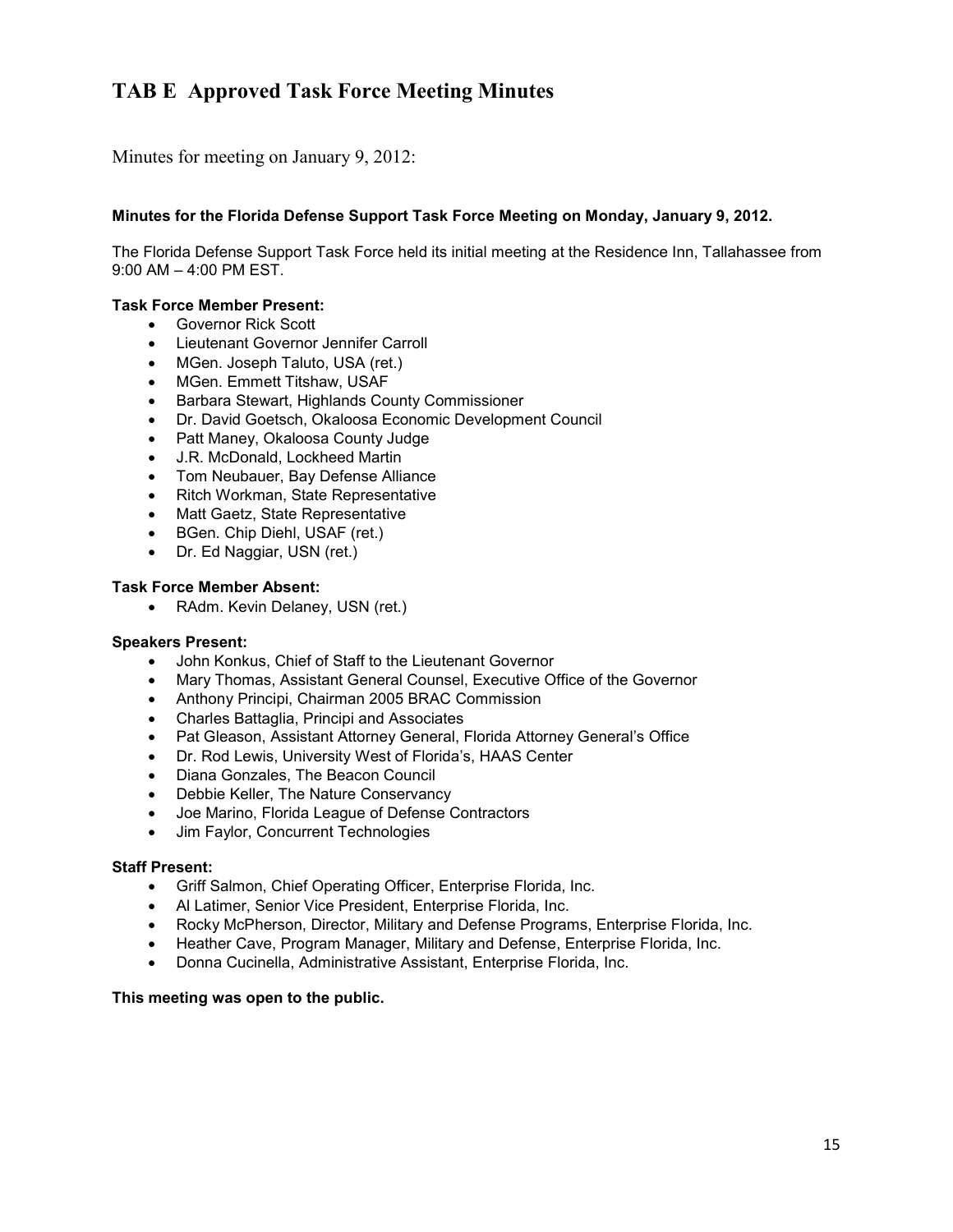## **Residence Inn by Marriott Tallahassee Universities at the Capitol 600 West Gaines Street Tallahassee, FL 32304 T 850.329.9080**

|               | <u>Monday - January 9, 2012</u>                                             | <u>0900-1600</u>                                                               |
|---------------|-----------------------------------------------------------------------------|--------------------------------------------------------------------------------|
| 0900 - 0920   | Welcome<br>Pledge of Allegiance                                             | Dr. David<br>Goetsch                                                           |
|               | Governor's Remarks                                                          | <b>Governor Scott</b>                                                          |
|               | <b>Task Force Members Self-introductions</b>                                | <b>Task Force</b><br><b>Members</b>                                            |
| 0920 - 1000   | Military Basing and Force Structure, BRAC history and<br>future             | The Honorable<br>Anthony Principi,<br>Chairman, 2005<br><b>BRAC Commission</b> |
| 1000          | Governor Scott depart, Senate Appointee Dr. David<br>Goetsch, assumes Chair | Dr. Goetsch                                                                    |
| $1000 - 1015$ | Chairman Goetsch remarks<br>Lt. Governor Jennifer Carroll remarks           | Dr. Goetsch<br>Lt. Gov. Carroll                                                |
| 1015-1025     | Florida Sunshine Law Overview                                               | Pat Gleason                                                                    |
| 1025 - 1040   | Military in Florida Overview                                                | Enterprise<br>Florida                                                          |
| 1040 - 1100   | Economic Impact of Military and Defense in Florida                          | Dr. Rod Lewis,<br><b>HAAS Center</b>                                           |
| 1100 - 1115   | Governors' Base Commanders Meeting Summary                                  | <b>Florida National</b><br>Guard                                               |
| 1115 - 1130   | Florida Council on Military Base and Mission Support<br>Summary             | Tom Neubauer                                                                   |
| 1130 - 1230   | Break and Lunch for FDSTF and Staff                                         | <b>Board Room</b>                                                              |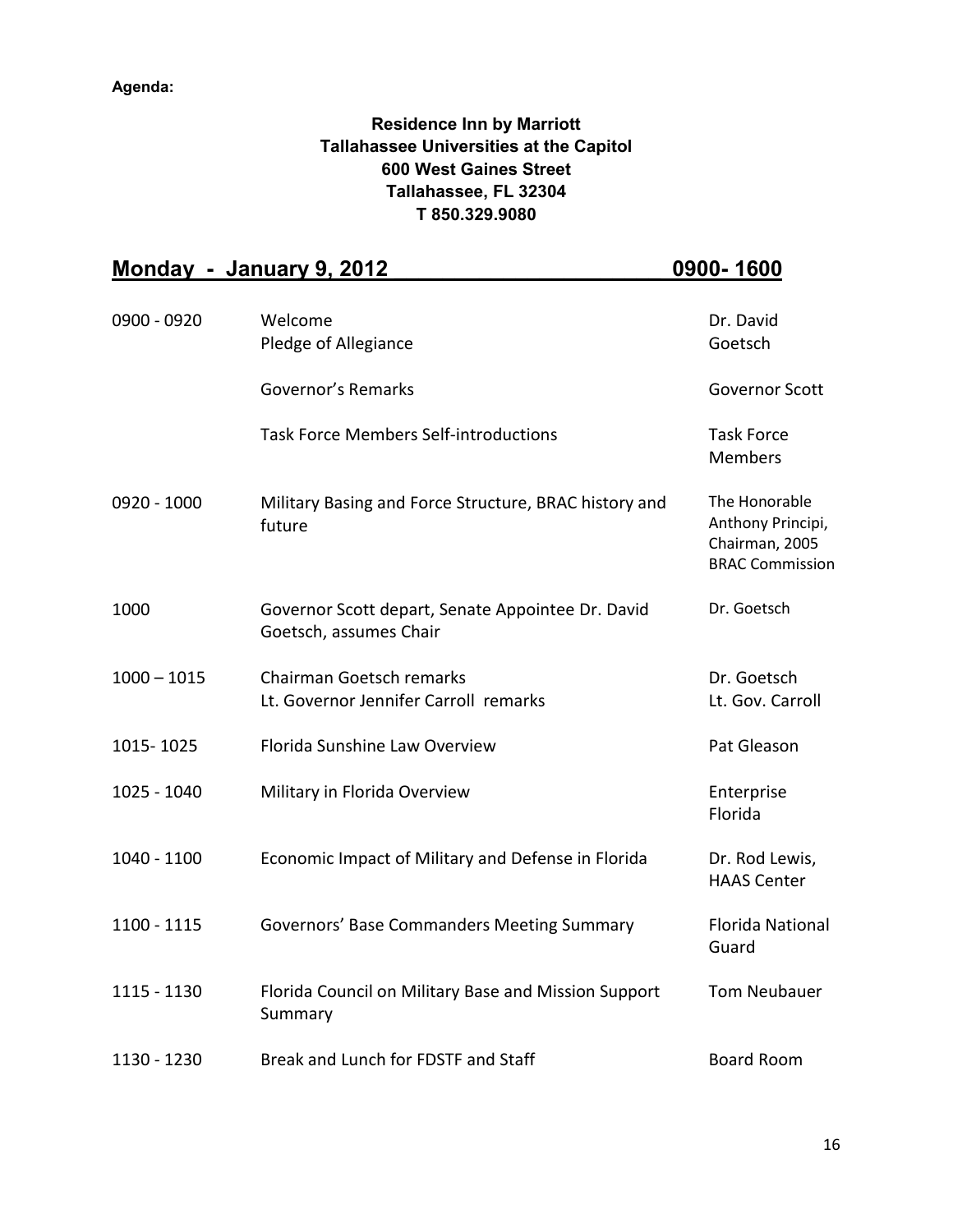| 1230 - 1330   | <b>FDSTF Member Roundtable Mission discussion</b>                                                                                                                                                                                                                                      | <b>Task Force</b><br><b>Members</b> |
|---------------|----------------------------------------------------------------------------------------------------------------------------------------------------------------------------------------------------------------------------------------------------------------------------------------|-------------------------------------|
| 1330 - 1400   | <b>FDSTF Planning Discussion</b><br>FDSTF Meeting Schedule Planning discussion<br>$\bullet$<br>Florida Bases Visitation Program<br>$\bullet$<br>Immediate and Long Term Work Plan<br>$\bullet$<br><b>Ongoing Realignments</b><br>$\circ$<br><b>Florida Base Assessments</b><br>$\circ$ | <b>Task Force</b><br><b>Members</b> |
| 1400 - 1430   | <b>FDSTF Action Items</b><br>Recommend Sunshine Exemption for TF<br>٠<br><b>FDSTF Report Requirement</b><br>$\bullet$<br><b>Contracting Process</b><br>$\bullet$<br>Next meeting                                                                                                       | <b>FDSTF Chair</b>                  |
| $1430 - 1500$ | <b>Break</b>                                                                                                                                                                                                                                                                           |                                     |
| 1500 - 1600   | <b>Public Comments</b><br><b>UWF</b><br>The Nature Conservancy<br>٠<br>Florida League of Defense Contractors<br>٠<br><b>Concurrent Technology Corporation</b><br>٠<br>Others                                                                                                           | <b>FDSTF Chair</b>                  |
| 1600          | Adjourn                                                                                                                                                                                                                                                                                |                                     |

#### **Points of Contact:**

**Rocky McPherson Enterprise Florida, Inc.** 1030 East Lafayette St., Suite 9 Tallahassee, FL 32301 T: 850-298-6652 C: 407-580-4862 [rmcpherson@eflorida.com](mailto:rmcpherson@eflorida.com) [www.eflorida.com](http://www.eflorida.com/)

**Heather Cave Enterprise Florida, Inc.** 1030 East Lafayette St., Suite 9 Tallahassee, FL 32301 T: 850-298-6640 C: 407-625-1605 [hcave@eflorida.com](mailto:hcave@eflorida.com) [www.eflorida.com](http://www.eflorida.com/)

**Donna Cucinella Enterprise Florida, Inc.** 1030 East Lafayette St., Suite 9 Tallahassee, FL 32301 O 850.298.6640/6652 [dcucinella@eflorida.com](mailto:dcucinella@eflorida.com) [www.eflorida.com](http://www.eflorida.com/)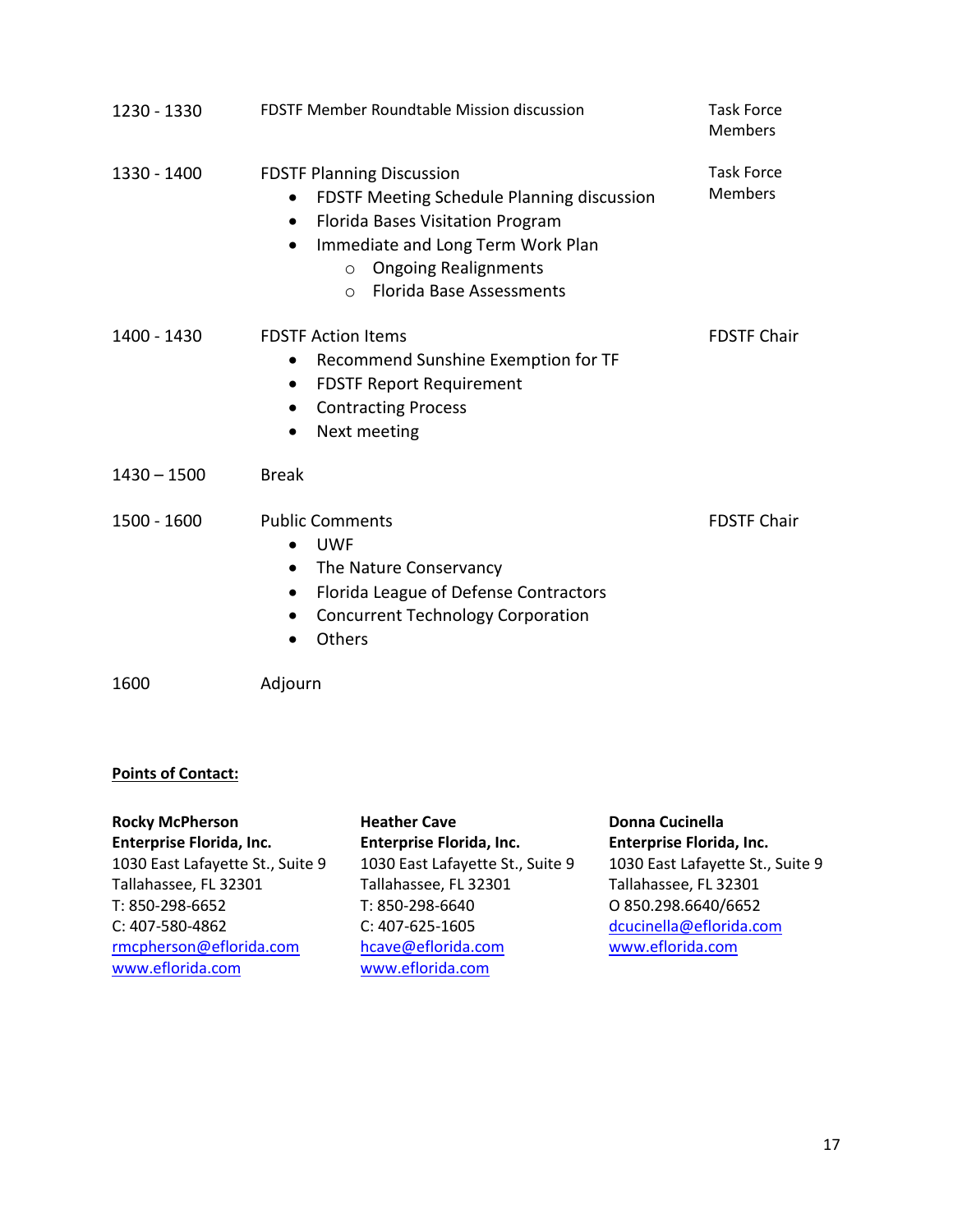#### *A quorum being present, Governor Rick Scott, FDSTF Chairman, began the meeting at 9:00 AM EST.*

#### I. **Agenda Item I: Welcome and Introductions**

Dr. David Goetsch welcomed members and attendees to the initial meeting of the Florida Defense Support Task Force. Then he led the meeting in the Pledge of Allegiance. Dr. Goetsch introduced Governor Rick Scott, the Chairman of the Task Force.

**Governor Rick Scott** thanked members for their participation on the Task Force. Both he and the Lieutenant Governor are Navy veterans and have a deep appreciation for men and women servicing in the military. Governor Scott proclaimed Florida to be the most military friendly state in the nation, and he understands the economic impact of the industry on our State. Florida has begun to see and will continue to be affected by federal defense budget cuts. Through the previous five BRAC rounds, we have learned that a state coordinated response is essential. This is part of the reason Florida had a positive experience from BRAC 2005. This Task Force will be facing two important emerging challenges, the immediate budget cuts and an impending BRAC. He thanked the Florida Legislature for their foresight in creating and funding the Task Force. He appreciates the energy and passion that is essential to the state's efforts to protect and enhance the military bases and defense industry in Florida.

II. **Agenda Item II: Military Basing and Force Structure, BRAC history and future Secretary Anthony Prinicpi**, Chairman, 2005 BRAC Commission gave remarks about changes in defense policy and the budget in Washington, as well as the prospect for another BRAC round. The President has proposed \$489 billion in defense cuts over 10 years. He and Secretary Panetta unveiled a new strategic guidance that will include a reduction in the Army and Marine Corps. Another \$500 billion in across the board sequestration cuts will go into effect in 2013 unless Congress repeals them. This would drastically reduce all branches of the military, negatively impact major acquisition programs, and research and development. Mr. Principi believes Secretary Panetta will have no choice but to call for another BRAC, likely after the November elections. The Air Force has stated that they still possess 20% excess infrastructure. The services have been conducting ongoing realignment by instituting infrastructure efficiencies.

The BRAC 2005 process began with the Secretary of Defense requesting Congressional approval to undertake a BRAC, and then the services issuing a call for data from installations. The Secretary of Defense submits to the BRAC Commission his recommendations for installations or other DoD entities to be closed or realigned, as well as the amount of savings that will accrue as a result of those recommendations. The Commission must deliberate on each recommendation and is not bound by the list presented by the Secretary. The President and Congress must approve all or none of the Commission's recommendations. These recommendations are made in the open, with a variety of input, and without regard to politics.

In 2005, Florida gained about 3,800 military personnel and lost about 1,000 civilian jobs. Eglin AFB gained the  $7<sup>th</sup>$  Special Forces Group and the F-35 joint strike fighter training. In a future BRAC, labs, Florida's numerous air bases, and defense programs could be negatively impacted.

Moving forward, Florida should re-assess its installations to determine their "military value." The creation of the Task Force is very timely, as well as efforts to ensure that Florida is the most "military friendly" state in the nation. Losses can come in many forms, so it is critical that Florida continues its proactive approach to protecting its military installations, military service members, and their families.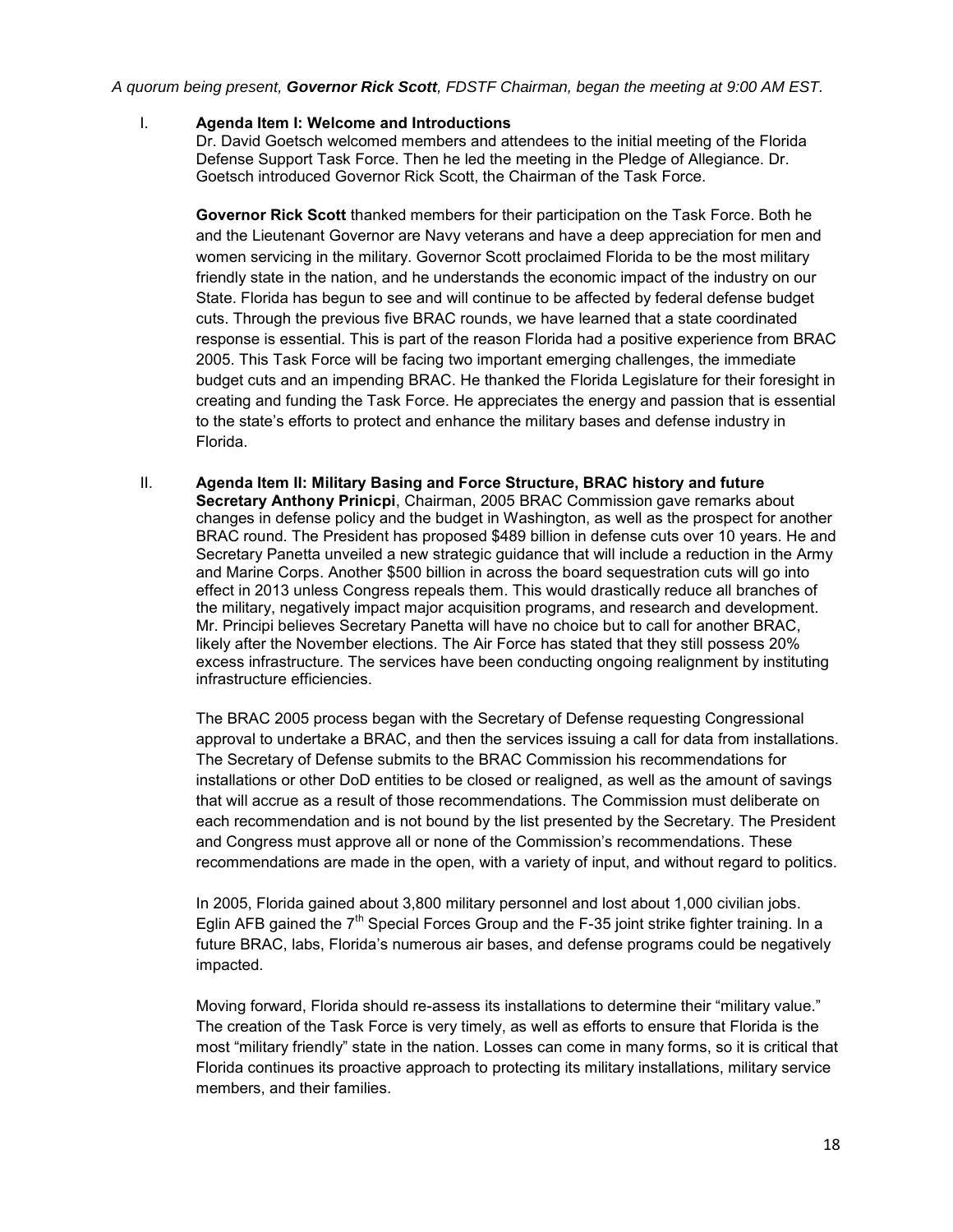#### **III. Agenda Item III: Transfer of Chairmanship**

**Governor Rick Scott** departed after chairing the first hour of the meeting. He designated **Lieutenant Governor Jennifer Carroll** as a voting Task Force member in his absence. As outlined in statue, the Governor's departure meant the chairmanship was passed to Senate President's appointee, **Dr. David Goetsch**, current Chairman of the Board, Okaloosa Economic Development Council.

#### **IV. Agenda Item IV: Remarks**

**Lieutenant Jennifer Carroll** spoke about the key issues facing this Task Force. She emphasized the importance of developing relationships at the local, state and federal levels so that Florida can be proactive instead of reactive. Working with Base Commanders is critical, as they bring forth concerns regarding encroachment and growth management issues.

**Senator Don Gaetz** addressed the meeting, as he was the author of the legislation that created the Task Force. He stressed that he did not want reports and studies, he wants to see results. The job of the Task Force is advocacy to preserve, protect air bases and to expand military missions.

#### **V. Agenda Item V: Florida Sunshine Law Overview**

**Ms. Pat Gleason**, from the State Attorney General's Office, informed members what is entailed in operating within Florida Open Government Laws. This law provides a right of access to governmental proceedings at both the state and local levels. The three basic requirements are: meetings of public boards or commissions must be open to the public; reasonable notice of such meetings must be given; and minutes of the meetings must be taken, promptly recorded and open to public inspection. This applies to any gathering of two or more members of the same board to discuss any matter which will foreseeably come before that board for action. Gleason went on to explain that the term "public records" means all records "regardless of the physical form, characteristics, or means of transmission," made or received in connection with the transaction of official business by any agency, including advisory boards.

#### *Presentation attached.*

#### **VI. Agenda Item VI: Military in Florida Overview**

**Mr. Rocky McPherson** from Enterprise Florida reviewed the military in Florida. There are 20 major military installations and 3 unified commands. Military and defense is the  $3<sup>rd</sup>$  largest industry and has a \$60+ billion economic impact. This amounts to 8-10% of the gross state product, and over 686,000 direct and indirect jobs. He outlined the various Navy, Air Force, Army, Marine, Coast Guard, National Guard and Reserve presence in Florida. The Joint Gulf Range Complex is crucial to Florida's military presence as the preponderance of military in Florida is Air Force and Navy. He also noted that the Florida National Guard and the Coast Guard will also be affected by federal budget reductions. *Presentation attached.* 

#### **VII. Agenda Item VII: Economic Impact of Military and Defense in Florida**

**Dr. Rod Lewis** from the University of West Florida's HAAS Center spoke about the impact of the military and defense industry on the Florida economy. This included an overview of defense spending in Florida, statewide and regional economic impacts, and procurement spending in Florida versus the US. He went on to talk about direct procurement jobs in Florida, and national and state downward trends of procurement spending. *Presentation attached.* 

#### **VIII. Agenda Item VII: Governors' Base Commanders Meeting Summary**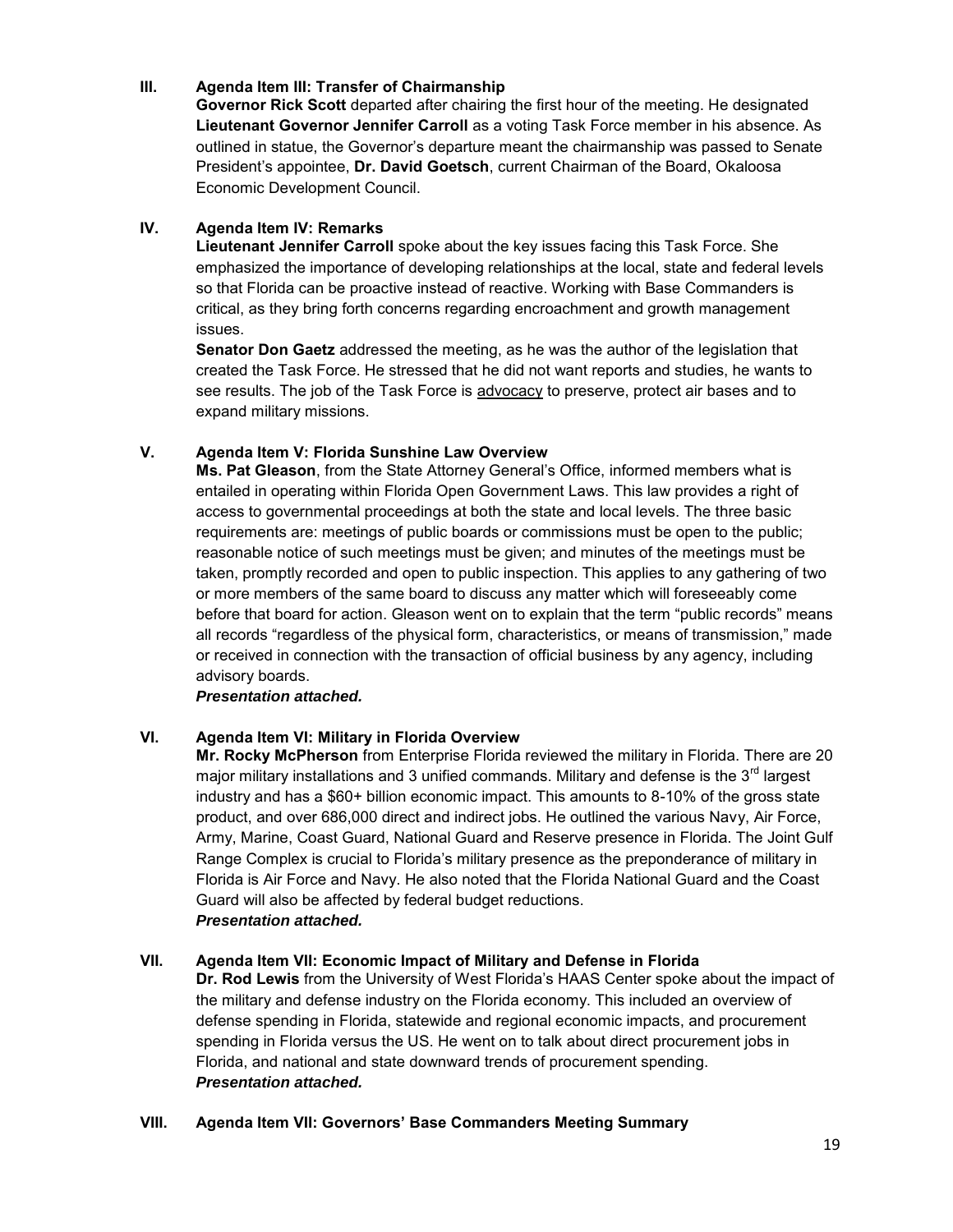**MGen. Emmett Titshaw** reviewed the history of the Governor's Base Commanders Meetings and Governor Scott's commitment to meeting every quarter. These gatherings enhance communication and promote cooperation. The Governor has set the precedent that the meetings are results oriented. Agencies report the progress of past issues, base commanders give updates, and then new or ongoing issues are discussed. The three main issues discussed include quality of life, transportation/infrastructure, and encroachment/compatible land use. The next Florida Base Commanders meeting will be held after session at Hurlburt Field on April 11, 2012.

#### **IX. Agenda Item IX: Florida Council on Military Base and Mission Support**

**Mr. Tom Neubauer**, Chairman of the 9 member Council explained its mission to support and enhance the missions of Florida's military installations and their economic impact of the defense economy in Florida. The Council took into account lessons learned from previous BRACs and thought of ways to leverage Florida's competitive strengths moving forward. One key asset is the strong network of defense support partners in the state. The Council has the following recommendations for the Task Force to consider: review BRAC scoring of Florida installations; core mission assessment; encroachment identification and mitigation; national defense program monitoring; communication/coordination with congressional delegation; and leverage and coordinate volunteer support.

#### **Break for lunch**

#### **X. Agenda Item X: FDSTF Planning Discussion**

**Chairman David Goetsch** began the afternoon session by asking that members discuss their goals for the Task Force, and the short and long term issues which will impact the military and defense industry in Florida.

**Representative Ritch Workman** had excused himself to attend a Florida House committee meeting on redistricting. He was concerned about the future of Patrick AFB.

**Representative Matt Gaetz** recognized the military and defense in Northwest Florida as critical to the local economy. He is concerned about the need to base an aircraft carrier at Mayport. The mission is a fundamental economic driver in Jacksonville. He differs to Mr. J.R. McDonald to speak about issues at Eglin AFB.

**Mr. J.R. McDonald,** Lockheed Martin, expressed concerns about the ongoing Air Force Material Command realignment affecting Eglin AFB. This issue requires immediate attention because implementation action is occurring as early as May 1. He also talked about the need to keep the integrated training center for the F-35 at Eglin AFB.

**MGen. Joseph Taluto** reported that there was nothing of immediate concern in South Florida, though there are some ongoing related concerns related to land use and encroachment around Homestead ARB.

**Dr. Ed Naggiar** explained the need for combat-realistic training areas. He felt that there was potential for growth in unmanned aerial systems. In his experience, procurement sometimes takes priority over training, encroachment and access issues.

**BGen. Chip Diehl** suggested creating definition of "defense" so the Task Force knows the scope of what they are working to protect. The notion of "Red Teaming" was brought up and gained concurrence. He also suggested developing an "elevator speech" regarding the role of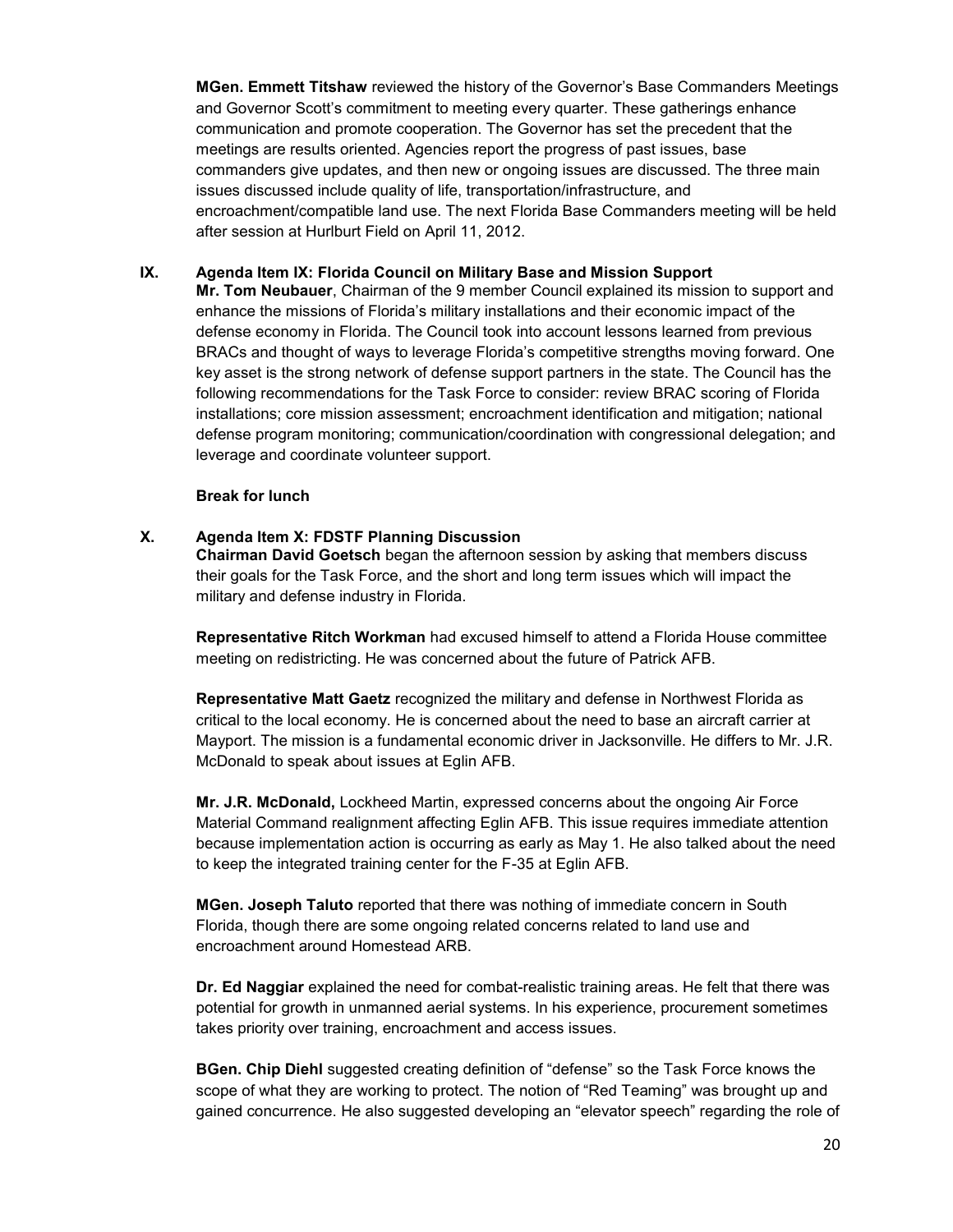the Task Force so that members may use a consistent message. Task Force members agreed. Chip Diehl went to encourage members to be proactive and suggested lobbying in Washington DC for additional missions for Florida installations. He announced the formation of the Tampa Bay Defense Alliance to represent the area military needs.

**Mr. Tom Neubauer** described the Air Force Lab realignment at Tyndall AFB and the communities lobbying efforts to fill that void. He stressed the importance of the Gulf Test Range to mission sustainment and installation retention. He also questioned the future funding of the research, development, and test evaluation units (RD&TE).

**Chairman David Goetsch** recommended working closely with local community defense support groups.

**Judge Patt Maney** spoke about assisting the military in adopting their required renewable energy standards. He advocated working closely with the US Department of Veterans Affairs to support former service men and women, and in support of Veterans Courts.

**Commissioner Barbara Stewart** noted the importance of the bombing ranges in Florida and encouraged better military and community relationships to combat encroachment. She explained that working together during the land use planning phase could keep encroachment issues from every becoming a detriment to the installation.

**MGen. Emmett Titshaw** described the 2011 HB 7207 and the ongoing issues regarding encroachment and land compatibility. These issues are impacting Camp Blanding's effectiveness and threaten force structure. He went on to speak about the future of the Florida National Guard's 125<sup>th</sup> fighter wing

**Lieutenant Governor Jennifer Carroll** understood member's focus on local issues, but also encouraged them to take a statewide perspective while on the Task Force. She stressed the issues of encroachment and partnering to optimize effectiveness. She noted that Representative Ritch Workman will be addressing the issue of Base Commanders input into land use decisions in a Glitch Bill during the ongoing legislation session.

#### **XI. Agenda Item XI: FDSTF Action Items**

**Chairman David Goetsch** reported that the Task Force will be seeking a Sunshine law exemption that will be limited in time and scope. It is necessary because they do not want discussions of base weaknesses or competitiveness issues to be public record. He also recommended a Task Force base visitation program so that members could learn the missions and capabilities of each installation to more effectively work on their behalf. **Chairman David Goetsch** clarified that the Task Force is required to submit a report to the Legislature, but the due day will have to be extended because of the delay in Task Force appointment and the first meeting date. **Chairman David Goetsch** explained that Enterprise Florida would be the contracting authority, and provide administrative and logistical support to the Task Force. With concurrence from members, **Chairman David Goetsch** planned to hold Task Force meetings monthly as Task Force planning and direction evolves.

**Chairman David Goetsch** asked the Task Force to discuss what crucial issues exist that will impact Florida in the immediate future.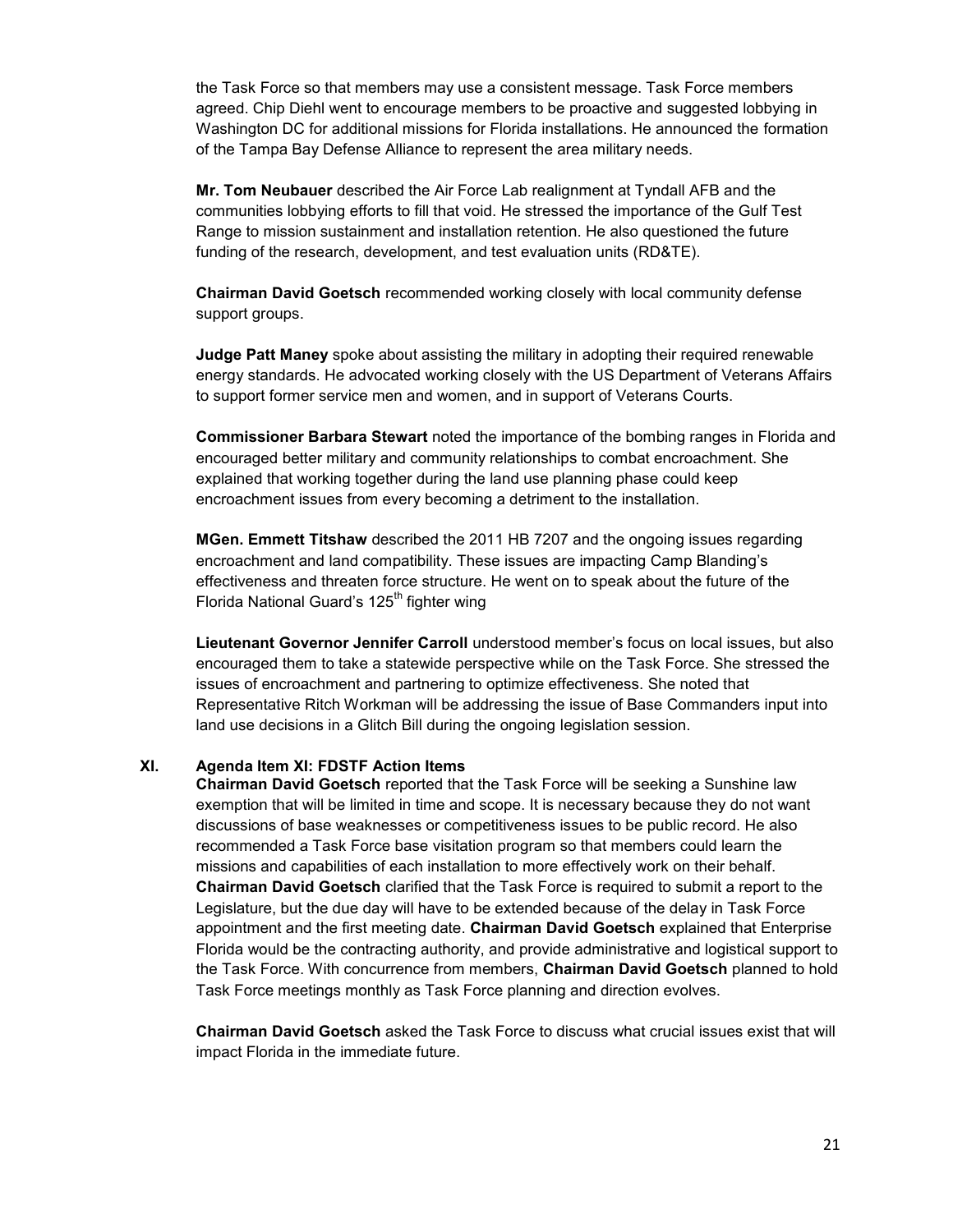**Mr. J.R. McDonald** reiterated the pressing issue the Air Force's decision to reorganize the Air Force Material Command which will impact Eglin AFB. He suggested an immediate lobbying effort in D.C. to reverse this decision.

**Lieutenant Governor Jennifer Carroll** noted the Governor's office presence in Washington D.C. which can be used by the Task Force to benefit the military in Florida. This lobbying team allows her and the Task Force direct access to Florida's Congressional delegation, military leaders, and the federal executive branch.

**Representative Matt Gaetz** expressed concerns that this was not enough to influence the decision related to Eglin AFB. He made a motion to spend \$20,000 to retain an influential retired USAF four star general with access to Secretary of the Air Force. **Lieutenant Governor Jennifer Carroll** countered that this was not necessary because her office in D.C. could obtain whatever information was needed relating to the AFMC. The motion was defeated.

**Mr. Tom Neubauer** stated it may be necessary to hire a consultant to determine AFMC long term intent. **Dr. Ed Naggiar** commented that since it takes 2 weeks to create a sole source contract, the TF could move forward will both actions.

**Mr. Tom Neubauer** moved to authorize Enterprise Florida to plan for contracting professional services to better understand the AFMC reorganization issue, or any other issues the Task Force sees necessary. This will happen in parallel with the Lieutenant Governor's DC office gathering information from the Air Force regarding the AFMC issue. If the Washington DC office is able to gather sufficient information within the allotted time, then the Task Force will not move forward with a contract consultant to obtain additional information on the AMFC reorganization issue. The motion passes.

After further discussion **Representative Matt Gaetz** moved to meet in 2 weeks to review the findings of the Lieutenant Governor. If the Task Force receives sufficient information to understand the AFMC issue, then the Task Force will evaluate the need to employ an outside consultant to work on its behalf in Washington D.C. The motion passed. The Task Force will meet again in Tallahassee on Monday, January 23, 2012.

#### **XII. Agenda Item XII: Public Comments**

**Ms. Diana Gonzales** promoted the Association of Defense Communities (ADC) Winter Conference that will be held in Miami February 27-29, 2012. ADC has founded a Congressional Defense Communities Caucus in D.C. which will work on behalf of cities and counties that have military installations within their community.

**Ms. Debbie Keller** informed the Task Force of successful partnerships between Florida military installations and The Nature Conservancy. Their goal is to protect land which will be mutually beneficial in addressing military encroachment issues and land and wildlife conservation efforts.

**Mr. James Fanto** represented Eglin AFB and recommended amending the Growth Management Glitch Bill's language regarding a base commanders' input in land use decisions.

**Mr .Joe Marino** spoke about the Florida League of Defense Contractors whose mission is to represent defense companies at the state level. He spoke about their legislative priorities for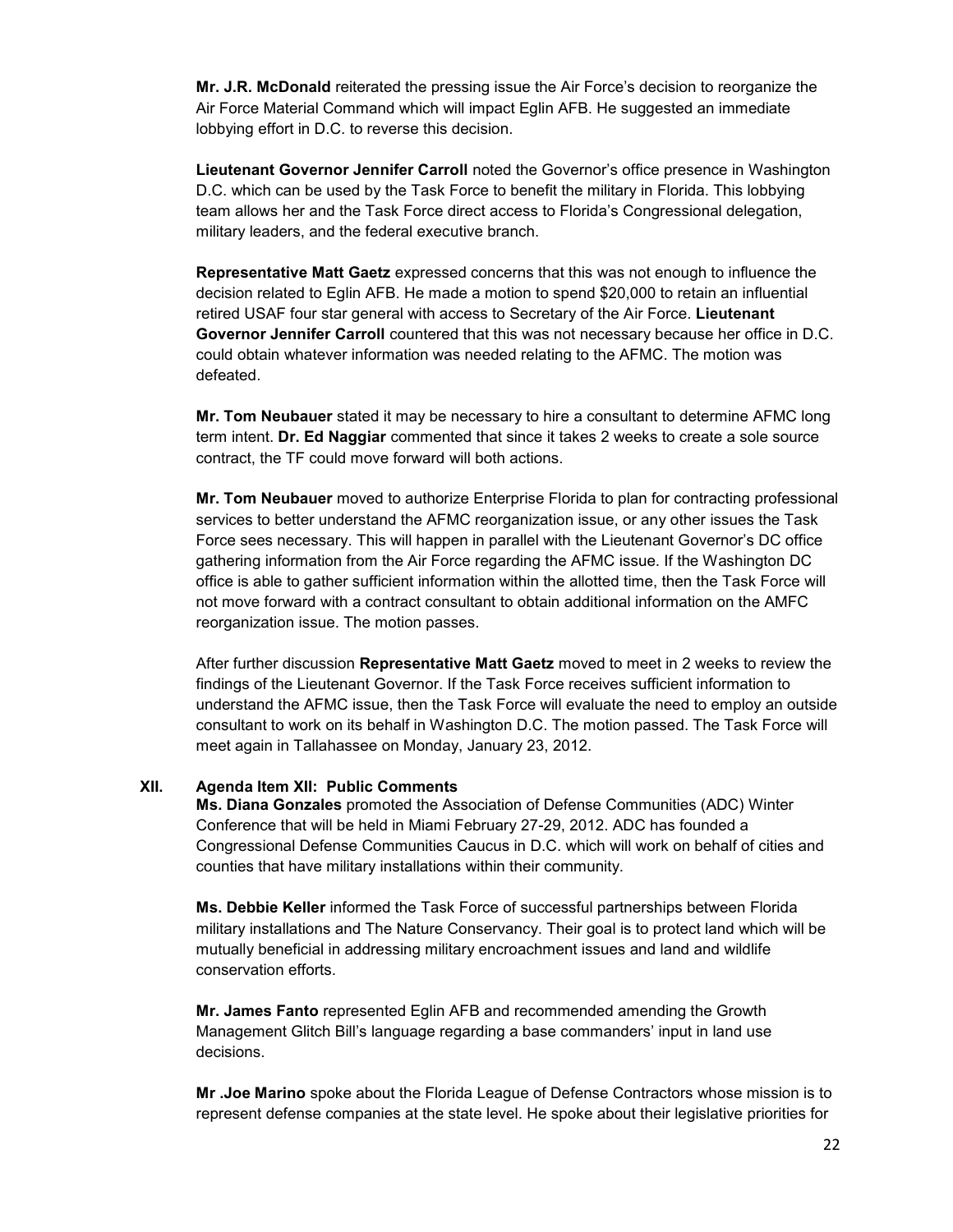the 2012 session and their support of the Task Force and its mission. Additional information can be found at www.fl-dc.org.

**Dr. Rod Lewis** with the UWF HAAS Center is conducting workforce and procurement studies and wants to work with Task Force and local members. They will also be researching a supply chain analysis that could be valuable to Florida by identifying companies which could benefit from locating in Florida.

**Mr. Jim Failor** representing Concurrent Technologies Corporation in Tampa uses applied research to assist developing companies. He wants to work with the Task Force to protect Florida military installations by identifying base strength and weaknesses, and creating a prioritized list.

Chairman Goetsch adjourned the meeting.

*The meeting was adjourned at 1600 EST*.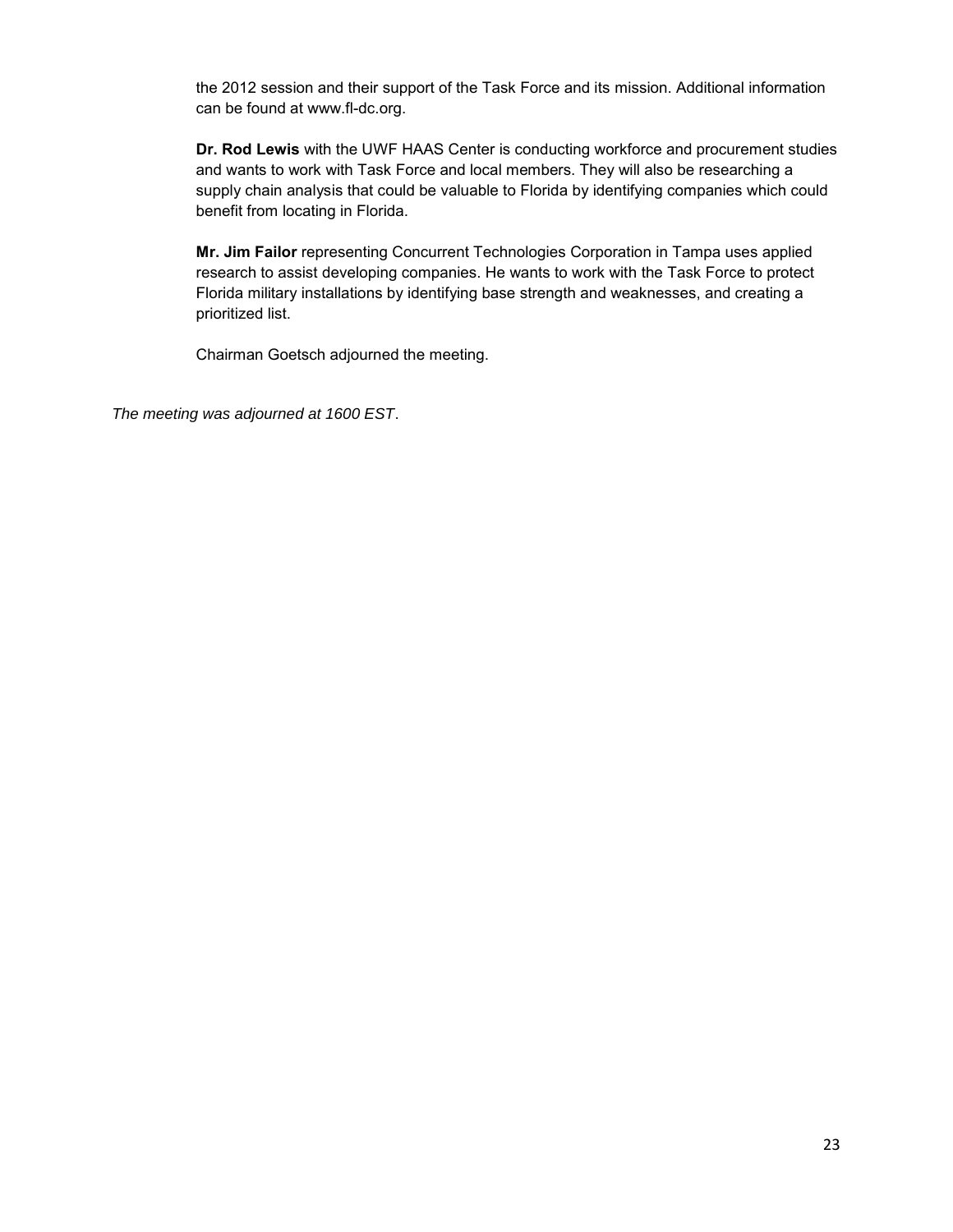#### **Minutes for the Florida Defense Support Task Force Meeting on Monday, January 23, 2012.**

The Florida Defense Support Task Force held a publically noticed meeting at the Governor's Large Conference Room in the Capitol from 9:00 AM –11:00 AM EST. Call in ability at 877-402-9753, access code 9152633.

#### **Task Force Member Present:**

- Lieutenant Governor Jennifer Carroll
- MGen. Emmett Titshaw, USAF
- Barbara Stewart, Highlands County Commissioner
- Dr. David Goetsch, Okaloosa Economic Development Council
- Patt Maney, Okaloosa County Judge
- J.R. McDonald, Lockheed Martin
- Tom Neubauer, Bay Defense Alliance
- Matt Gaetz, State Representative

#### **Task Force Member Present via phone:**

- MGen. Joseph Taluto, USA (ret.)
- Dr. Ed Naggiar, USN (ret.)
- RAdm. Kevin Delaney, USN (ret.)
- BGen. Chip Diehl, USAF (ret.)

#### **Task Force Member Absent:**

• Ritch Workman, State Representative

#### **Other Attendees Present:**

- Don Gaetz, State Senator
- LtGen. Gordon Fornell, USAF (ret.)
- Jim Breitenfeld, Okaloosa Defense Support Initiative
- Thad Altman, State Senator
- John Konkus, Chief of Staff to the Lieutenant Governor
- Mary Thomas, Assistant General Counsel, Executive Office of the Governor

#### **Present via Phone:**

- Gilbert Nelson, Congressman Jeff Miller's Office
- Brian McManus, Governor's Office in Washington DC
- Bob Black, Congressman Jeff Miller's Office

#### **Staff Present:**

- Al Latimer, Senior Vice President, Enterprise Florida, Inc.
- Rocky McPherson, Director, Military and Defense Programs, Enterprise Florida, Inc.
- Bruce Grant, Executive Director, Florida Defense Support Task Force
- Heather Cave, Program Manager, Military and Defense, Enterprise Florida, Inc.
- Sharon Spratt, Manager of Government Relations and Communications, Enterprise Florida, Inc.
- Donna Cucinella, Administrative Assistant, Enterprise Florida, Inc.

#### **This meeting was open to the public.**

#### **Agenda:**

# **Governor's Large Conference Room The Capitol – Plaza Level 400 South Monroe Street Tallahassee, FL 32399**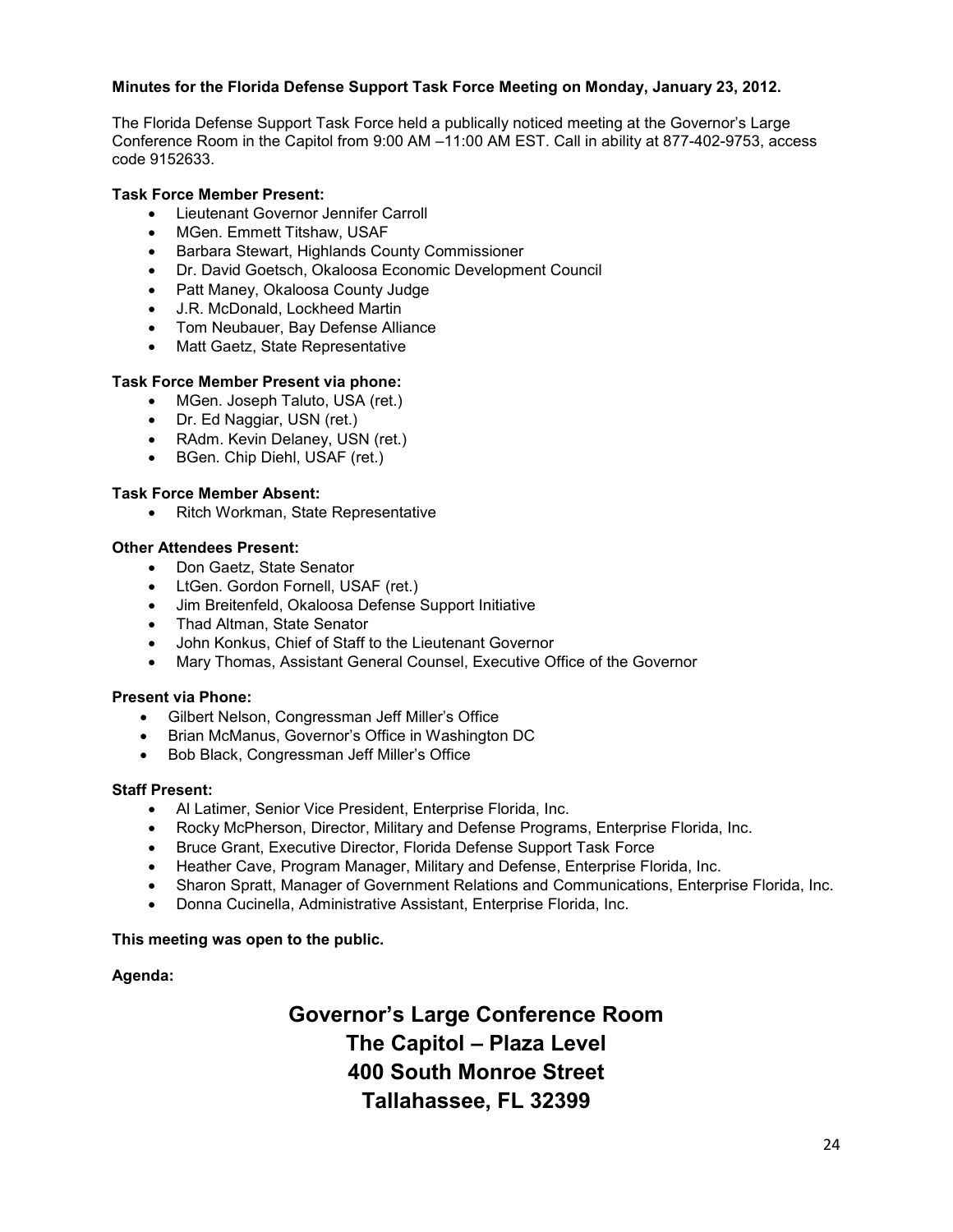# **Agenda Meeting #2**

# **Call in number: (877) 402-9753 Access Code: 9152633**

# **Monday - January 23, 2012 \_\_\_\_\_\_\_\_\_\_\_\_\_\_ \_\_\_\_\_\_\_ 0900- 1100**

| 0900-0905   | Welcome<br>Pledge of Allegiance                                                              | <b>Chairman Goetsch</b>                |
|-------------|----------------------------------------------------------------------------------------------|----------------------------------------|
| 0905        | <b>Old Business</b><br>January 9 <sup>th</sup> Minutes approval<br>$\bullet$                 |                                        |
|             | <b>New Business</b>                                                                          |                                        |
| 0910 - 0930 | Report on State and Congressional Activity re: Air<br>Force Material Command realignment/Q&A | Lt. Governor Carroll                   |
| 0930 - 1000 | Report on AFMC History, Current Situation, and<br>Recommended State Actions / Q& A           | Lt. Gen Gordon<br>Fornell, USAF (Ret.) |
| 1000 - 1030 | <b>Task Force Discussions/Actions</b>                                                        | <b>Chairman Goetsch</b>                |
| 1030 - 1100 | <b>Public Comment</b>                                                                        | <b>Chairman Goetsch</b>                |
| 1100        | Adjourn                                                                                      |                                        |

# **Points of Contact:**

| <b>Rocky McPherson</b>           | <b>Heather Cave</b>              | <b>Donna Cucinella</b>           |  |
|----------------------------------|----------------------------------|----------------------------------|--|
| Enterprise Florida, Inc.         | Enterprise Florida, Inc.         | Enterprise Florida, Inc.         |  |
| 1030 East Lafayette St., Suite 9 | 1030 East Lafayette St., Suite 9 | 1030 East Lafayette St., Suite 9 |  |
| Tallahassee, FL 32301            | Tallahassee, FL 32301            | Tallahassee, FL 32301            |  |
| T: 850-298-6652                  | T: 850-298-6640                  | O 850.298.6640/6652              |  |
| C: 407-580-4862                  | C: 407-625-1605                  | dcucinella@eflorida.com          |  |
| rmcpherson@eflorida.com          | hcave@eflorida.com               | www.eflorida.com                 |  |
| www.eflorida.com                 | www.eflorida.com                 |                                  |  |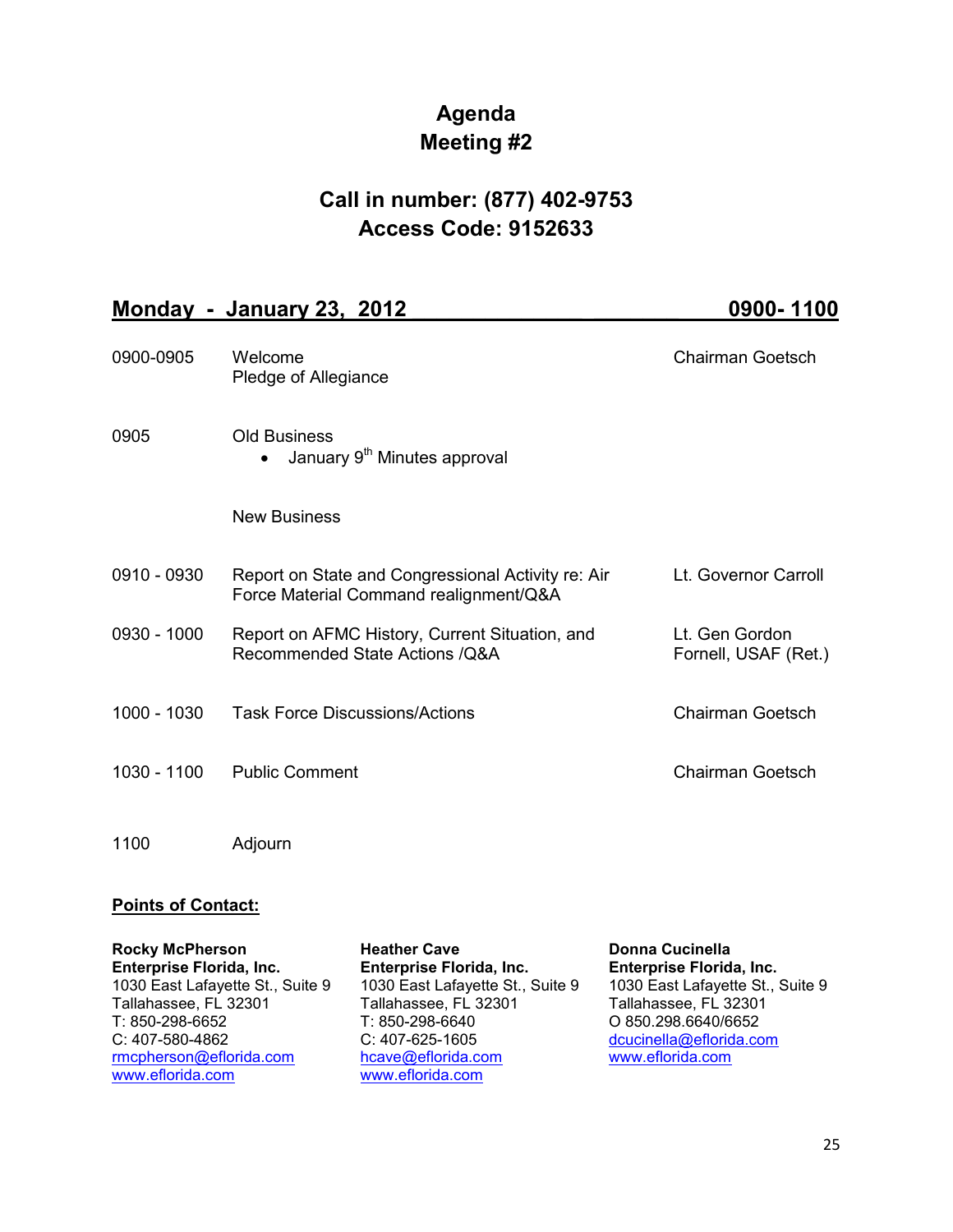*A quorum being present, Chairman David Goetsch FDSTF Chairman, began the meeting at 9:00 AM EST.* 

#### XIII. **Agenda Item I: Welcome and Introductions**

**Chairman David Goetsch** welcomed members and attendees to the second meeting of the Florida Defense Support Task Force. Then he led the meeting in the Pledge of Allegiance.

#### **XIV. Agenda Item II: Report on State and Congressional Activity re: Air Force Material Command realignment/ Q&A**

**Lieutenant Governor Jennifer Carroll** reviewed her letter to the Task Force that outlined information received from the USAF concerning the AFMC restructuring. This decision by the Air Force is in the process of being implemented. During this restructuring, Florida gained a net of 493 civilian positions, including 64 at Eglin.

Congressman Jeff Miller has assumed the lead on this issue and has communicated that he does not need consultant support. Carroll urged that the Task Force needs to move forward with caution as the Air Force will be making larger reductions in the future. *See attached letter.* 

**RAdm. Kevin Delaney** urged Task Force members to pick their battles carefully with the Air Force because of upcoming, larger cuts.

**Mr. Gilbert Nelson** from Representative Jeff Miller's office spoke about the AFMC situation and a path forward. He assured the Task Force that Representative Miller is continuing to closely monitor and work on this issue. He agreed that additional advocacy is not needed at this time.

**Senator Don Gaetz** emphasized the need for immediate advocacy in Washington DC because the effects of this restructuring could have lasting negative impacts that could leave Eglin AFB vulnerable. If no immediate action is taken by the Task Force, Gaetz will support it being defunded.

**Mr. Bob Black** said the Task Force needs to focus on the integrated weapons center. Rigor was not used to make this restructuring decision. The Air Force wants to keep the focus of leadership at Wright-Patterson AFB. This is a symptom of a larger issue.

**Lieutenant Governor Jennifer Carroll** affirmed the Governor's support of the Task Force. **Senator Don Gaetz** disagreed and recommends reading the Governor's proposed budget and departed.

**Mr. J.R. McDonald** stated that the Air Force's decision was not made on a business case analysis. He pointed out inaccuracies in the matrix that was used by the Air Force. He believes that a strong approach from a united delegation could affect change. They should argue that the BRAC 2005 recommendations are law.

**Mr. Gilbert Nelson** agrees, there is language in law that directs the Secretary of Defense to complete BRAC recommendations. The Air Force has not fully implemented the integrated weapons center at Eglin AFB.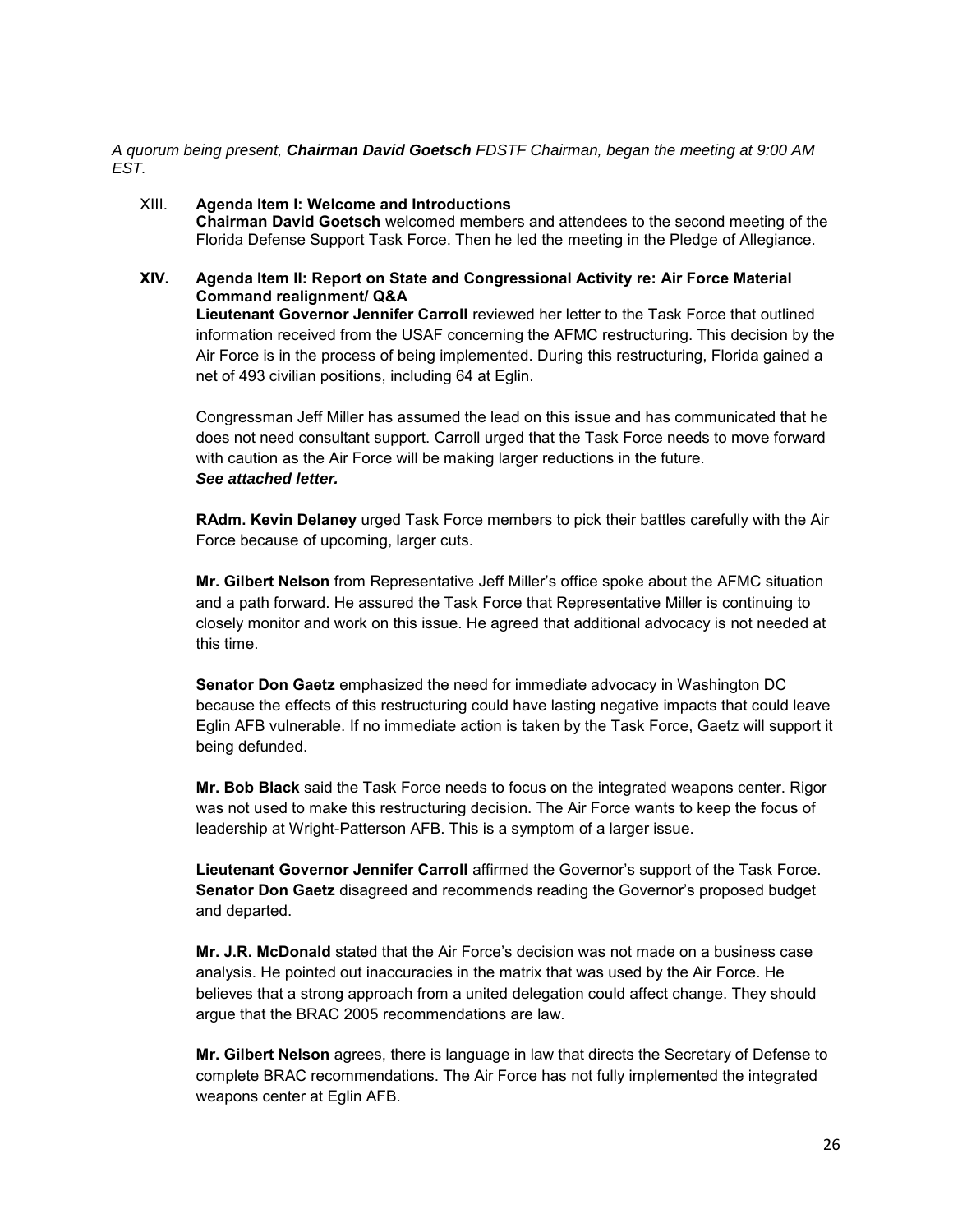**Mr. Tom Neubauer** said Florida should insist that the Air Force follow the Strategic Basing Study Plan.

**Judge Patt Maney** asked about the origin of the informational matrix. **Lieutenant Governor Jennifer Carroll** explained that it came from Air Force sources in Washington. **Mr. Gilbert Nelson** urged focus on the AF trying to un-do BRAC recommendations. We have a better chance taking this argument to the Department of Defense.

**BGen. Chip Diehl** pointed out the implications of losing the command of a two-star to a onestar general at Eglin AFB.

#### **XV. Agenda Item V: Report on AFMC History, Current Situation, and Recommended State Actions/ Q&A**

**LtGen. Gordon Fornell, USAF (ret.)** gave a review and his recommendations for the AFMC issue. He spoke about the significance of Eglin's research, development, test, and evaluation unit. He noted the significance of degrading the rank of its commander. He explained that this restructuring was not made in public, and that the number of net jobs to Florida was not accurate. Eglin's mission capabilities and efficiency would be impaired. It would be a major shift if a wing commander is running and supporting Eglin.

**LtGen. Gordon Fornell** gave recommendations that would prevent this restructuring. The Task Force and the community organizations need to brief the Florida delegation on this issue and its importance. Florida should reach out to other state delegations who were negatively impacted by this restructuring to urge the Air Force to stick to the BRAC recommendations. Industry groups and contracting partners should work in concert with the state. Members of the Florida delegation should be assigned specific jobs in an effort to halt and/or stall the process. Representative Bill Young should write a letter to the Secretary of the Air Force urging him to follow BRAC decisions. Florida should take steps to show that the Air Force is not complying with the law. Florida Congressmen should delay the confirmation of the new logistics commander of Wright-Patterson AFB. Eglin should work to show its growth potential and be proactive. He encouraged the State to be appreciative of the Air Force decisions that had a positive impact on Florida. He finished by urging the Task Force to work with the community and to keep all parties informed.

**Lieutenant Governor Jennifer Carroll** agreed with his views and analysis. **Mr. Gilbert Nelson** suggested writing a letter showing that the Air Force is going against BRAC law. **MGen. Emmett Titshaw** announced that the services did not have to exactly comply with BRAC. **Mr. Gilbert Nelson** said that while that might be true, it is not the view of the House Armed Services Committee.

**LtGen. Gordon Fornell** affirmed that the matrix the Air Force used to make its decision is inaccurate, including information on square footage, airports, level of security, and educational facilities. He believes attention should be paid to the legal issue.

**Mr. Tom Neubauer** mentioned going on the offense to find other missions Eglin AFB could gain.

**Mr. Jim Breintenfeld** appreciates state support and said it was essential to work with the local organizations, as they are the experts on their specific issues.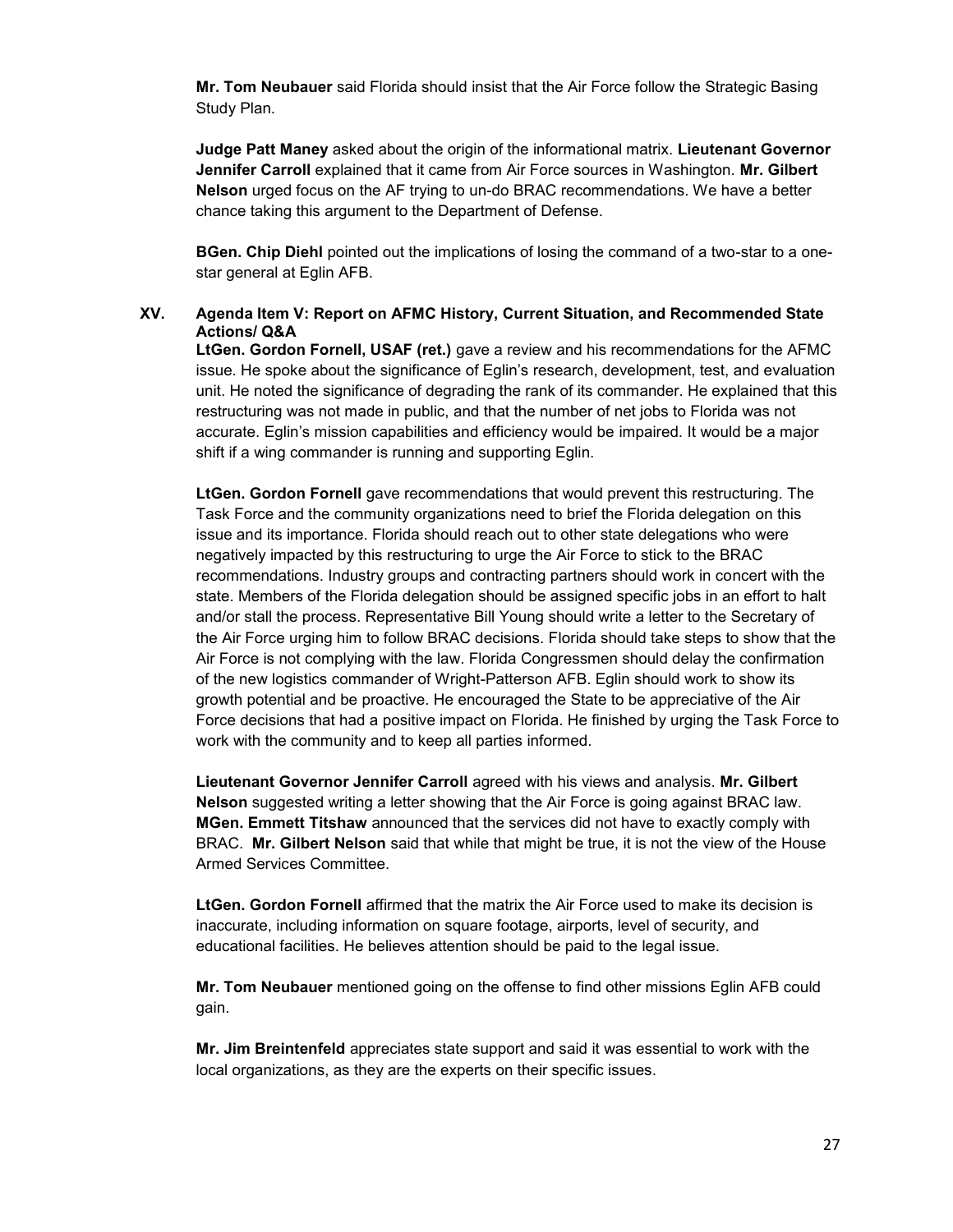**Representative Matt Gaetz** agreed that we need to work in concert with our local partners. He asked Mr. Gilbert Nelson, besides the letter, what other action is taking place. There is a difference in approach when seeking to reverse a decision, versus trying to advocate a pending issue. **Mr. Gilbert Nelson** explained that they are engaging with the Armed Services Committees to show that the Air Force is not BRAC compliant, as well as working to influence the defense budget.

**Representative Matt Gaetz** asked for advice from Rocky McPherson regarding Fornell's recommendations. **Mr. Rocky McPherson** advised the Task Force to develop a strategic plan to address both immediate ongoing issues, and the possibility of future BRAC rounds.

**Representative Matt Gaetz** asked what US Representative Jeff Miller's office is doing to the reverse the Air Force decision. **Lieutenant Governor Jennifer Carroll** asked what measures can be taken to affect this decision. **Mr. Gilbert Nelson** said that the Air Force is not going to change their mind. The Arms Services Committee staff is conducting a study and subsequent report. That may not stop this action.

**Mr. Bob Black** explained that strategies and tactics are already being carried out and are likely not going to be changed.

#### **XVI. Agenda Item VI: Task Force Discussions/Actions**

**Chairman David Goetsch** led a discussion of possible Task Force actions. This can include strategic planning and advocacy. **Mr. Tom Neubauer** asked the Okaloosa Defense Support Initiative what they need to be successful. **Mr. Jim Breitenfeld** answered that the defense grants have decreased in funding. Those programs are essential in supporting community efforts. He recommended having a mechanism in place to respond to quickly developing issues that will affect Florida bases.

**Chairman David Goetsch** does not want the local, state, and federal representatives to be moving in different directions. The Task Force should develop a formal relationship with local partners. **Mr. J.R. McDonald** supported forming a plan as a group and beginning to move forward. **Chairman David Goetsch** suggested developing a strategic plan at the next Task Force meeting on February 10<sup>th</sup>.

**LtGen. Gordon Fornell** asked when the first Congressional hearings would be. **Gilbert Nelson** responded that the issue would be heard before Congress in February or March.

**Mr. Rocky McPherson** asked what the Task Force can do to assist Representative Jeff Miller's efforts. **Mr. Gilbert Nelson** explained that they have a solid plan in place. They are focused on a lack of BRAC compliance being a primary grievance. **Mr. Bob Black**  encouraged all parties to coordinate and stay engaged. They would be happy to work with the local organization, once provided with a primary point of contact.

**Judge Patt Maney** agrees that the Task Force should ensure they are working with the local organizations to gather the correct facts.

**Mr. Gilbert Nelson** spoke about joing forces with other states. It could affect change if we team up with other states, though Florida would have to proceed cautiously. **Mr. Bob Black**  explained that we are not competing with other states on this specific topic.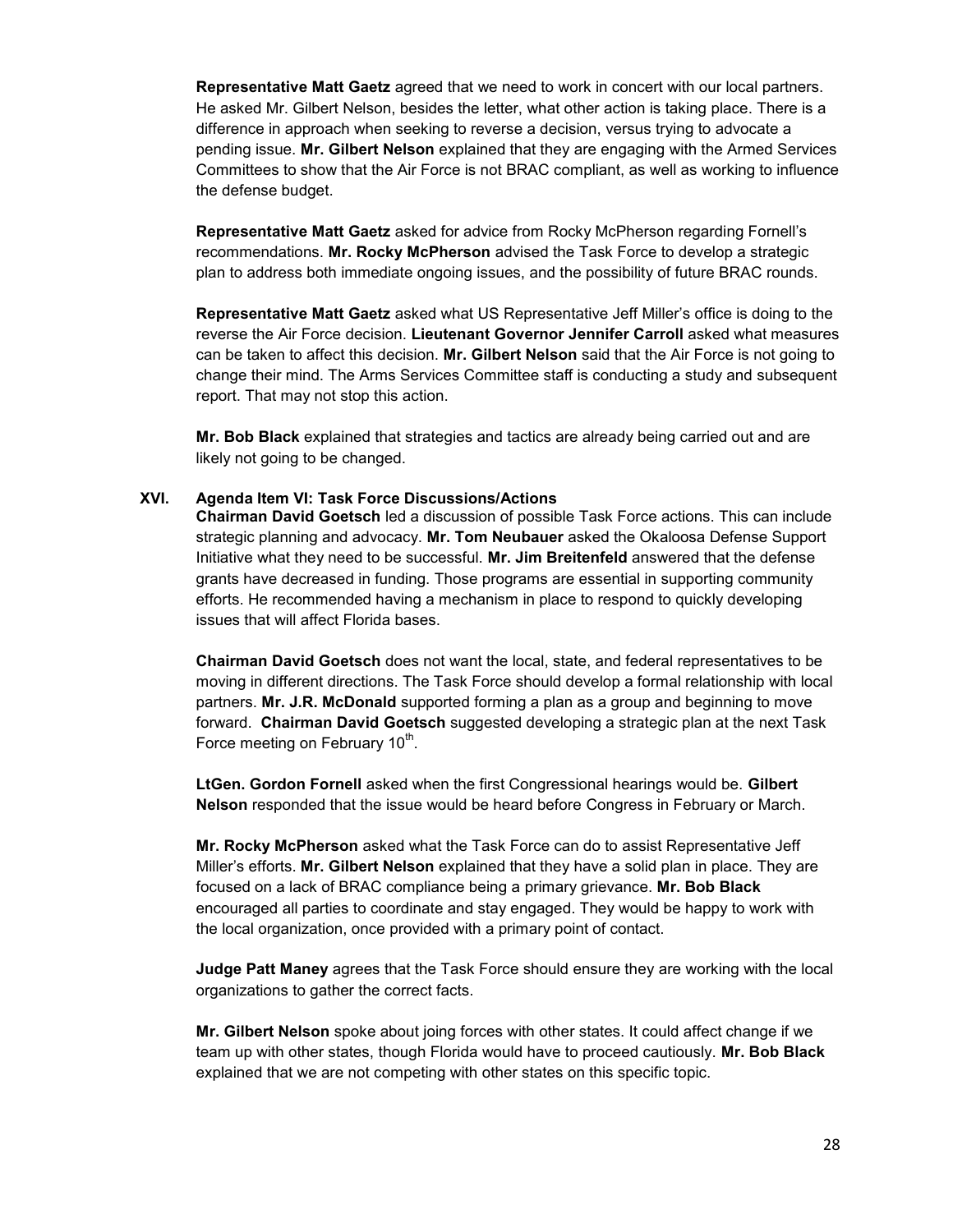**BGen. Chip Diehl** agreed that a strategic plan for the Task Force is necessary. He wants to be careful how they move forward to avoid ruining relationships in the Pentagon. We need to come in strong and professional.

**Representative Matt Gaetz** suggested having Mr. Jim Breitenfeld author a list of pertinent questions to Congress via Representative Jeff Miller's office, regarding immediate actions affecting AFMC restructuring at Eglin AFB. **Lieutenant Governor Jennifer Carroll** moved that the Okaloosa Defense Support Initiative develop questions for the Task Force who will submit them to Representative Jeff Miller for federal consideration. This will include questions regarding inaccuracies in the provided matrix. The motion passed unanimously. **Mr. J.R. McDonald** suggested amending the motion to obligate the Task Force to take a supporting role to the Congressional delegation. The amendment passed unanimously.

**Chairman David Goetsch** stated that the next meeting on February 10<sup>th</sup> will be a strategic planning session. **Mr. Rocky McPherson** suggested that they engage professional facilitation to assist the Task Force. **RAdm Kevin Delaney** concurred. Members discussed possible cost of hiring a facilitator.

**Chairman David Goetsch** moved to engage a consultant to help develop a strategic plan, with a maximum authorized expenditure of up to \$25,000. Motion passes

**BGen. Chip Diehl** asked the Lieutenant Governor to keep the Task Force updated on the proposed budget regarding the Task Force. **Lieutenant Governor Jennifer Carroll**  explained that the Governor's proposed FY 12/13 budget includes \$500,000 for staff and expenses. Last year's \$5,000,000 appropriation has not yet been obligated and will carry forward.

Chairman Goetsch adjourned the meeting.

 *The meeting was adjourned at 1100 EST*.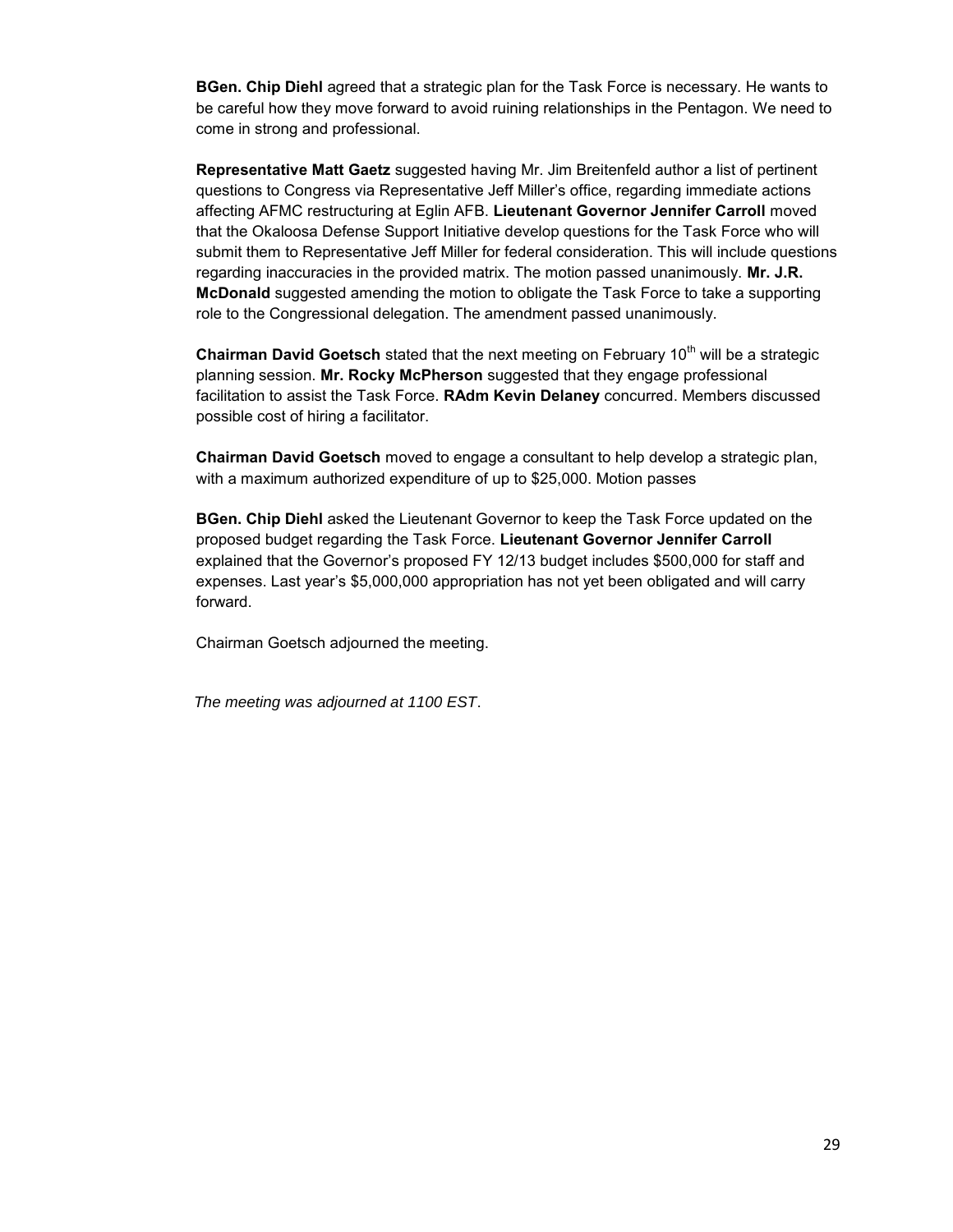#### **Minutes for the Florida Defense Support Task Force Meeting on Monday, February 10, 2012.**

The Florida Defense Support Task Force (FDSTF) held a publically noticed meeting at the Residence Inn Tallahassee Universities at the Capitol from 9:00 AM – 3:00 PM EST.

#### **Task Force Members Present:**

- Lieutenant Governor Jennifer Carroll
- MGen. Emmett Titshaw, USAF
- Barbara Stewart, Highlands County Commissioner
- Dr. David Goetsch, Okaloosa Economic Development Council
- Patt Maney, Okaloosa County Judge & Brigadier General AUS (ret.)
- J.R. McDonald, Lockheed Martin
- Tom Neubauer, Bay Defense Alliance
- RAdm. Kevin Delaney, USN (ret.)
- MGen. Joseph Taluto, USA (ret.)
- Ritch Workman, State Representative
- BGen. Chip Diehl, USAF (ret.)
- Dr. Ed Naggiar, USN (ret.)

#### **Task Force Member Absent:**

• Matt Gaetz, State Representative

#### **Speakers Present:**

- Pat Sciarappa, Florida Sterling Council, Inc.
- Jim Breitenfeld, Okaloosa Defense Support Initiative
- John Walsh, Executive Office of the Governor, Florida Washington, D.C. Office
- Debbie Keller, The Nature Conservancy
- Ted Spangenberg, Gulf Power and Bay Defense Alliance

#### **Other Attendees Present:**

- Thad Altman, State Senator
- John Konkus, Chief of Staff to the Lieutenant Governor
- Mary Thomas, Assistant General Counsel, Executive Office of the Governor
- Charles Battaglia, The Principi Group, LLC
- Tom McLaughlin, Northwest Florida Daily News

#### **Staff Present:**

- Al Latimer, Senior Vice President, Enterprise Florida, Inc.
- Rocky McPherson, Director, Military and Defense Programs, Enterprise Florida, Inc.
- Bruce Grant, Executive Director, Florida Defense Support Task Force
- Heather Cave, Program Manager, Military and Defense, Enterprise Florida, Inc.
- Donna Cucinella, Administrative Assistant, Enterprise Florida, Inc.

#### **This meeting was open to the public.**

**Agenda:**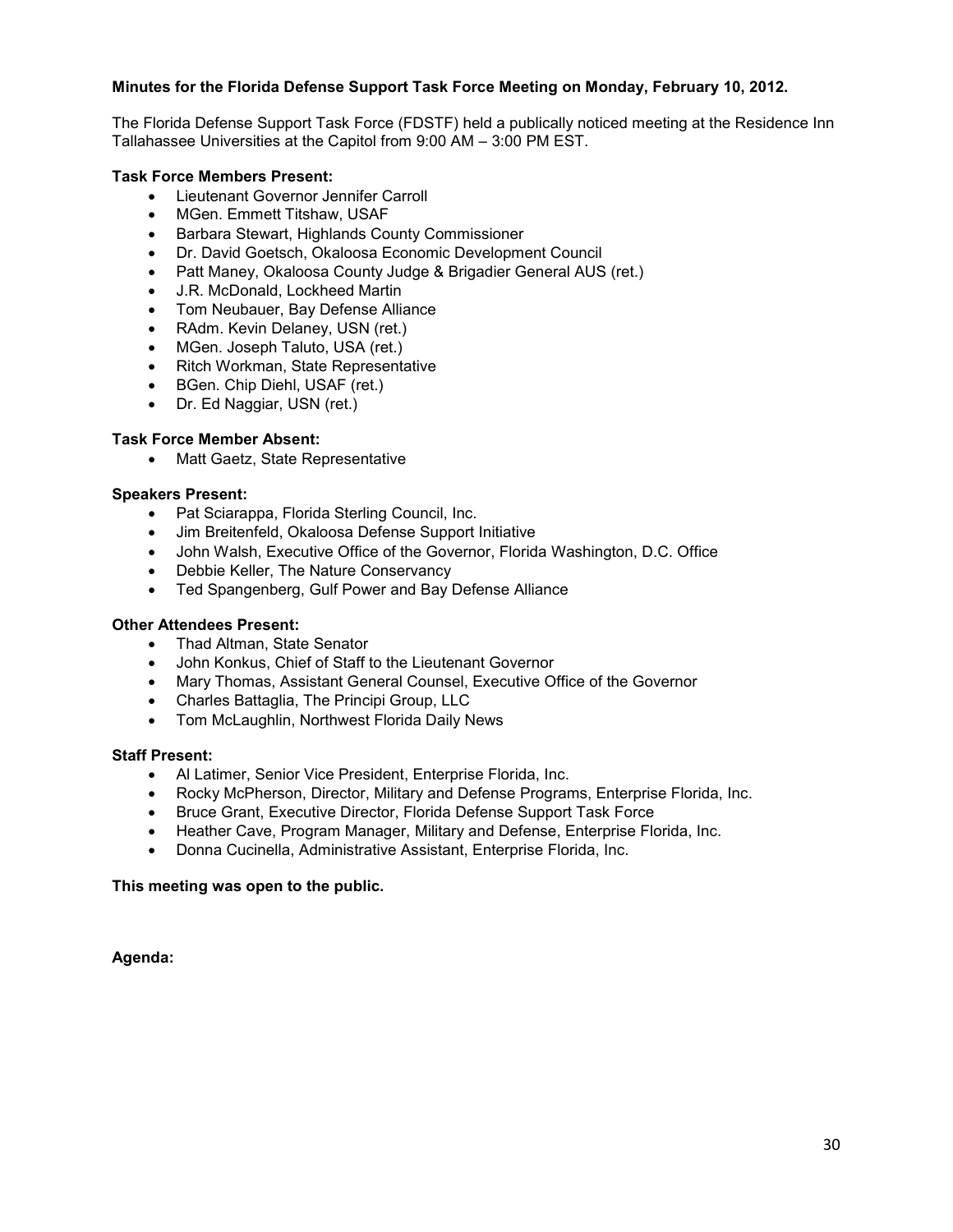# **Florida Defense Support Task Force**

**Residence Inn, Tallahassee Universities at the Capitol 600 West Gaines Street, Tallahassee, FL 32304** 

# **Agenda -- Meeting #3**

| Friday - February 10, 2012 |                                                                                                                        | 0900 - 1600             |  |
|----------------------------|------------------------------------------------------------------------------------------------------------------------|-------------------------|--|
| $0900 - 0910$              | Welcome/Introductions<br>Pledge of Allegiance                                                                          | Chairman Goetsch        |  |
| 0910 - 0915                | <b>Old Business</b><br>Approval of January 9 <sup>th</sup> meeting minutes<br>Approval of January 23rd meeting minutes |                         |  |
| 0915 - 1130                | <b>New Business</b><br>Strategic planning                                                                              | Chairman Goetsch        |  |
| $1130 - 1230$              | Break and Lunch for FDSTF and Staff                                                                                    | <b>Board Room</b>       |  |
| $1230 - 1400$              | <b>Strategic Planning</b>                                                                                              | <b>Chairman Goetsch</b> |  |
| $1400 - 1415$              | <b>Break</b>                                                                                                           |                         |  |
| $1415 - 1530$              | <b>Strategic Planning</b>                                                                                              | Chairman Goetsch        |  |
| $1530 - 1600$              | <b>Public Comments</b>                                                                                                 | Chairman Goetsch        |  |
| 1600                       | Adjourn                                                                                                                |                         |  |

# **Points of Contact:**

| Rocky McPherson          | <b>Bruce Grant</b>       | Donna Cucinella          |
|--------------------------|--------------------------|--------------------------|
| Enterprise Florida, Inc. | Enterprise Florida, Inc. | Enterprise Florida, Inc. |
| T: 850-298-6652          | T: 850-298-6640          | T: 850-298-6640/6652     |
| C: 407-580-4862          | C: 850-443-8286          | dcucinella@eflorida.com  |
| rmcpherson@eflorida.com  | bgrant@eflorida.com      |                          |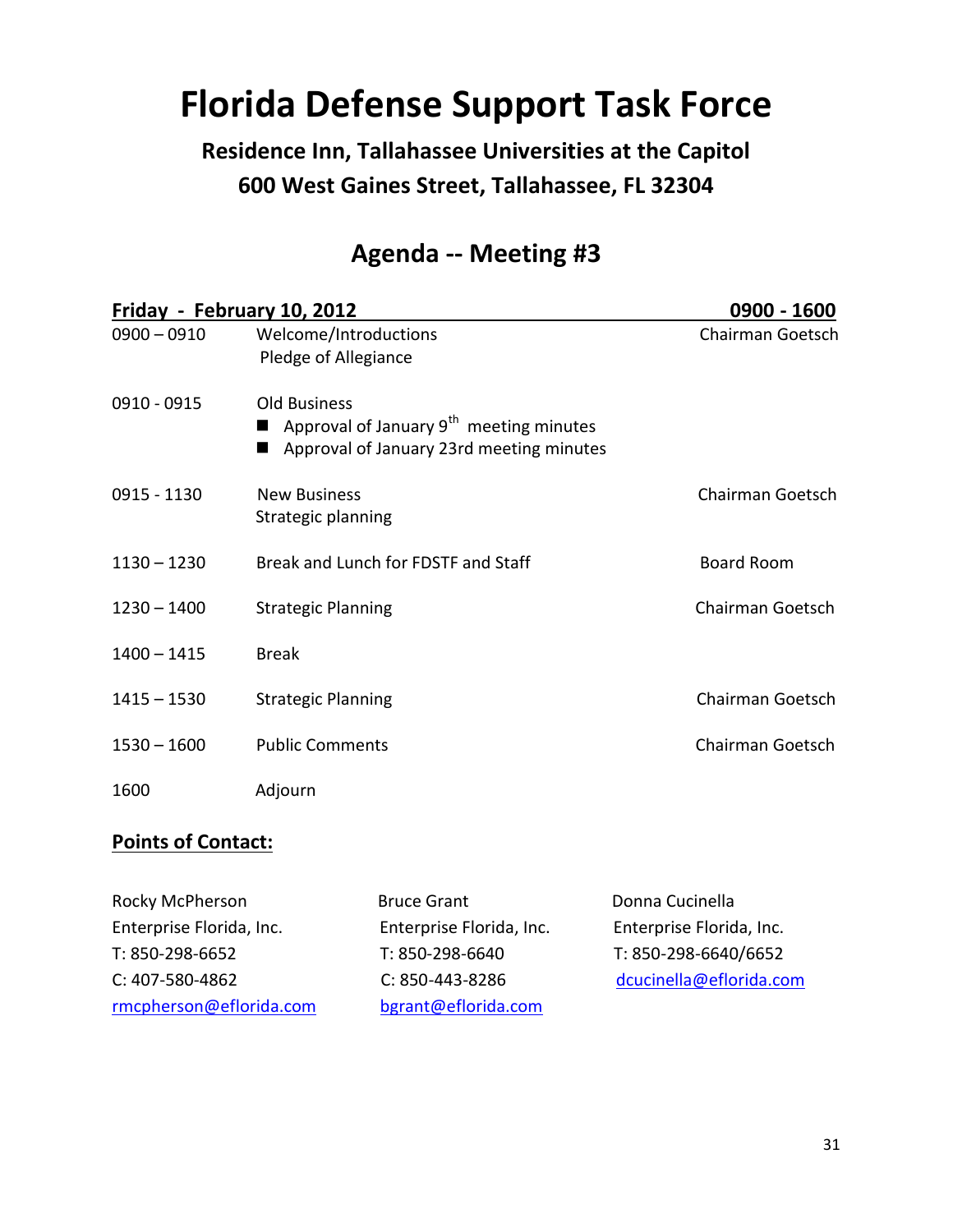*A quorum being present, Chairman David Goetsch, FDSTF Chairman, began the meeting at 9:00 AM EST.* 

#### XVII. **Welcome and Introductions**

**Chairman David Goetsch** welcomed members and attendees to the third meeting of the FDSTF. He led the meeting in the Pledge of Allegiance.

#### **XVIII. Old Business. Approval of January 9 and January 23 Meeting Minutes**

**Mr. Tom Neubauer** made a motion to approve the January 9 amended minutes and **Commissioner Barbara Stewart** seconded the motion. The **Task Force** voted unanimously to accept the amended minutes. **Dr. Ed Naggiar** made a motion to approve the January 23 amended minutes and **BGen. Chip Diehl** seconded the motion. The **Task Force** voted unanimously to accept both sets of amended minutes.

#### *See attached meeting minutes.*

**Lt. Governor Jennifer Carroll** clarified the information she presented at the last meeting regarding Air Force Material Command.

**Lt. Governor Jennifer Carroll** presented a letter to the Chairman from Congressman Jeff Miller, inviting the Task Force to send representatives to Washington, D.C.

#### **XIX. New Business. Strategic Planning**

**Ms. Pat Sciarappa** presented a Draft Strategic Plan. Each Task Force member made comments and suggestions, with **Chairman David Goetsch** facilitating**.** 

**Chairman David Goetsch** introduced **Mr. John Patrick Walsh**, Deputy Director, Federal Programs Coordinator, Florida Washington, D.C. Office. **Mr. Walsh** explained the fourmember staff functions to address regulatory policy between Florida's state departments and agencies, and the federal Executive Branch departments and agencies. He further explained the office functions as state advocates for Florida issues in Washington, D.C., and acts as a clearinghouse of state related information on the national level. He encouraged the Task Force to use the office as a resource.

**Chairman David Goetsch** invited questions:

- Q. **Mr. J.R. McDonald:** Two of you specialize in the Executive Branch, working with the Pentagon. Are the other two registered lobbyists? Are all four of you registered lobbyists?
- A. **Mr. John Walsh:** We are not registered lobbyists. I believe that Brian, our Director, previously was a registered lobbyist. As state employees who are advocates, lobbying is part of our job. We are there to help, teach, inform and bring up certain issues.

**MGen. Joseph Taluto** asked Mr. Walsh to give his business cards to the Task Force members.

**BGen. Chip Diehl** asked Mr. Walsh to provide the Task Force with contact information for his office in Washington, D.C.

 Q. **RAdm. Kevin Delaney:** How do you want us to contact you? I don't believe you want 12 people calling you.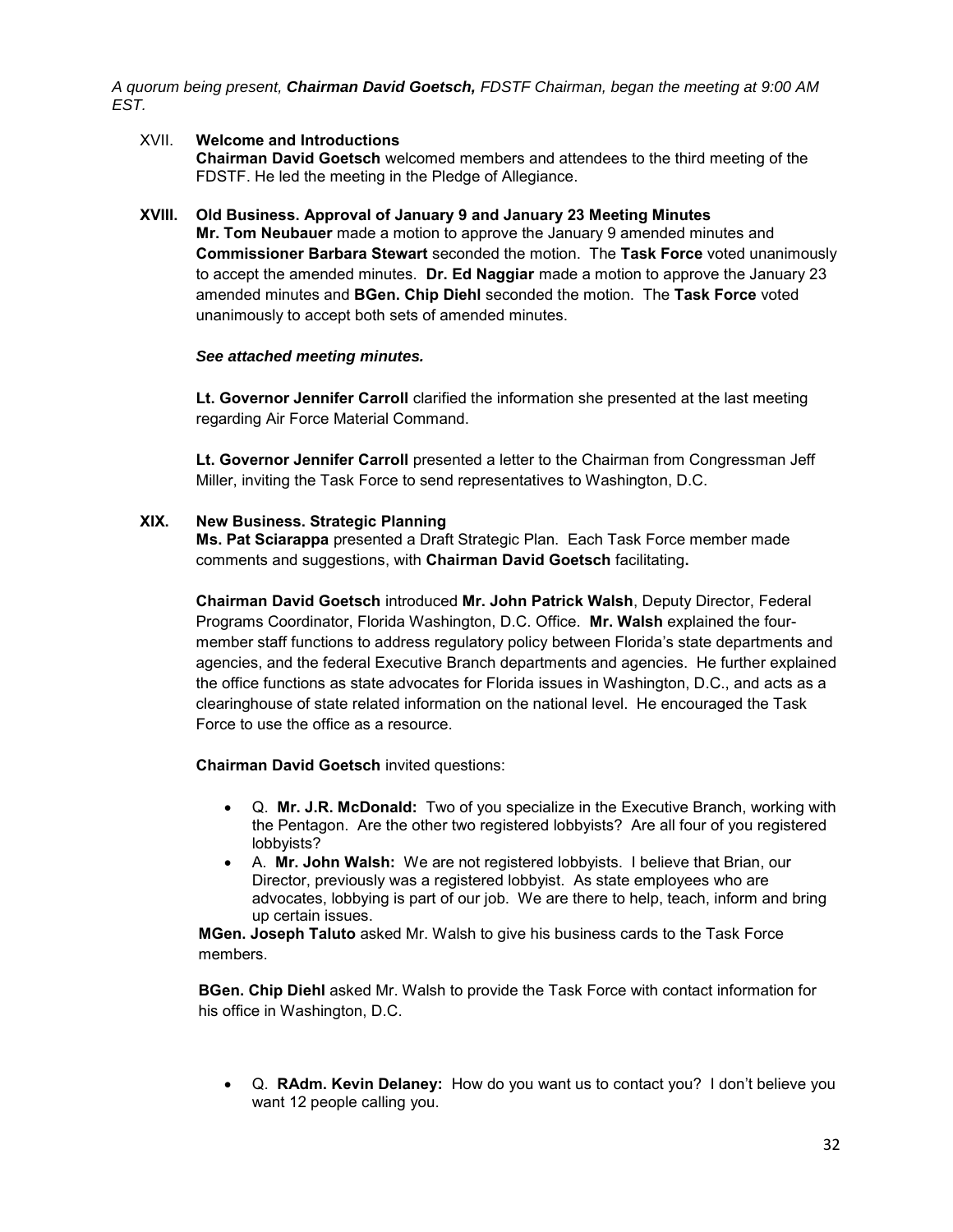A. **Lt. Governor Jennifer Carroll:** The communication should be as a Task Force, through the Task Force Chairman, Dr. David Goetsch and the Director, Mr. Rocky McPherson. If the Task Force wants me to do something specific, it must go through the Chair.

**Mr. John Walsh** closed by saying the only thing that stands between us and effective advocacy is simply direction. Governor Carroll has sent us a list of specific goals and tasks she wants us to accomplish. It was sent on Wednesday, and by Friday, we had a meeting scheduled, and we had been briefed. It is simply the coordination. We want to be as effective as possible.

- Q. **Mr. Tom Neubauer:** Just yesterday, one of Senator Nelson's staff members mentioned that the transportation bill had authorization for two oil wells east of the mission line. Have you heard anything about that?
- A. **Lt. Governor Carroll:** This just came in. **Mr. John Walsh:** Representative Ileana Ros-Lehtinen's office said that in the transportation bill that is scheduled to come up next week, which is Chairman Mica's bill, there is oil drilling to be approved in the Eastern Gulf, nine miles from the Panhandle, and also 25 miles from the Keys.

**Mr. John Walsh** commented one of the things we mentioned is coordinating efforts with the delegation. Without direction, we will have our northern representatives fighting against our southern representatives. A house divided cannot stand. With 20 installations in Florida, no member of our delegation can stand to sit out. It has been extremely helpful for us to go to the Hill and say, "Here is the economic impact for your district." It doesn't mean there has to be an installation in the district.

 **Chairman David Goetsch** thanked Mr. Walsh for all he is doing.

**Chairman David Goetsch** introduced **Mr. Jim Breitenfeld**, with the Defense Support Initiative (DSI) in Okaloosa County. **Mr. Breitenfeld** thanked the Task Force and the Lieutenant Governor for addressing the Eglin issue. He described the communication efforts of various defense support initiative groups. This includes regular communication with the office of Congressman Jeff Miller, other congressional offices, high level federal military and other government officials, and other installation communities. He encouraged all involved in the effort to speak the same speak from the same page. He invited the Lt. Governor to attend the annual NW Florida Washington, D.C. fly-in March 27-28, with approximately 50 people attending from five counties.

#### **Break for Lunch**

#### **XX. Requests for Proposals/General Business.**

**Chairman David Goetsch** asked the **Task Force** members to review the draft RFP, and provide feedback. The **Task Force** members asked questions and made comments.

- C. **Tom Neubauer:** A lot of what we talked about in the Strategic Plan will flow into this not just military installations, but ranges, airspace - to capture everything we have before us.
	- C. **Mr. J.R. McDonald:** It looks like in the deliverable piece, all the way through the requirements, we talk about military conditions for installations, but there is no mention of the defense industry piece until the last page - recognizing that we will be hiring these people to do the things in our three mission statements.
	- Q. **Mr. J.R. McDonald:** This list of potential candidates is not the only list we will select from, is it?
	- A. **Mr. Rocky McPherson:** No, it is not. Those are companies that have already made an inquiry. When the RFP is finally published, we will contact anyone who has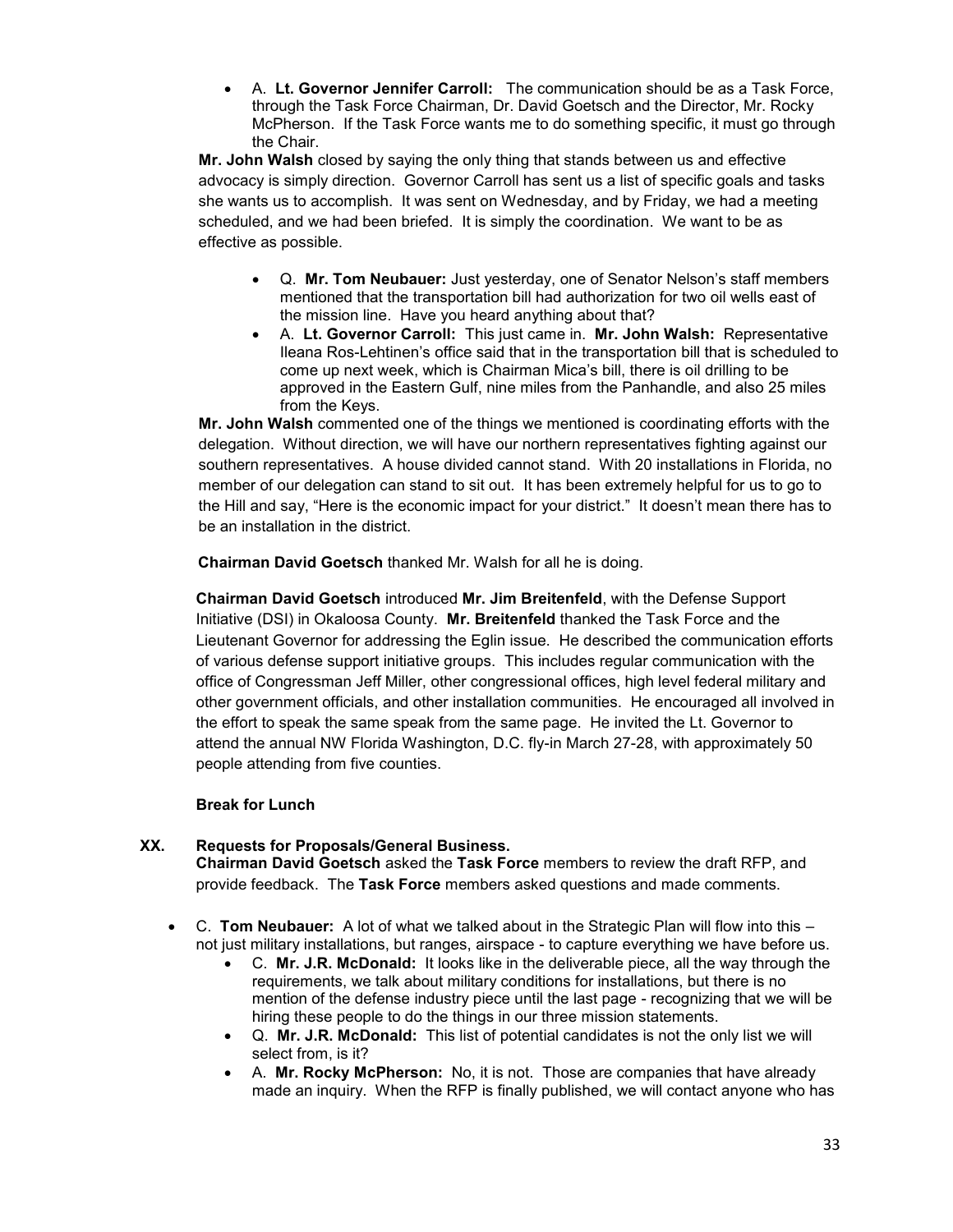contacted us. We will also let the Task Force know where they can tell anyone to go to view the RFP on our website.

- C. **Mr. J.R. McDonald:** There is also something here about whoever we contract with to have a disclosure statement to make sure they are not also working for Virginia, Texas and California at the same time, as well as a confidentiality agreement.
- A. **Mr. Rocky McPherson:** One of the things that is added to any contract effort is an entire set of 25 state requirements that are in any state contract. They will all be added in.
- C. **Mr. J.R. McDonald:** The Statement of Work says the successful candidate will work in coordination with EFI's Director of Military and Defense Program and the Florida Defense Support Task Force. I suggest we add John Walsh's office, so he can coordinate with the Federal Programs Coordinator from the Governor's office.
- A. **Mr. Rocky McPherson:** We want to keep it at the highest level possible. The terms we used in the other one were the Executive and Legislative branches. We will work something along that concept.
- C. **Mr. J.R. McDonald:** The intent is to work with the office we already have in place, and make sure we are not working at odds with that office.
- C. **MGen. Joseph Taluto:** The level of where the reporting is to go is the issue I was thinking about.
- Q. **BGen. Chip Diehl:** Is the intent of this BRAC?
- A. **Mr. Rocky McPherson:** The Lt. Governor asked about using the term BRAC. We will have to use it when we are talking about what is going on in Congress. We will also make changes here. When it is not relative to some kind of use in D.C., we will use the approaches we discussed earlier, like Florida seeking opportunities for defense and partners to promote and grow in a strong, positive manner, instead of protecting what we have.
- C. **BGen. Chip Diehl:** It almost looks as if we might have two contracts one with the strategic plan. I want to make sure we're getting what we ideally want to get, as far as analysis, capability, potential and past performance. When we say "advocate," does this mean lobbying. Is lobbying ability, or license, something we should ask for?
- A. **Mr. Rocky McPherson:** That can be a requirement, if we want to ask for it. We will need a legal opinion on it.
- Q. **BGen. Chip Diehl:** I see the term "Washington decision makers." Sometimes I like to use the term "influencers." We want to be able to get to them. We talk about "federal entities." Is there something (and maybe J.R. could tell us) we should include, regarding industry? I also want our people to get to the defense industry.
- C. **Mr. J.R. McDonald:** Industry organizations.
- C. **BGen. Chip Diehl:** The first deliverable I like and we might want to say "perform assessment analysis of the current military value" – to do a current assessment of all our bases, of where we stand, to tell us where the vulnerabilities are.
- A. **Lt. Governor Jennifer Carroll:** I plan to ask the Base Commanders just that at the next Base Commanders meeting. We will have the Task Force, and possibly the consultant, look at that as a benchmark.
- C. **BGen. Chip Diehl:** Suggested the contractor track the Congressional services international environment. What do we see ahead of us? It may not be a BRAC. This group needs to have their finger on the pulse and help us be ready for what is ahead.
- C: **Mr. Tom Neubauer:** Made the following suggestions. Contractor start with the template process, to ask the communities the following questions/Have the contractor find the holes in the template and fill them in.
	- 1. What are your top three concerns on mission?
	- 2. How did you score in BRAC 2005?
	- 3. Who were you competing with for missions?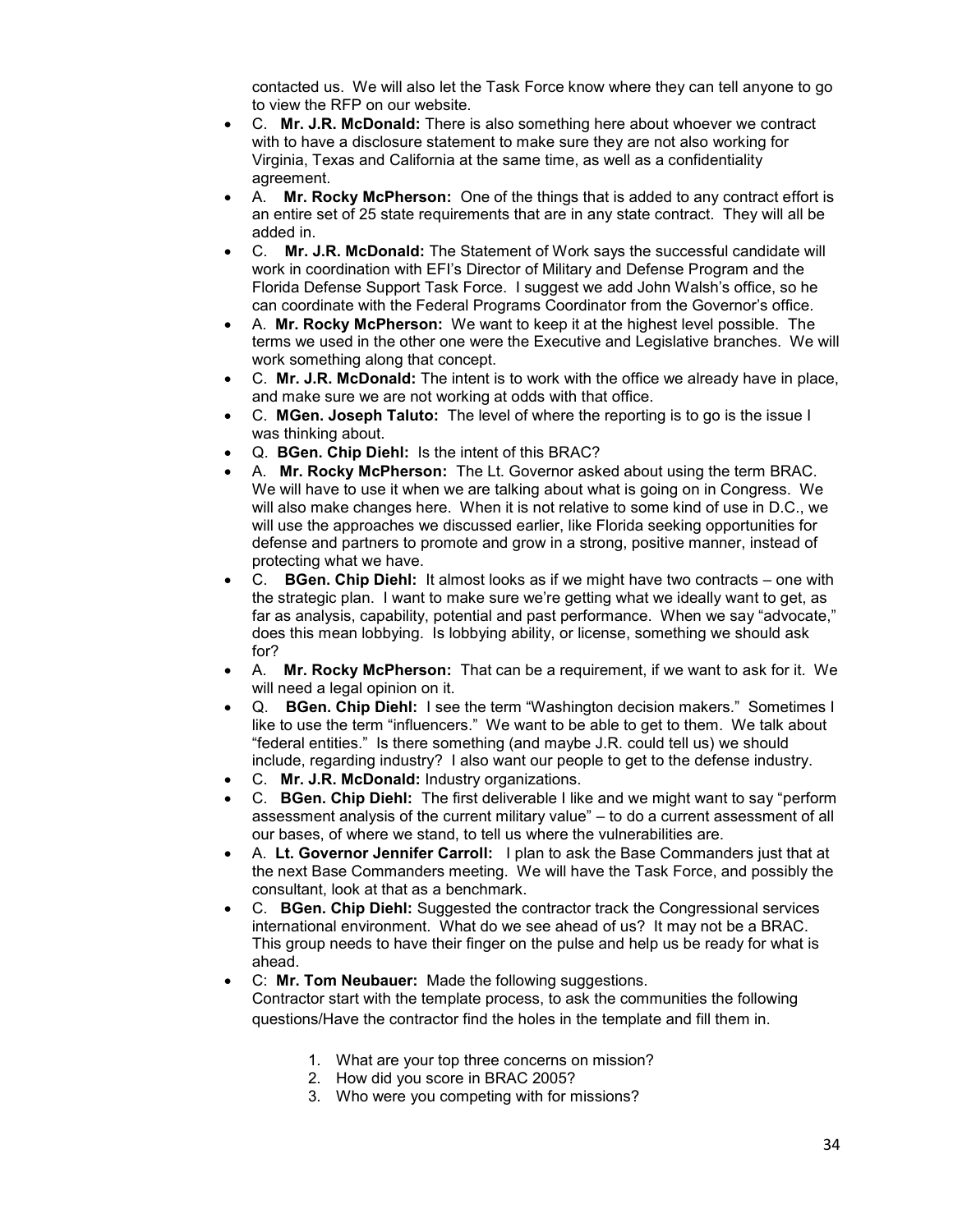Have someone involved in the legislative process, for improvement of the BRAC process. Perhaps the commander would have a process of briefing the data call results to a community.

Have someone coordinate marketing pieces for legislators and military leadership, for R&D, T&E missions, training missions, ranges – the core assets that we have – to market the whole defense complex in the state.

- C. **Dr. Ed. Naggiar:** Suggested that a survey be done to assess the quality of life for the troops on the ground. What do they want?
- C. **RAdm. Kevin Delaney:** The concern is the military value of the installation.
- A. **Mr. Charles Battaglia:** Mr. Battaglia put himself in the position of having been on the Commission. The Commissioners are looking at the law, which says nothing about quality of life. The first four criteria they are looking at will drive everything you do.
	- 1. What is the capacity of the base?
	- 2. What is the airspace?
	- 3. How will expansion be handled?
	- 4. Does it have the capability for additional missions?

The last thing - Save the environment and economic impact.

**Chairman David Goetsch** asked for five Task Force Members to represent the Task Force to evaluate the RFPs, after the staff does the initial screening. **Chairman David Goetsch, Commissioner Barbara Stewart, RAdm. Kevin Delaney, Mr. Tom Neubauer and Mr. J.R. McDonald** agreed to comprise the RFP evaluation committee.

**Mr. Rocky McPherson** outlined the next steps in the RFP process. One consideration will be whether to develop two RFPs as several Task Force members recommended – One for advocacy and one for analytical services. He requested Task Force member comments be directed to him, and not to each other, due to Sunshine Law requirements.

**Chairman David Goetsch** stated the Task Force has been invited to Washington, D.C. by Congressman Jeff Miller, to meet with defense department officials there. He asked if any of the members were interested in going. **Mr. Rocky McPherson** commented that a date has not been set, and the invitation is general to the Governor and the Task Force.

**Chairman David Goetsch** commented that a coalition of five NW Florida counties is planning a trip to Washington, D.C. March 27 and 28, and can represent the Task Force at any planned DOD meetings.

**Mr. Rocky McPherson** commented that the Sunshine Law applies out of state. **Lt. Governor Jennifer Carroll** and other **Task Force** members made suggestions in this regard, and regarding who should attend.

**Mr. Rocky McPherson** reported on the progress of two bills that include language on exemption from the Sunshine Law for the Task Force. One of the bills is moving in the Florida House of Representatives and one in the Florida Senate.

**Chairman David Goetsch** introduced a rough draft of a spreadsheet prepared by staff, listing community partnership leaders for each of Florida's military installations. He requested edits, corrections and recommended changes. **Task Force** Members asked questions and provided input on the information contained on the spreadsheet. **Mr. Rocky McPherson**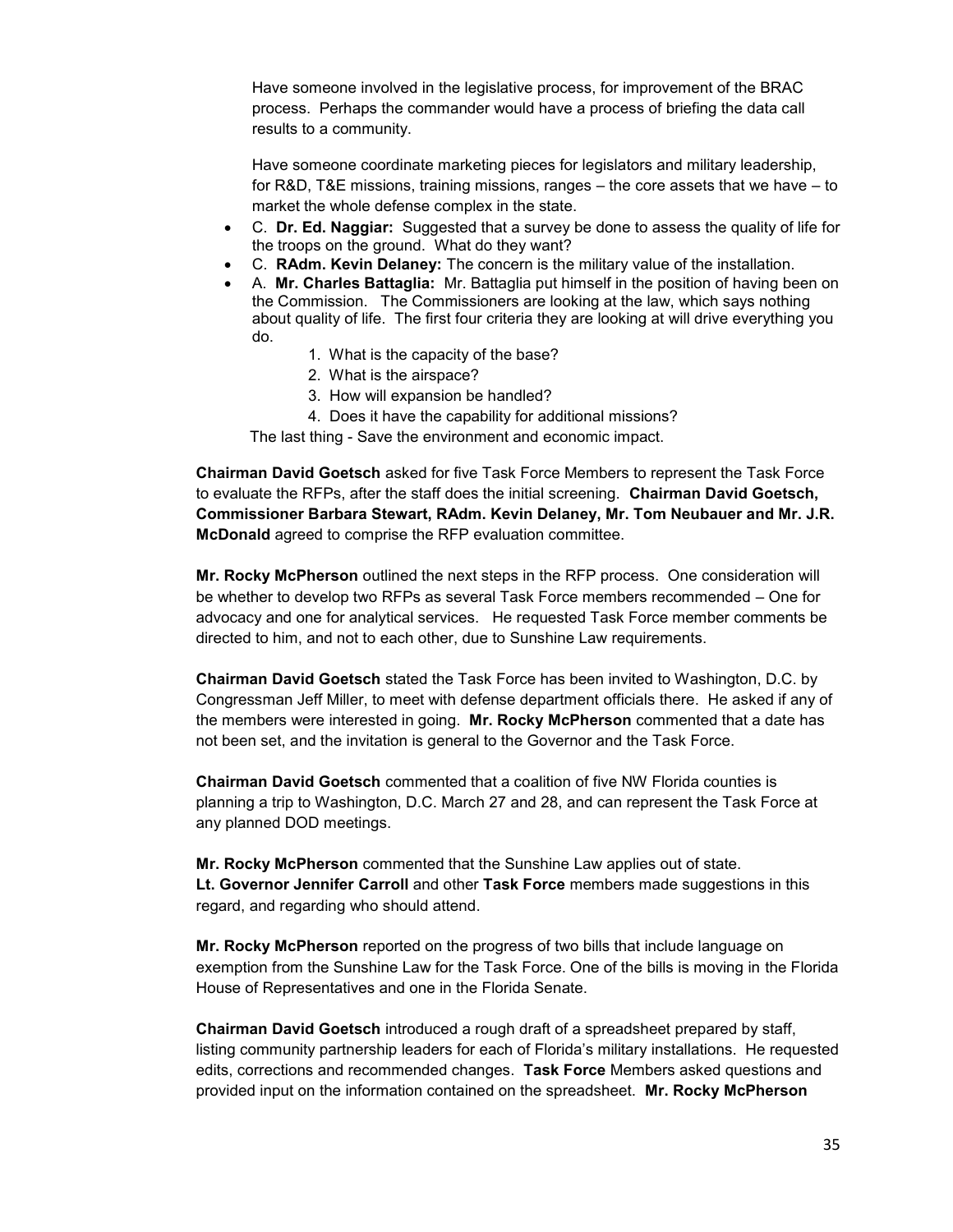stated he cannot include personal contact data for military commanders. He committed to reworking the information and sending it back out to the Task Force.

**RAdm. Kevin Delaney** asked the Task Force to consider the economic impact of bases in other states in close proximity to Florida. **Chairman David Goetsch** commented on previous discussion of putting into the plan joining with other states as appropriate.

**Mr. J.R. McDonald** mentioned a letter he believed all the Task Force members received from Senator Gaetz regarding the budget lines. He stated he wanted to ensure all the members understand the budget ramifications and the resources we have as we move forward. **Mr. Rocky McPherson** stated the initial appropriation for the Task Force is \$5M; two hundred thousand dollars annually is for staff and administration. It is current year and it is appropriated. Next year's budget is being considered by the Legislature now. The Governor's budget recommendation to the Legislature was \$500,000 for staffing and administration, due to increased activity and travel. The Governor's budget was not recommending a cut of 90%; it was recommending an increase of staff and administrative expenses, and reliance on the existing remaining \$4.8M. There was no request from the Governor for any follow onto the \$5M, because we have not obligated the initial appropriation. **MGen. Joseph Taluto** made a comment to clarify the information **Mr. McPherson** provided. **Mr. J.R. McDonald** asked if there is a time limit attached to the money. **Lt. Governor Carroll** responded unless there is a proviso, there is no time limit. As there is no proviso, the \$4.8M is available until used.

**Mr. Rocky McPherson** commented the House has passed a budget; he does not have a number yet. **Mr. J.R. McDonald** asked how we can make the Legislature aware of what the Task Force is doing, so they can justify the funds. How do we report back to them? **Lt. Governor Carroll** responded every member of the Legislature has a vote on the budget. She reviewed the legislative budgeting process. **Mr. J.R. McDonald** said it would be nice to have a coherent plan of what we are doing. **Mr. Rocky McPherson** responded that is a part of why the strategic plan will be a valuable asset. **Lt. Governor Carroll** commented on the work staff will be doing, and the upcoming RFP efforts, which will show what is being done with the appropriated dollars.

#### XXI. **Public Comments.**

**Ms. Deborah Keller** with The Nature Conservancy addressed the Task Force. She informed the Task Force that the Legislature has not put any funding for Florida Forever into their budget on either the House or Senate side. Over the last two decades, this funding has provided over \$300M per year for base buffering and conservation initiatives. The conservation initiatives reduce the bases from threatening endangered wildlife. Base commanders believe that base buffering is the top issue for sustainability of the ranges, and prevention of base encroachment. **Ms. Keller** described other programs that can assist with encroachment problems and asked the Task Force to take getting funding seriously – to write letters, make phone calls and work with constituencies. **BGen. Chip Diehl** suggested bringing these issues to the Commanders' Meeting. **Ms. Keller** asked the Task Force members to contact their state legislators regarding Florida Forever.

**Lt. Governor Carroll** made a motion for a letter from the Task Force on behalf of The Nature Conservancy, supporting the Governor's \$15M recommendation for Florida Forever funding this year. **Mr. Rocky McPherson** recommended the letter be sent to the President of the Senate and the Speaker of the House. **Lt. Governor Carroll** recommended the letter be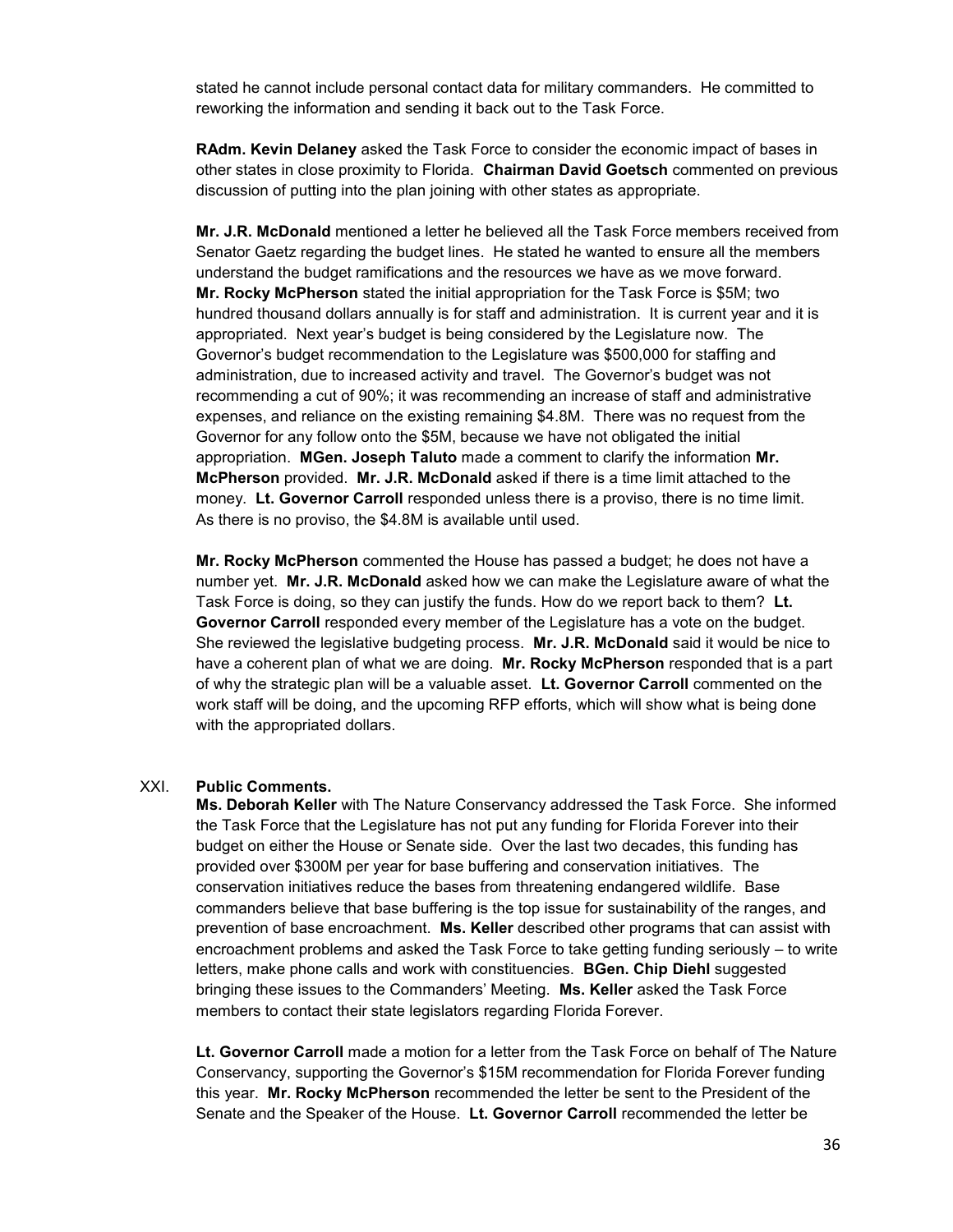copied to all the members of the Legislature, and then grassroots efforts begin via telephone calls to follow up on the letter. The Task Force unanimously voted to pass the motion**. Judge Patt Maney** requested the meeting minutes note **Representative Gaetz** and **Representative Workman** were absent, and did not vote on the motion.

**Mr. Ted Spangenberg** with Gulf Power and the Bay Defense Alliance thanked the Task Force for their work. He stated the military is Gulf Power's biggest customer. He encouraged the Task Force to look at their definition of advocacy as coordination with local efforts. He recommended the Task Force be bold in stating measures of success. He commented the Task Force is doing a good job of being ready for BRAC, rather than being afraid of BRAC. **BGen. Chip Diehl** mentioned the decision regarding the initial basing of the Air Force KC-46 refueling tanker is approaching. He requested that **Mr. John Walsh** from the Governor's D.C. office keep the Task Force updated on the Air Force KC-46 basing progress.

**Ms. Pat Sciarappa** requested a few minutes to discuss the communication process. **Chairman David Goetsch** opted to postpone the discussion to a later date.

**Lt. Governor Carroll** made positive comments on the clear direction in which the Task Force is moving. She asked the Task Force members to coordinate visits to Washington, D.C. with **Mr. John Walsh's** office, regardless of the issues. This will enable the Washington office to do follow-up, to ensure we have a strong and consistent voice. She asked that **Mr. John Walsh** and the other Washington office staff members join the groups in the meetings, if possible.

**Chairman David Goetsch** adjourned the meeting.

*The meeting was adjourned at 1500 EST*.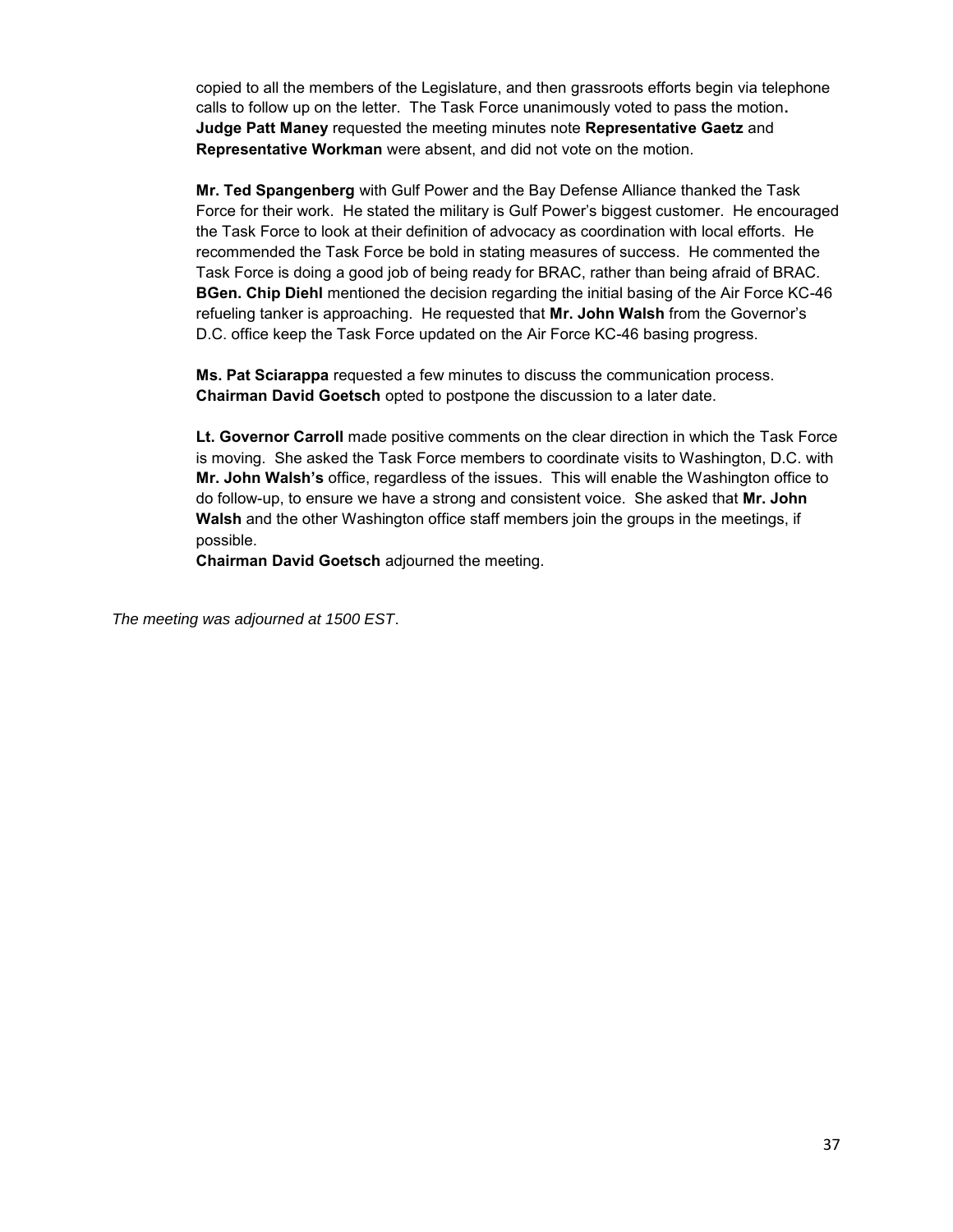# **TAB F HB 7075 – Composite Military and Defense Bill**

ENROLLED HB 7075, Engrossed 1 2012 Legislature

An act relating to military installations; amending s. 163.3175, F.S.; authorizing the Florida Defense Support Task Force to recommend to the Legislature specified changes in military installations and local governments under the Community Planning Act; clarifying and revising procedures related to exchange of information between military installations and local governments under the act; amending s. 288.972, F.S.; revising legislative intent with respect to proposed closure or reuse of military bases; amending s. 288.980, F.S.; creating the Military Base Protection Program within the Department of Economic Opportunity; providing for use of program funds; revising provisions relating to the award of grants for retention of military installations; revising a definition; eliminating the Florida Economic Reinvestment Initiative; establishing the Florida Defense Reinvestment Grant Program to be administered by the Department of Economic Opportunity; specifying purposes of the program; specifying activities for which grant awards may be provided; eliminating the Defense-Related Business Adjustment Program, the Florida Defense Planning Grant Program, the Florida Defense Implementation Grant Program, the Florida Military Installation Reuse Planning and Marketing Grant Program, and the Retention of Military Installations Program; transferring and reassigning the functions and responsibilities of the Florida Council on Military Base and Mission Support within the Department of Economic Opportunity to the Florida Defense Support Task Force within the Department of Economic Opportunity by type two transfer; repealing s. 288.984, F.S., which establishes the Florida Council on Military Base and Mission Support and provides purposes thereof; amending s. 288.985, F.S.; conforming provisions relating to exempt records and meetings of the Council on Military Base and Mission Support; amending s. 288.987, F.S.; revising provisions relating to the Florida Defense Support Task Force, to conform; providing effective dates.

Be It Enacted by the Legislature of the State of Florida:

 Section 1. Subsections (3), (5), and (6) of section 45 163.3175, Florida Statutes, are amended to read:

38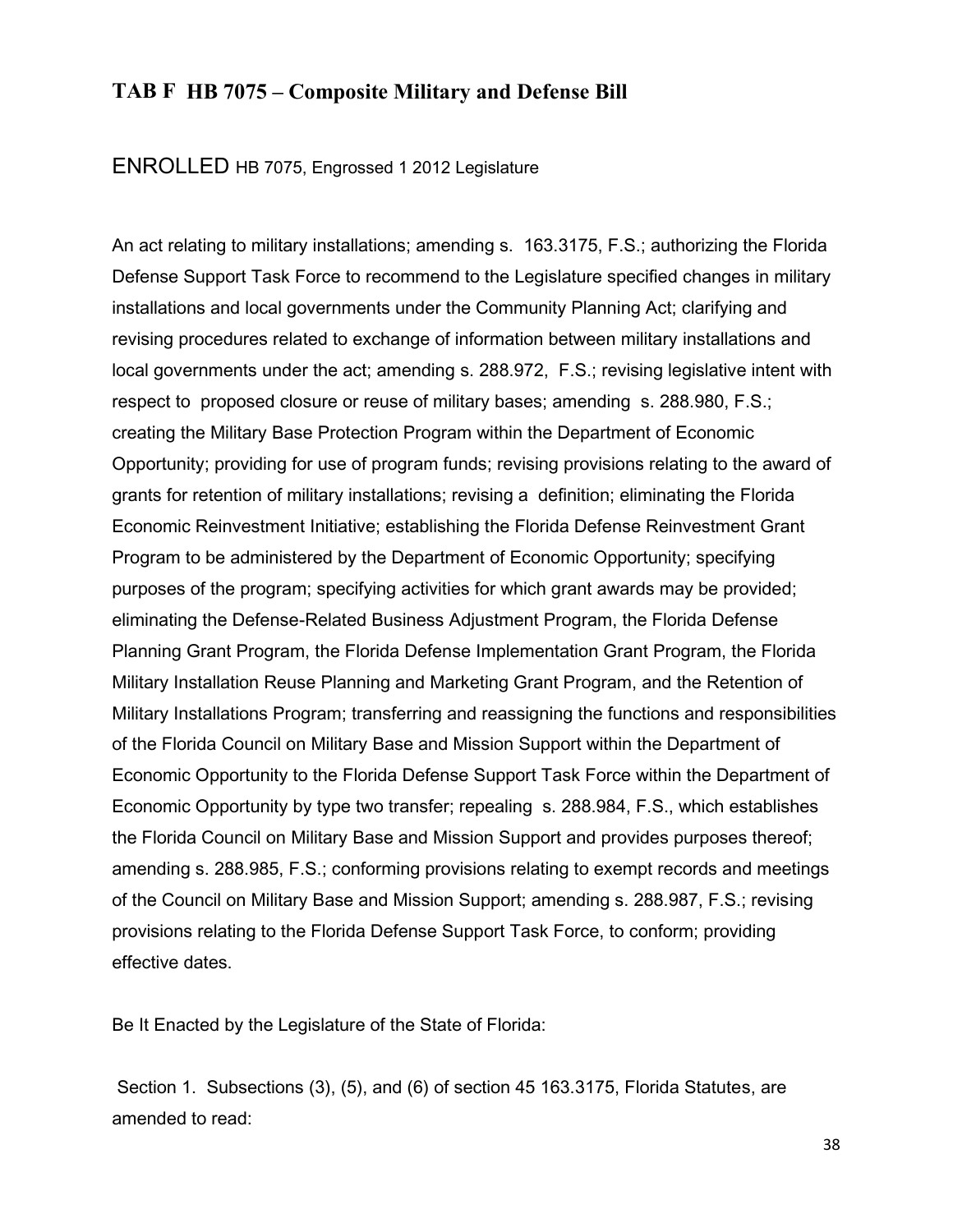163.3175 Legislative findings on compatibility of development with military installations; exchange of information between local governments and military installations.—

 (3) The Florida Defense Support Task Force Council on Military Base and Mission Support may recommend to the Legislature changes to the military installations and local governments specified in subsection (2) based on a military 53 base's potential for impacts from encroachment, and incompatible land uses and development.

 (5) The commanding officer or his or her designee may provide advisory comments to the affected local government on the impact such proposed changes may have on the mission of the military installation. Such advisory comments shall be based on appropriate data and analyses provided with the comments and may include:

 (a) If the installation has an airfield, whether such proposed changes will be incompatible with the safety and noise standards contained in the Air Installation Compatible Use Zone (AICUZ) adopted by the military installation for that airfield;

 (b) Whether such changes are incompatible with the Installation Environmental Noise Management Program (IENMP) of the United States Army;

 (c) Whether such changes are incompatible with the findings of a Joint Land Use Study (JLUS) for the area if one has been completed; and

 (d) Whether the military installation's mission will be adversely affected by the proposed actions of the county or affected local government.

 The commanding officer's comments, underlying studies, and reports shall be considered by the local government in the same manner as the comments received from other reviewing agencies pursuant to s. 163.3184 are not binding on the local government.

 (6) The affected local government shall take into consideration any comments and accompanying data and analyses provided by the commanding officer or his or her designee pursuant to subsection (4) as they relate to the strategic mission of the base, public safety, and the economic vitality associated with the base's operations, while also respecting and must also be sensitive to private property rights and not being be unduly restrictive on those rights. The affected local government shall forward a copy of any comments regarding comprehensive plan amendments to the state land planning agency.

 Section 2. Subsections (9) and (10) of section 288.972, Florida Statutes, are amended to read: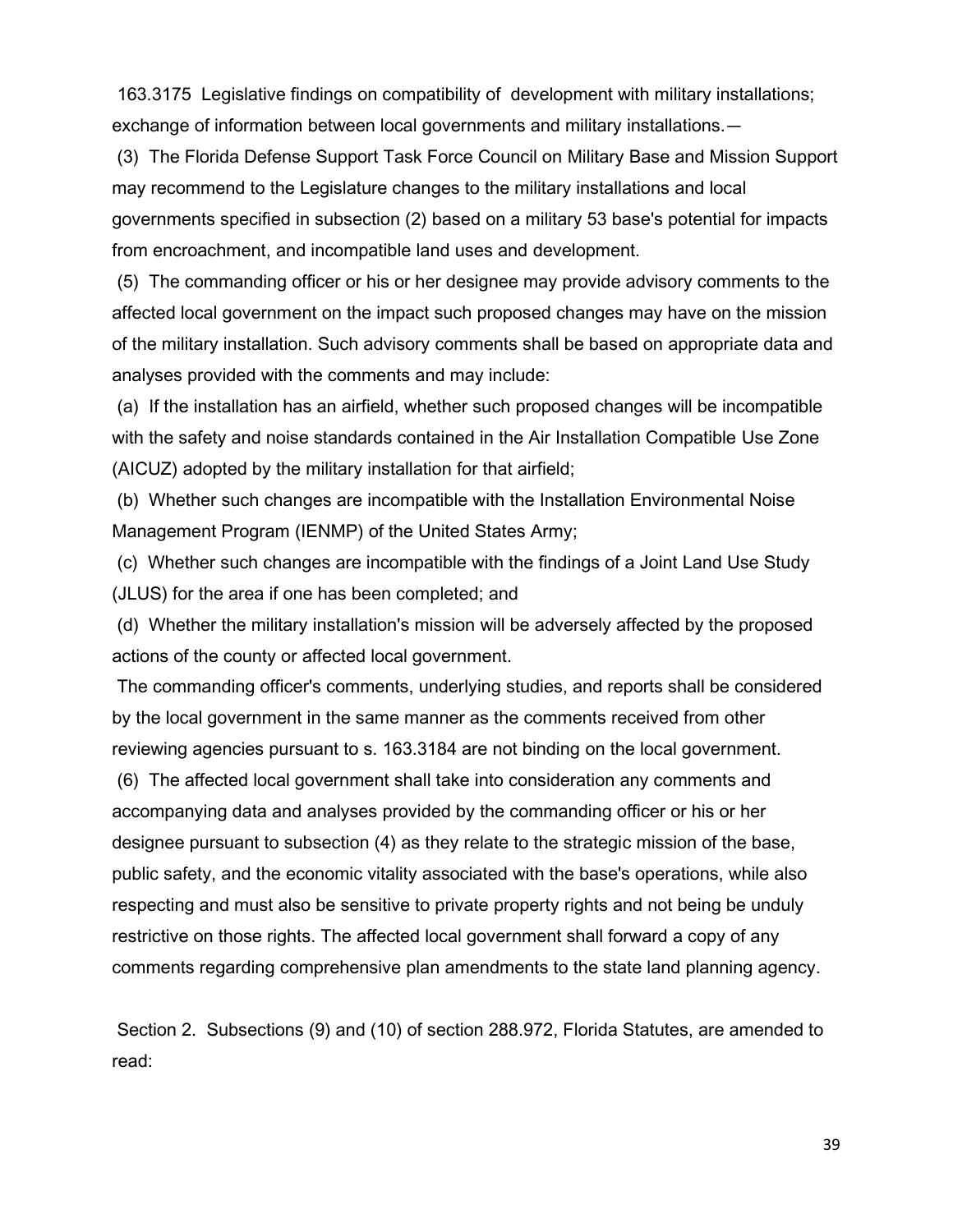288.972 Legislative intent.—It is the policy of this state, once the Federal Government has proposed any base closure or has determined that military bases, lands, or installations are to be closed and made available for reuse, to:

 (9) Coordinate the development of the Defense-Related Business Adjustment Program to increase commercial technology development by defense companies.

 (9)(10) Coordinate the development, maintenance, and analysis of a workforce database to assist workers adversely affected by defense-related activities in their relocation efforts. Section 3. Section 288.980, Florida Statutes, is amended 103 to read: 288.980 Military base retention; legislative intent; grants program.—

 (1)(a) It is the intent of this state to provide the necessary means to assist communities with military installations in supporting and sustaining those installations that would be adversely affected by federal base realignment or closure actions. It is further the intent to encourage communities to initiate a coordinated program of response and plan of action in advance of future actions of the federal government relating to realignments and closures Base Realignment and Closure Commission. It is critical that closure vulnerable communities develop and implement strategies such a program to preserve and protect affected military installations. The Legislature hereby recognizes that the state needs to coordinate all efforts that can support facilitate the retention of all remaining military installations throughout in the state. The Legislature, therefore, declares that providing such assistance to support the defense-related initiatives within this section is a public purpose for which public money may be used.

 (b) The Florida Defense Alliance, an organization within Enterprise Florida, is designated as the organization to ensure that Florida, its resident military bases and missions, and its military host communities are in competitive positions as the United States continues its defense realignment and downsizing. The defense alliance shall serve as an overall advisory body for defense-related activity of Enterprise Florida, Inc. The Florida Defense Alliance may receive funding from appropriations made for that purpose administered by the department.

 (2) The Military Base Protection Program is created. Funds appropriated to this program may be used to address emergent needs relating to mission sustainment and base retention. All funds appropriated for the purposes of this program are eligible to be used for matching of federal funds. The department shall coordinate and implement this program.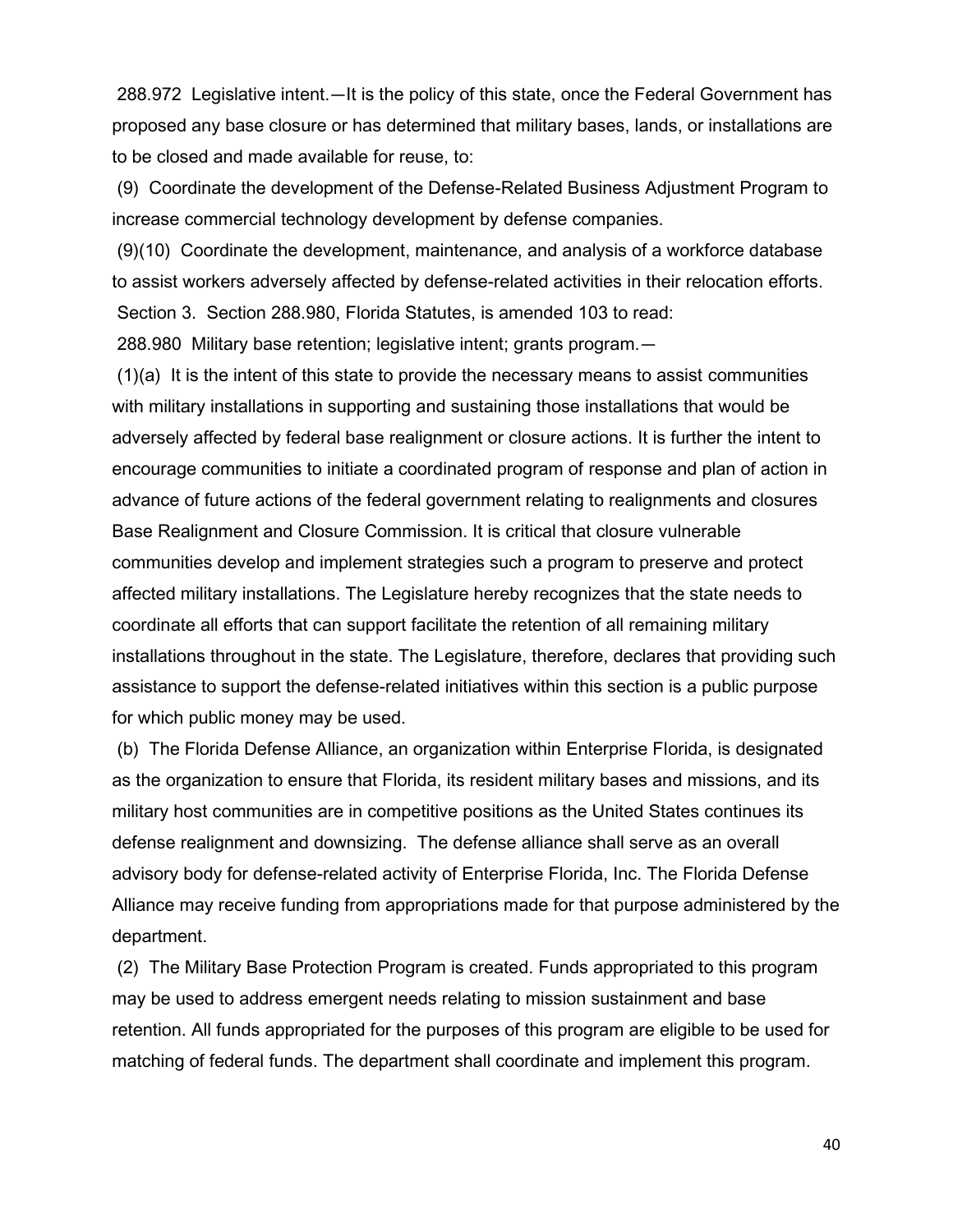(3)(2)(a) The department is authorized to award grants on a competitive basis from any funds available to it to support activities related to the Florida Defense Reinvestment Grant Program and the Florida Defense Infrastructure Grant Program retention of military installations potentially affected by federal base closure or realignment.

 (b) The term "activities" as used in this section means studies, presentations, analyses, plans, and modeling. For the purposes of the Florida Defense Infrastructure Grant Program, the term "activities" also includes, but is not limited to, construction, land purchases, and easements. Staff salaries are not considered an "activity" for which grant funds may be awarded. Travel costs and costs incidental thereto incurred by a grant recipient shall be considered an "activity" for which grant funds may be awarded. 154

 (c) Except for grants issued pursuant to the Florida Military Installation Reuse Planning and Marketing Grant Program as described in paragraph (3)(c), the amount of any grant provided to an applicant may not exceed \$250,000. The department shall require that an applicant:

 1. Represent a local government with a military installation or military installations that could be adversel affected by federal actions base realignment or closure.

2. Agree to match at least 30 percent of any grant awarded.

 3. Prepare a coordinated program or plan of action delineating how the eligible project will be administered and accomplished.

 4. Provide documentation describing the potential for changes to the mission realignment or closure of a military installation located in the applicant's community and the potential adverse impacts such changes realignment or closure will have on the applicant's community.

 (d) In making grant awards the department office shall consider, at a minimum, the following factors:

 1. The relative value of the particular military installation in terms of its importance to the local and state economy relative to other military installations vulnerable to closure.

 2. The potential job displacement within the local community should the mission of the military installation be changed closed.

 3. The potential adverse impact on industries and technologies which service the military installation.

 (4)(3) The Florida Defense Reinvestment Grant Program Economic Reinvestment Initiative is established to respond to the need for this state to work in conjunction with defense-

41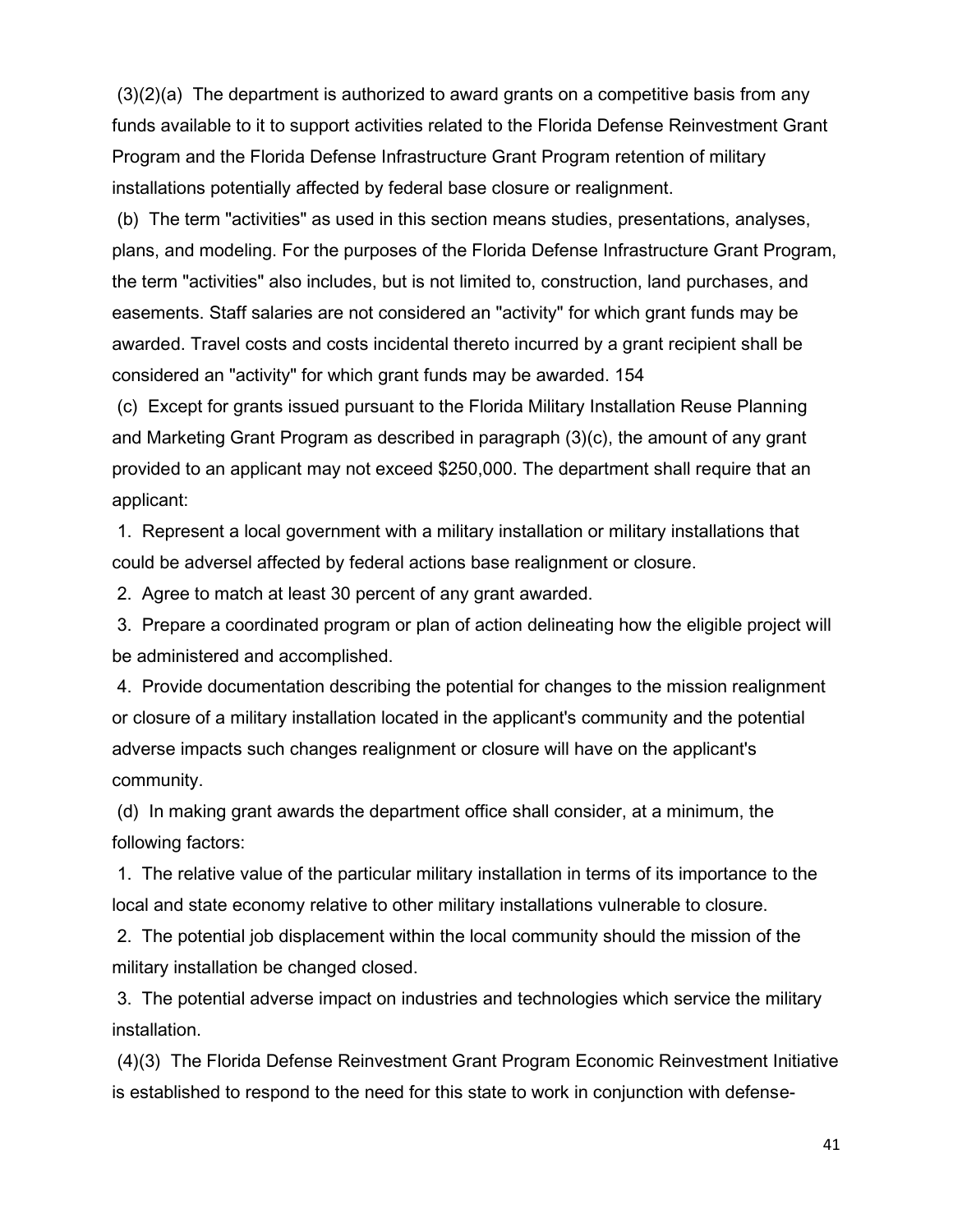dependent communities in developing and implementing strategies and approaches that will help communities support the missions of military installations, and in developing and implementing and defense-dependent communities in this state to develop alternative economic diversification strategies to transition from a defense economy to a nondefense economy lessen reliance on national defense dollars in the wake of base closures and reduced federal defense expenditures and the need to formulate specific base reuse plans and identify any specific infrastructure needed to facilitate reuse. Eligible applicants include defense-dependent counties and cities, and local economic development councils located within such communities. The program initiative shall consist of the following two distinct grant programs to be administered by the department and grant awards may be provided to support community-based activities that:

 (a) Protect existing military installations; The Florida Defense Planning Grant Program, through which funds shall be used to analyze the extent to which the state is dependent on defense dollars and defense infrastructure and prepare alternative economic development strategies. The state shall work in conjunction with defense-dependent communities in developing strategies and approaches that will help communities make the transition from a defense economy to a nondefense economy. Grant awards may not exceed \$250,000 per applicant and shall be available on a competitive basis.

 (b) Diversify the economy of a defense-dependent community; or The Florida Defense Implementation Grant Program, through which funds shall be made available to defensedependent communities to implement the diversification strategies developed pursuant to paragraph (a). Eligible applicants include defense-dependent counties and cities, and local economic development councils located within such communities. Grant awards may not exceed \$100,000 per applicant and shall be available on a competitive basis. Awards shall be matched on a one-to-one basis.

 (c) The Florida Military Installation Reuse Planning and Marketing Grant Program, through which funds shall be used to help counties, cities, and local economic development councils. Develop and implement plans for the reuse of closed or realigned military installations, including any plans necessary for infrastructure improvements needed to facilitate reuse and related marketing activities.

Applications for grants under this subsection must include a coordinated program of work or plan of action delineating how the eligible project will be administered and accomplished,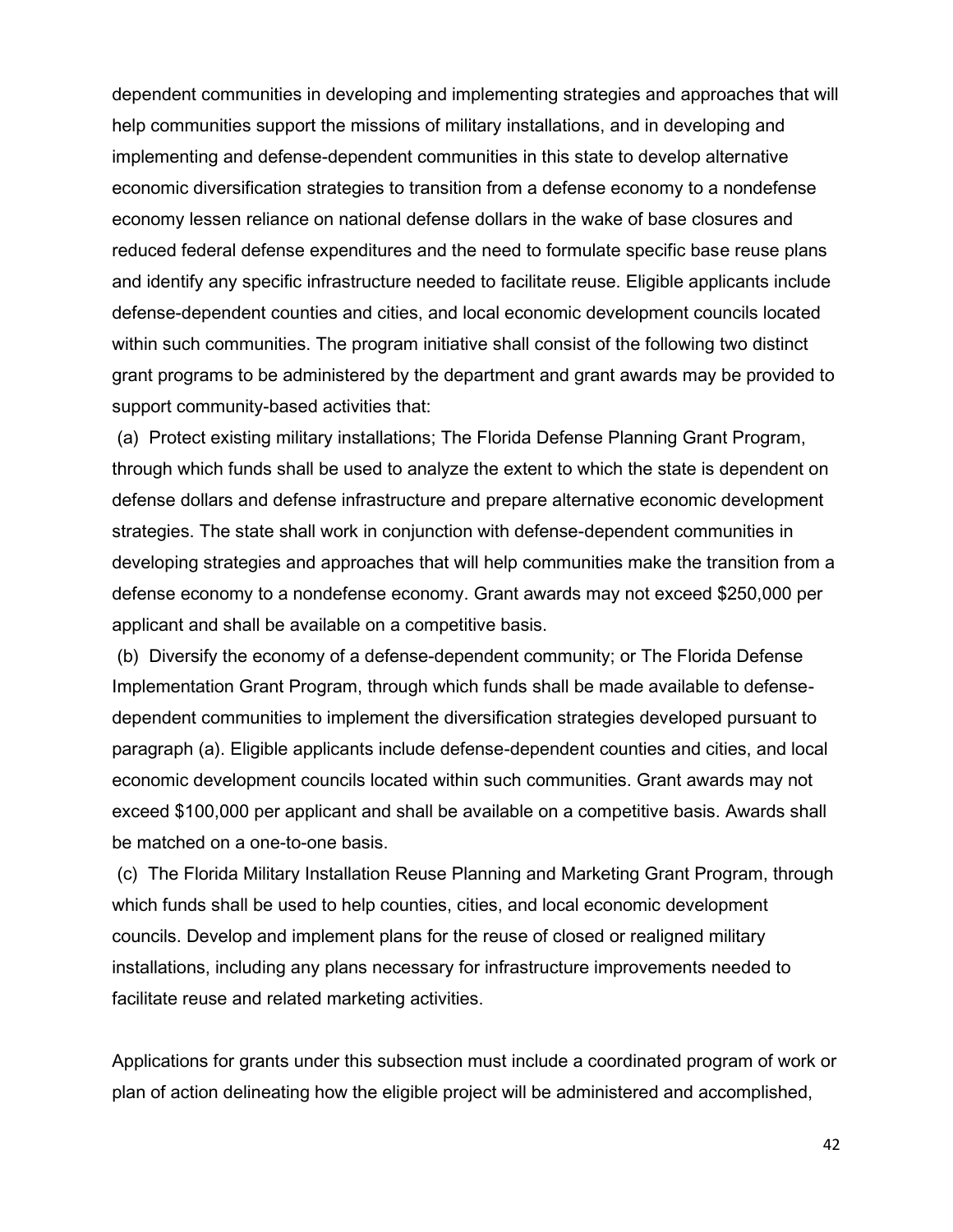which must include a plan for ensuring close cooperation between civilian and military authorities in the conduct of the funded activities and a plan for public involvement.

 (5)(4) The Defense Infrastructure Grant Program is created. The department shall coordinate and implement this program, the purpose of which is to support local infrastructure projects deemed to have a positive impact on the military value of installations within the state. Funds are to be used for projects that benefit both the local community and the military installation. It is not the intent, however, to fund on-base military construction projects. Infrastructure projects to be funded under this program include, but are not limited to, those related to encroachment, transportation and access, utilities, communications, housing, environment, and security. Grant requests will be accepted only from economic development applicants serving in the official capacity of a governing board of a county, municipality, special district, or state agency that will have the authority to maintain the project upon completion. An applicant must represent a community or county in which a military installation is located. There is no limit as to the amount of any grant awarded to an applicant. A match by the county or local community may be required. The program may not be used to fund on-base military construction projects. The department shall establish guidelines to implement the purpose of this subsection.

 (5)(a) The Defense-Related Business Adjustment Program is hereby created. The department shall coordinate the development of the Defense-Related Business Adjustment Program. Funds shall be available to assist defense-related companies in the creation of increased commercial technology development through investments in technology. Such technology must have a direct impact on critical state needs for the purpose of generating investment-grade technologies and encouraging the partnership of the private sector and government defense-related business adjustment. The following areas shall receive precedence in consideration for funding commercial technology development: law enforcement or corrections, environmental protection, transportation, education, and health care. Travel and costs incidental thereto, and staff salaries, are not considered an "activity" for which grant funds may be awarded.

(b) The department shall require that an applicant:

 1. Be a defense-related business that could be adversely affected by federal base realignment or closure or reduced defense expenditures.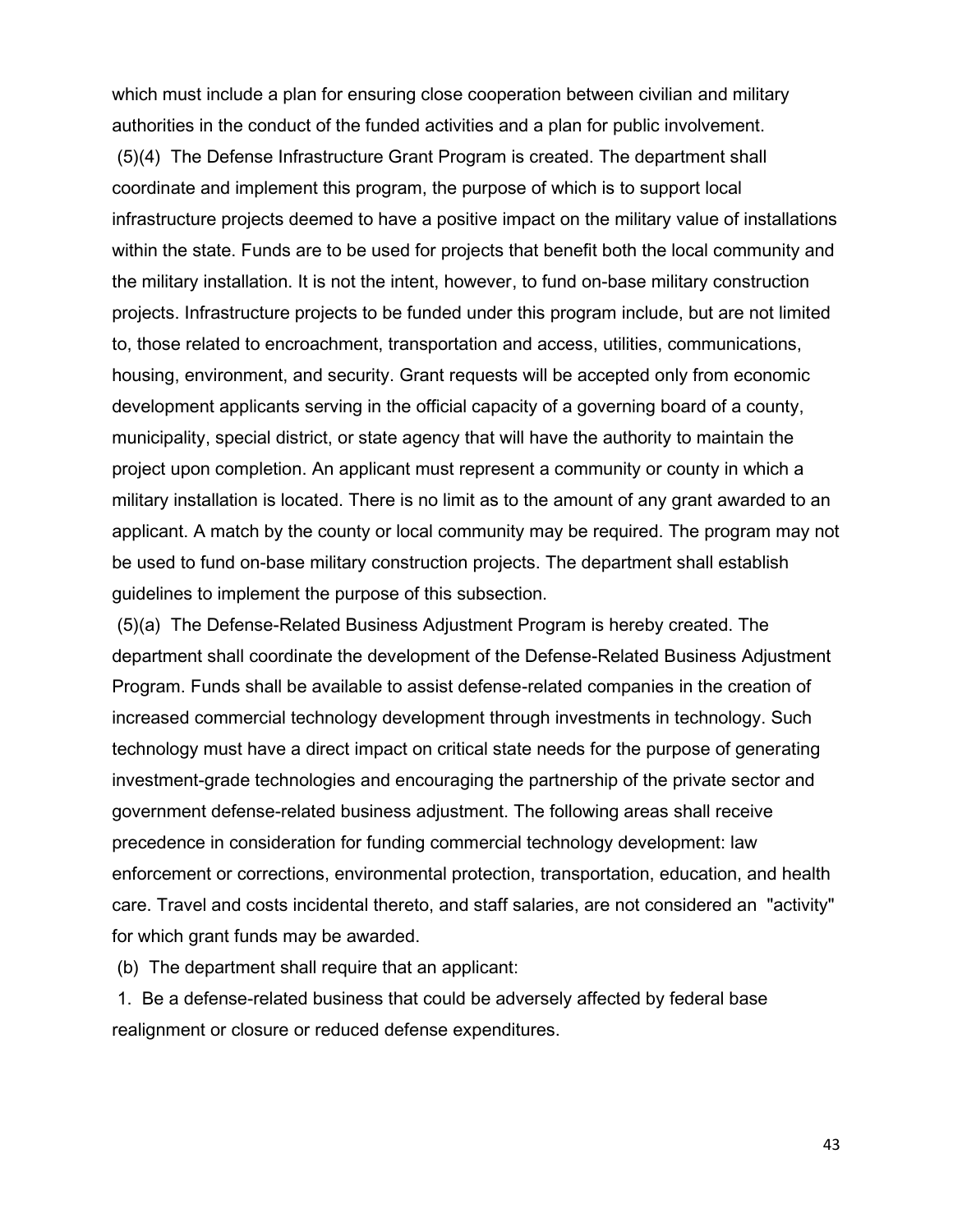2. Agree to match at least 50 percent of any funds awarded by the United States Department of Defense in cash or in-kind services. Such match shall be directly related to activities for which the funds are being sought.

3. Prepare a coordinated program or plan delineating how the funds will be administered.

 4. Provide documentation describing how defense-related realignment or closure will adversely impact defense-related companies.

 (6) The Retention of Military Installations Program is created. The department shall coordinate and implement this program.

 (6)(7) The department may award nonfederal matching funds specifically appropriated for construction, maintenance, and analysis of a Florida defense workforce database. Such funds will be used to create a registry of worker skills that can be used to match the worker needs of companies that are relocating to this state or to assist workers in relocating to other areas within this state where similar or related employment is available.

 (7)(8) Payment of administrative expenses shall be limited to no more than 10 percent of any grants issued pursuant to this section.

 (8)(9) The department shall establish guidelines to implement and carry out the purpose and intent of this section.

 Section 4. Effective upon this act becoming a law, the powers, duties, functions, records, personnel, property, pending issues, existing contracts, administrative authority, administrative rules, and unexpended balances of appropriations, allocations, and other funds of the Florida Council on Military Base and Mission Support within the Department of Economic Opportunity are transferred by a type two transfer, as defined in s. 20.06(2), Florida Statutes, to the Florida Defense Support Task Force within the Department of Economic Opportunity.

 Section 5. Effective upon this act becoming a law, section 288.984, Florida Statutes, is repealed.

 Section 6. Effective upon this act becoming a law, subsections (1) and (2) of section 288.985, Florida Statutes, are amended to read:

288.985 Exemptions from public records and public meetings requirements.—

 (1) The following records held by the Florida Defense Support Task Force Council on Military Base and Mission Support are exempt from s. 119.07(1) and s. 24(a), Art. I of the State Constitution: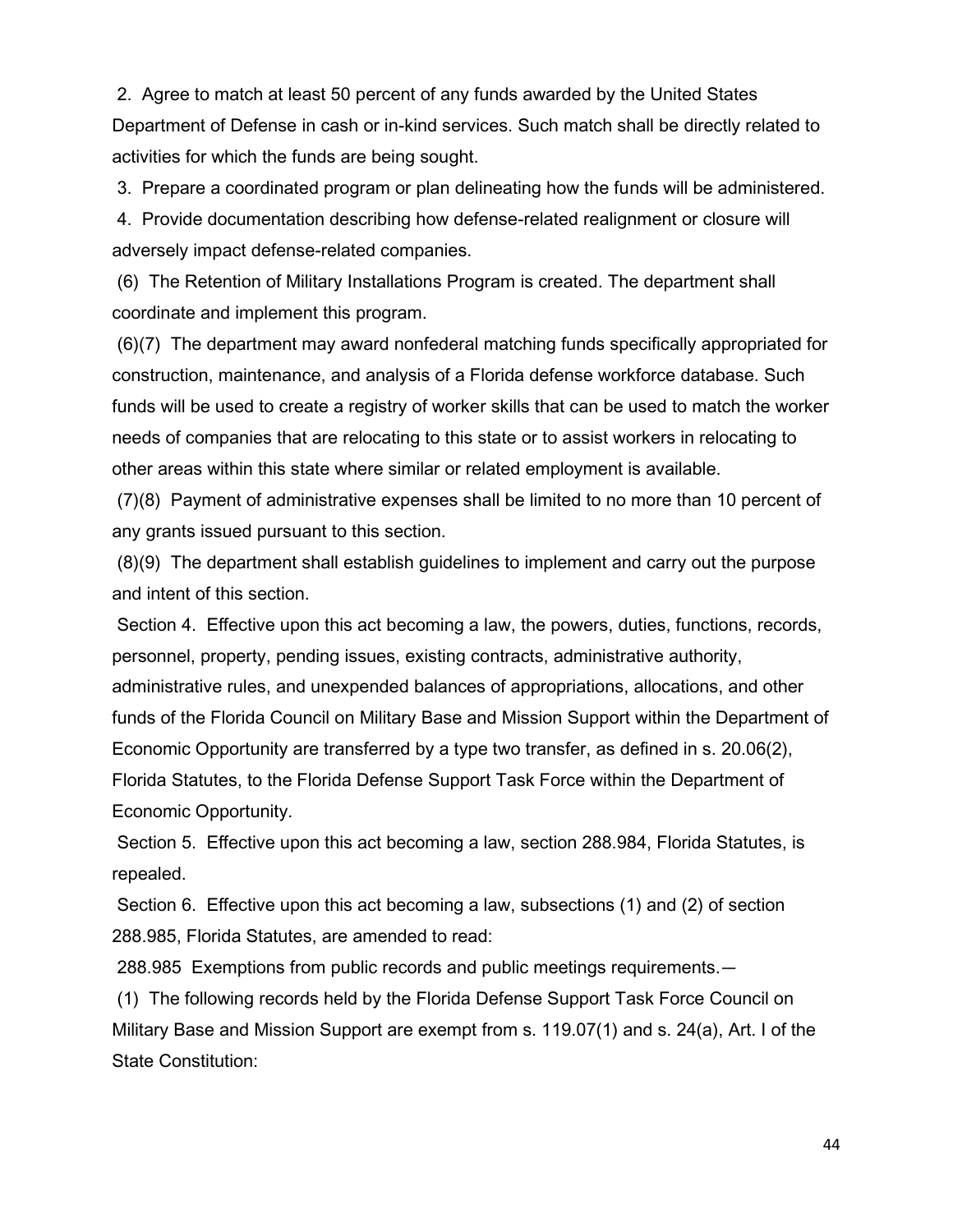(a) That portion of a record which relates to strengths and weaknesses of military installations or military missions in this state relative to the selection criteria for the 325 realignment and closure of military bases and missions under any United States Department of Defense base realignment and closure process.

 (b) That portion of a record which relates to strengths and weaknesses of military installations or military missions in other states or territories and the vulnerability of such installations or missions to base realignment or closure under the United States Department of Defense base realignment and closure process, and any agreements or proposals to relocate or realign military units and missions from other states or territories.

 (c) That portion of a record which relates to the state's strategy to retain its military bases during any United States Department of Defense base realignment and closure process and any agreements or proposals to relocate or realign military units and missions.

 (2) Meetings or portions of meetings of the Florida Defense Support Task Force Council on Military Base and Mission Support, or a workgroup of the task force council, at which 344 records are presented or discussed which are exempt under subsection (1) are exempt from s. 286.011 and s. 24(b), Art. I of the State Constitution.

 Section 7. Effective upon this act becoming a law, subsections (2), (5), (6), and (7) of section 288.987, Florida Statutes, are amended to read:

288.987 Florida Defense Support Task Force.—

 (2) The mission of the task force is to make recommendations preserve and protect military installations to prepare the state to effectively compete in any federal base 354 realignment and closure action, to support the state's position in research and development related to or arising out of military missions and contracting, and to improve the state's military-friendly environment for service members, military dependents, military retirees, and businesses that bring military and base-related jobs to the state.

 (5) The executive director of Department of Economic Opportunity the Office of Tourism, Trade, and Economic Development within the Executive Office of the Governor, or his or her designee, shall serve as the ex officio, nonvoting executive director of the task force.

 (6) The chair shall schedule and conduct the first meeting of the task force by October 1, 2011. The task force shall submit an annual a progress report and work plan for the remainder of the 2011-2012 fiscal year to the Governor, the President of the Senate, and the Speaker of the House of Representatives by February 1, 2012, and shall submit an annual report each February 1 thereafter.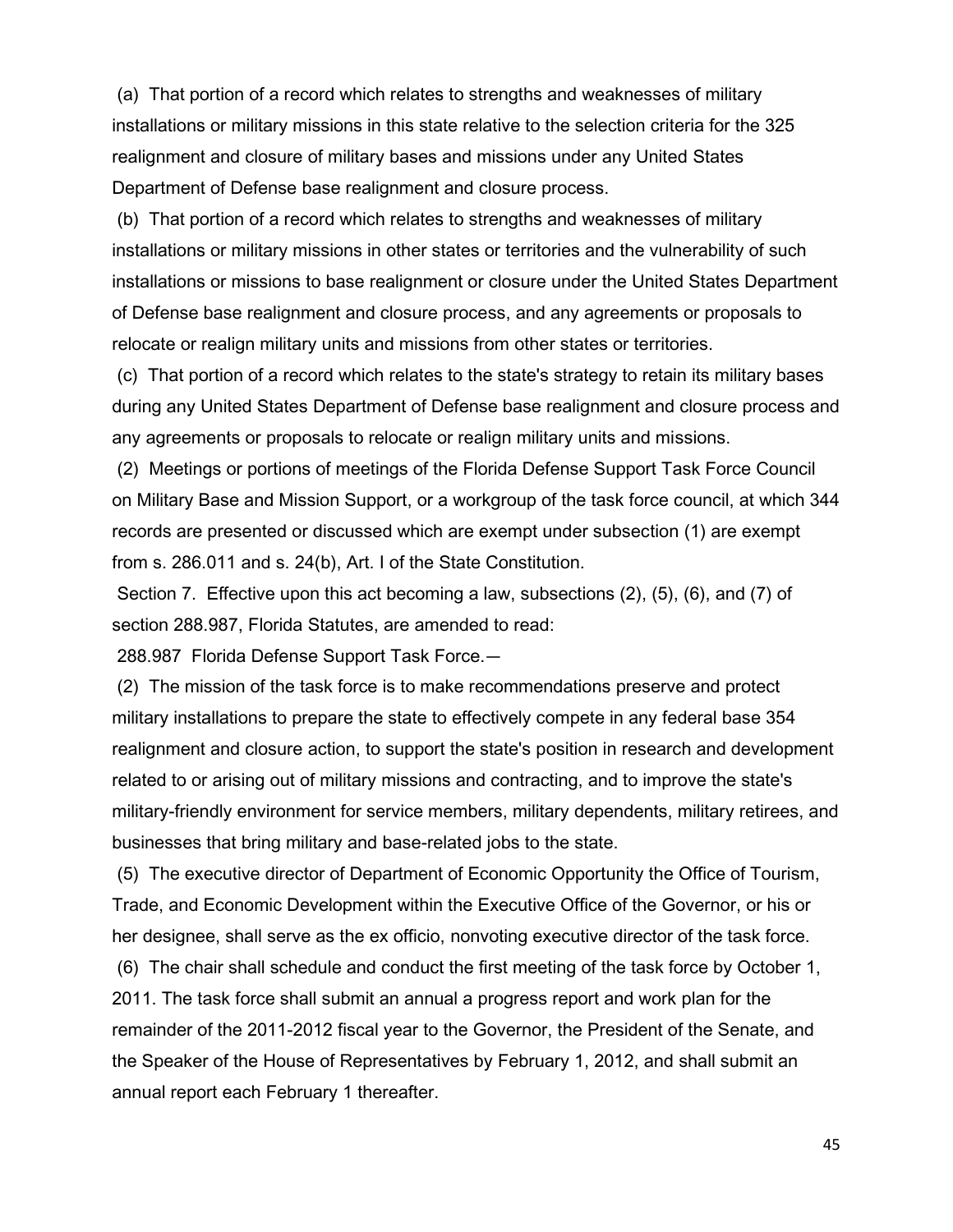(7) The department Office of Tourism, Trade, and Economic Development shall contract with the task force for expenditure of appropriated funds, which may be used by the task force for economic and product research and development, joint planning with host communities to accommodate military missions and prevent base encroachment, advocacy on the state's behalf with federal civilian and military officials, assistance to school districts in providing a smooth transition for large numbers of additional military-related students, job training and placement for military spouses in communities with high proportions of active duty military personnel, and promotion of the state to military and related contractors and employers. The task force may annually spend up to \$200,000 of funds appropriated to the 385 department Executive Office of the Governor, Office of Tourism, Trade, and Economic Development, for the task force for staffing and administrative expenses of the task force, including travel and per diem costs incurred by task force members who are not otherwise eligible for state reimbursement.

 Section 8. Except as otherwise expressly provided in this act and except for this section, which shall take effect upon this act becoming a law, this act shall take effect July 1, 2012.